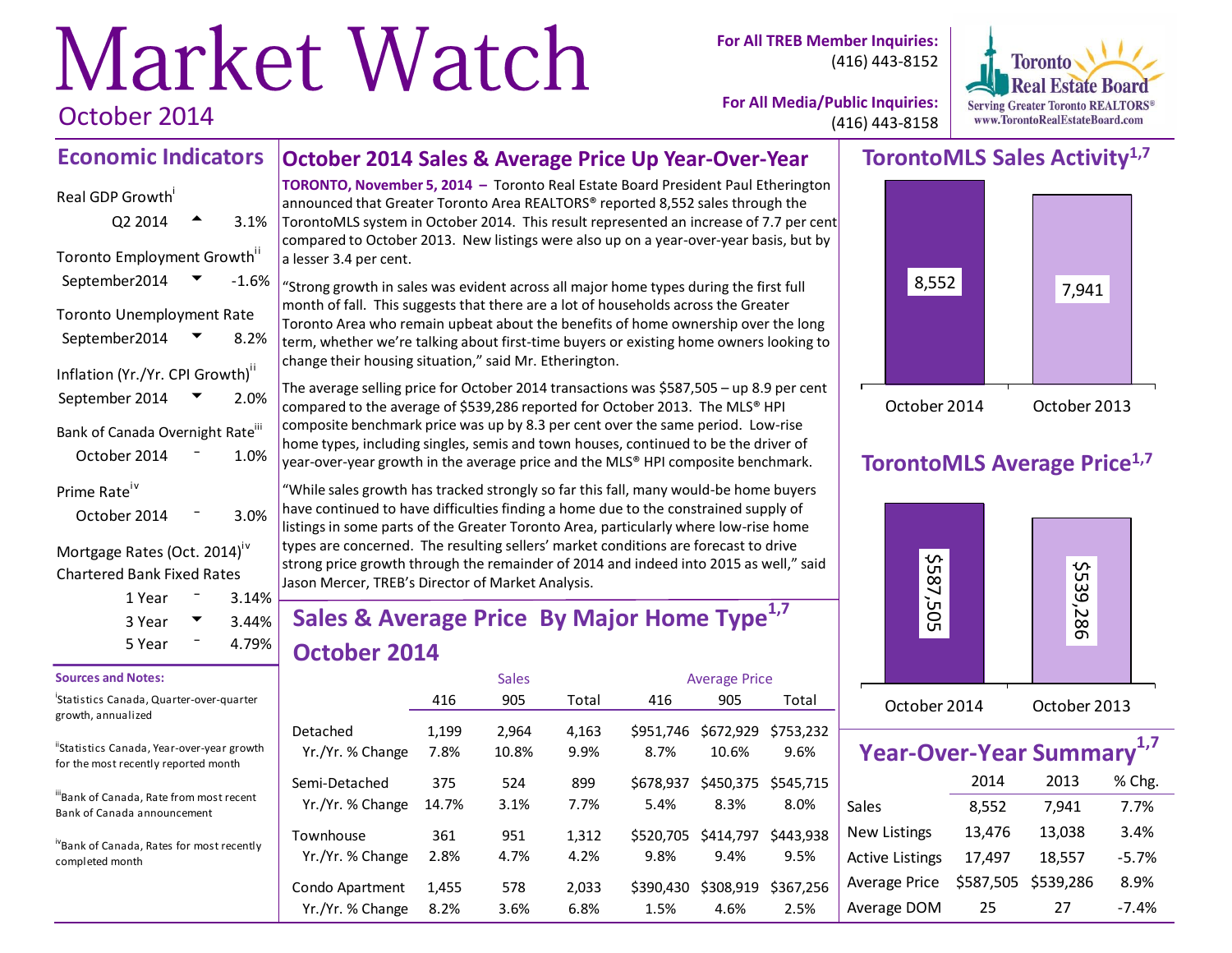# SALES BY PRICE RANGE AND HOUSE TYPE<sup>1,7</sup> And the set of the set of the set of the set of the set of the set of the set of the set of the set of the set of the set of the set of the set of the set of the set of the set of t

| <b>Price Range</b>          | <b>Detached</b> | Semi-Detached | Att/Row/Twnhouse   Condo Townhouse |                | <b>Condo Apt</b> | Link         | Co-op Apt      | <b>Det Condo</b> | <b>Co-ownership Apt</b> | <b>Total</b> |
|-----------------------------|-----------------|---------------|------------------------------------|----------------|------------------|--------------|----------------|------------------|-------------------------|--------------|
| \$0 to \$99,999             | $\overline{2}$  |               | $\mathbf{0}$                       |                | 10               | $\mathbf{0}$ | $\mathbf{0}$   | $\Omega$         |                         | 14           |
| \$100,000 to \$199,999      | 37              | 3             |                                    | 25             | 182              | $\Omega$     |                | $\Omega$         |                         | 252          |
| \$200,000 to \$299,999      | 150             | 50            | 42                                 | 142            | 650              | 13           | $\overline{2}$ | $\Omega$         |                         | 1,052        |
| \$300,000 to \$399,999      | 400             | 118           | 178                                | 228            | 622              | 31           |                |                  |                         | 1,584        |
| \$400,000 to \$499,999      | 601             | 265           | 202                                | 163            | 289              | 12           | $\Omega$       |                  |                         | 1,534        |
| \$500,000 to \$599,999      | 666             | 206           | 116                                | 35             | 135              | 30           |                |                  |                         | 1,192        |
| \$600,000 to \$699,999      | 623             | 114           | 57                                 | 19             | 64               | 21           | $\overline{0}$ |                  |                         | 899          |
| \$700,000 to \$799,999      | 449             | 58            | 36                                 | 16             | 29               | 14           |                |                  |                         | 602          |
| \$800,000 to \$899,999      | 322             | 35            | 16                                 | $\overline{7}$ | 11               |              | $\overline{0}$ | $\mathbf 0$      |                         | 392          |
| \$900,000 to \$999,999      | 196             | 23            |                                    |                |                  |              |                |                  |                         | 228          |
| \$1,000,000 to \$1,249,999  | 286             | 14            | 13                                 | 4              | 14               | $\Omega$     | $\overline{0}$ | $\Omega$         |                         | 331          |
| \$1,250,000 to \$1,499,999  | 168             | 6             |                                    | 2              |                  |              | $\Omega$       |                  |                         | 190          |
| \$1,500,000 to \$1,749,999  | 86              |               | $\mathbf 0$                        | 0              |                  | $\mathbf{0}$ | $\overline{0}$ | $\mathbf 0$      |                         | 89           |
| \$1,750,000 to \$1,999,999  | 58              |               |                                    | $\mathbf 0$    |                  |              |                |                  |                         | 60           |
| $$2,000,000+$               | 119             |               |                                    | $\Omega$       |                  |              | n              |                  |                         | 133          |
| <b>Total Sales</b>          | 4,163           | 899           | 669                                | 643            | 2,033            | 122          |                | 8                | я                       | 8,552        |
| <b>Share of Total Sales</b> | 48.7%           | 10.5%         | 7.8%                               | 7.5%           | 23.8%            | 1.4%         | 0.1%           | 0.1%             | 0.1%                    |              |
| <b>Average Price</b>        | \$753,232       | \$545,715     | \$495,426                          | \$390,367      | \$367,256        | \$498,668    | \$241,929      | \$458,313        | \$345,535               | \$587,505    |

# SALES BY PRICE RANGE AND HOUSE TYPE<sup>1,7</sup> And the set of the set of the set of the set of the set of the set of the set of the set of the set of the set of the set of the set of the set of the set of the set of the set of t

| <b>Price Range</b>          | <b>Detached</b> | Semi-Detached | Att/Row/Twnhouse   Condo Townhouse |           | <b>Condo Apt</b> | Link         | Co-op Apt | <b>Det Condo</b> | <b>Co-ownership Apt</b> | Total     |
|-----------------------------|-----------------|---------------|------------------------------------|-----------|------------------|--------------|-----------|------------------|-------------------------|-----------|
| \$0 to \$99,999             | 16              |               |                                    | 19        | 93               | $\mathbf{0}$ |           | $\mathbf 0$      |                         | 137       |
| \$100,000 to \$199,999      | 310             | 32            |                                    | 331       | 1,792            |              | 29        |                  |                         | 2,512     |
| \$200,000 to \$299,999      | 1,545           | 429           | 441                                | 1,524     | 6,094            | 161          | 23        |                  | 25                      | 10,249    |
| \$300,000 to \$399,999      | 4,111           | 1,518         | 1,850                              | 2,265     | 5,891            | 275          | 12        | 28               | 15                      | 15,965    |
| \$400,000 to \$499,999      | 6,464           | 2,714         | 2,008                              | 1,362     | 2,627            | 208          | 14        | 17               |                         | 15,415    |
| \$500,000 to \$599,999      | 6,875           | 1,918         | 1,173                              | 356       | 1,151            | 269          |           | 14               |                         | 11,764    |
| \$600,000 to \$699,999      | 5,801           | 914           | 574                                | 164       | 595              | 262          |           | 9                |                         | 8,326     |
| \$700,000 to \$799,999      | 4,122           | 427           | 274                                | 119       | 264              | 93           |           |                  |                         | 5,302     |
| \$800,000 to \$899,999      | 3,032           | 288           | 101                                | 47        | 104              | 14           |           |                  |                         | 3,589     |
| \$900,000 to \$999,999      | 1,923           | 180           | 48                                 | 23        | 90               |              |           |                  |                         | 2,269     |
| \$1,000,000 to \$1,249,999  | 2,413           | 110           | 61                                 | 27        | 109              |              |           |                  |                         | 2,723     |
| \$1,250,000 to \$1,499,999  | 1,315           | 48            | 24                                 |           | 66               |              |           |                  |                         | 1,460     |
| \$1,500,000 to \$1,749,999  | 713             | 30            |                                    |           | 29               | 0            | 0         | 0                |                         | 781       |
| \$1,750,000 to \$1,999,999  | 428             | 11            |                                    |           | 18               |              |           |                  |                         | 461       |
| $$2,000,000+$               | 940             | 23            |                                    |           | 51               | $\Omega$     |           |                  |                         | 1,021     |
| <b>Total Sales</b>          | 40,008          | 8,643         | 6,571                              | 6,254     | 18,974           | 1,285        | 100       | 83               | 56                      | 81,974    |
| <b>Share of Total Sales</b> | 48.8%           | 10.5%         | 8.0%                               | 7.6%      | 23.1%            | 1.6%         | 0.1%      | 0.1%             | 0.1%                    |           |
| <b>Average Price</b>        | \$720,181       | \$526,426     | \$476,964                          | \$376,272 | \$361,009        | \$493,135    | \$332,858 | \$490,348        | \$270,507               | \$566,312 |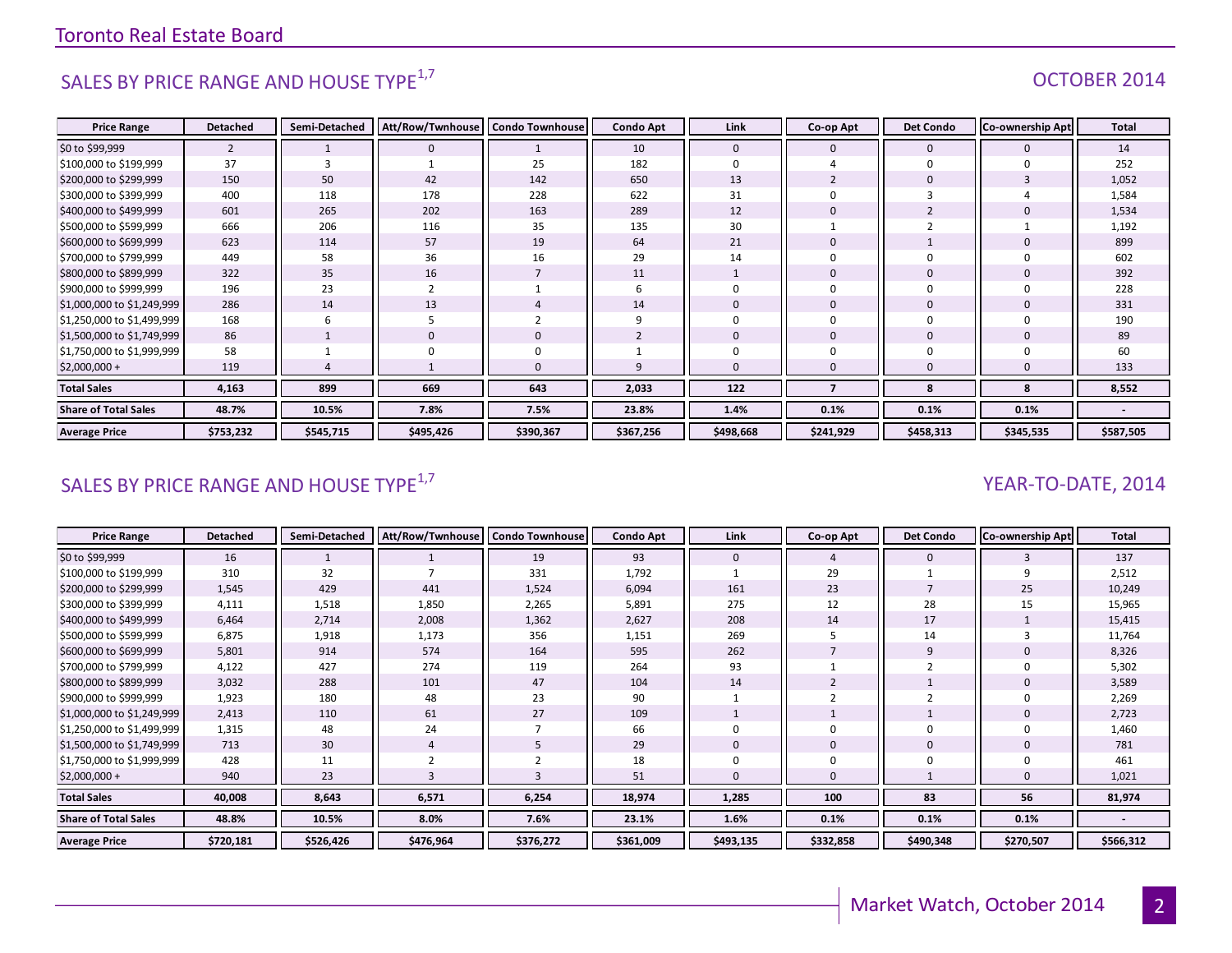#### **ALL HOME TYPES, OCTOBER 2014** ALL TREB AREAS

|                                  | <b>Number of Sales</b> | Dollar Volume <sup>1</sup> | Average Price <sup>1</sup> | Median Price <sup>1</sup> | New Listings <sup>2</sup> | SNLR (Trend) <sup>8</sup> | Active Listings <sup>3</sup> | Mos. Inv. (Trend) <sup>9</sup> | Avg. SP/LP <sup>4</sup> | Avg. DOM <sup>5</sup> |
|----------------------------------|------------------------|----------------------------|----------------------------|---------------------------|---------------------------|---------------------------|------------------------------|--------------------------------|-------------------------|-----------------------|
| <b>TREB Total</b>                | 8,552                  | \$5,024,342,494            | \$587,505                  | \$487,450                 | 13,476                    | 59.2%                     | 17,497                       | 2.2                            | 99%                     | 25                    |
| <b>Halton Region</b>             | 658                    | \$421,371,254              | \$640,382                  | \$534,250                 | 1,026                     | 64.1%                     | 1,466                        | 2.1                            | 97%                     | 27                    |
| Burlington                       | 127                    | \$71,572,273               | \$563,561                  | \$500,000                 | 229                       | 66.9%                     | 340                          | 2.3                            | 97%                     | 34                    |
| <b>Halton Hills</b>              | 97                     | \$47,690,850               | \$491,658                  | \$439,000                 | 150                       | 65.1%                     | 199                          | 2.2                            | 98%                     | 23                    |
| Milton                           | 179                    | \$92,542,390               | \$516,997                  | \$459,000                 | 239                       | 66.8%                     | 280                          | 1.6                            | 98%                     | 21                    |
| Oakville                         | 255                    | \$209,565,741              | \$821,826                  | \$690,500                 | 408                       | 60.6%                     | 647                          | 2.4                            | 97%                     | 29                    |
| <b>Peel Region</b>               | 1,690                  | \$851,303,086              | \$503,730                  | \$450,000                 | 2,670                     | 58.1%                     | 3,405                        | 2.2                            | 98%                     | 27                    |
| Brampton                         | 699                    | \$308,253,041              | \$440,991                  | \$415,000                 | 1,042                     | 59.8%                     | 1,190                        | 2.0                            | 98%                     | 25                    |
| Caledon                          | $75\,$                 | \$48,759,100               | \$650,121                  | \$585,000                 | 119                       | 55.9%                     | 272                          | 3.6                            | 96%                     | 44                    |
| Mississauga                      | 916                    | \$494,290,945              | \$539,619                  | \$483,000                 | 1,509                     | 57.0%                     | 1,943                        | 2.3                            | 98%                     | 27                    |
| <b>City of Toronto</b>           | 3,420                  | \$2,165,128,162            | \$633,078                  | \$505,000                 | 5,699                     | 56.0%                     | 7,286                        | 2.4                            | 100%                    | 23                    |
| TURN PAGE FOR CITY OF TORONTO    |                        |                            |                            |                           |                           |                           |                              |                                |                         |                       |
| <b>TABLES OR CLICK HERE:</b>     |                        |                            |                            |                           |                           |                           |                              |                                |                         |                       |
| <b>York Region</b>               | 1,552                  | \$1,101,408,653            | \$709,671                  | \$630,500                 | 2,423                     | 59.3%                     | 3,217                        | 2.2                            | 98%                     | 26                    |
| Aurora                           | 89                     | \$62,753,665               | \$705,097                  | \$580,000                 | 108                       | 64.8%                     | 172                          | 2.1                            | 98%                     | 33                    |
| E. Gwillimbury                   | 37                     | \$22,022,188               | \$595,194                  | \$525,000                 | 44                        | 65.0%                     | 74                           | 2.6                            | 97%                     | 29                    |
| Georgina                         | 81                     | \$29,886,992               | \$368,975                  | \$362,000                 | 118                       | 65.7%                     | 174                          | 2.4                            | 98%                     | $30\,$                |
| <b>King</b>                      | 41                     | \$42,000,021               | \$1,024,391                | \$800,000                 | 82                        | 40.6%                     | 194                          | $6.2$                          | 96%                     | 55                    |
| Markham                          | 421                    | \$314,281,993              | \$746,513                  | \$680,000                 | 654                       | 61.8%                     | 726                          | 1.8                            | 99%                     | 22                    |
| Newmarket                        | 137                    | \$73,774,924               | \$538,503                  | \$502,000                 | 172                       | 71.9%                     | 165                          | $1.4$                          | 98%                     | 21                    |
| Richmond Hill                    | 318                    | \$246,417,234              | \$774,897                  | \$712,900                 | 529                       | 55.4%                     | 691                          | 2.3                            | 98%                     | 27                    |
| Vaughan                          | 365                    | \$264,606,040              | \$724,948                  | \$668,000                 | 622                       | 55.3%                     | 841                          | 2.4                            | 97%                     | 24                    |
| Whitchurch-Stouffville           | 63                     | \$45,665,596               | \$724,851                  | \$593,000                 | 94                        | 62.3%                     | 180                          | 2.7                            | 97%                     | 34                    |
| <b>Durham Region</b>             | 973                    | \$382,475,066              | \$393,088                  | \$368,000                 | 1,270                     | 69.7%                     | 1,312                        | 1.5                            | 99%                     | 21                    |
| Ajax                             | 161                    | \$70,754,427               | \$439,468                  | \$407,500                 | 200                       | 74.9%                     | 133                          | 1.0                            | 100%                    | 15                    |
| <b>Brock</b>                     | $17$                   | \$4,212,500                | \$247,794                  | \$220,000                 | 29                        | 55.6%                     | 95                           | 5.3                            | 96%                     | 54                    |
| Clarington                       | 183                    | \$62,799,874               | \$343,169                  | \$320,000                 | 211                       | 68.0%                     | 222                          | 1.6                            | 99%                     | 25                    |
| Oshawa                           | 260                    | \$81,149,931               | \$312,115                  | \$298,750                 | 337                       | 70.5%                     | 282                          | 1.3                            | 99%                     | 18                    |
| Pickering                        | 116                    | \$54,732,719               | \$471,834                  | \$445,750                 | 165                       | 69.7%                     | 161                          | 1.4                            | 99%                     | 20                    |
| Scugog                           | 42                     | \$20,274,000               | \$482,714                  | \$434,000                 | 44                        | 57.8%                     | 104                          | 3.6                            | 97%                     | 47                    |
| Uxbridge                         | 27                     | \$15,278,750               | \$565,880                  | \$485,000                 | 47                        | 60.0%                     | 120                          | 4.1                            | 96%                     | 48                    |
| Whitby                           | 167                    | \$73,272,865               | \$438,760                  | \$421,000                 | 237                       | 71.5%                     | 195                          | 1.2                            | 99%                     | 16                    |
| <b>Dufferin County</b>           | 58                     | \$21,346,600               | \$368,045                  | \$345,250                 | 88                        | 62.6%                     | 179                          | 3.0                            | 98%                     | 50                    |
| Orangeville                      | 58                     | \$21,346,600               | \$368,045                  | \$345,250                 | 88                        | 62.6%                     | 179                          | 3.0                            | 98%                     | 50                    |
| <b>Simcoe County</b>             | 201                    | \$81,309,673               | \$404,526                  | \$385,000                 | 300                       | 59.5%                     | 632                          | 3.4                            | 97%                     | 43                    |
| Adjala-Tosorontio                | 14                     | \$6,418,280                | \$458,449                  | \$434,000                 | 26                        | 53.5%                     | 80                           | 5.5                            | 97%                     | 72                    |
| <b>Bradford West Gwillimbury</b> | 65                     | \$28,651,490               | \$440,792                  | \$430,000                 | 91                        | 57.9%                     | 149                          | 2.7                            | 98%                     | 29                    |
| Essa                             | 18                     | \$7,313,700                | \$406,317                  | \$325,000                 | 29                        | 65.9%                     | 60                           | 3.1                            | 98%                     | 51                    |
| Innisfil                         | 55                     | \$21,556,224               | \$391,931                  | \$332,000                 | 81                        | 53.6%                     | 198                          | 3.9                            | 96%                     | 45                    |
| New Tecumseth                    | 49                     | \$17,369,979               | \$354,489                  | \$340,000                 | 73                        | 66.8%                     | 145                          | 3.2                            | 97%                     | 49                    |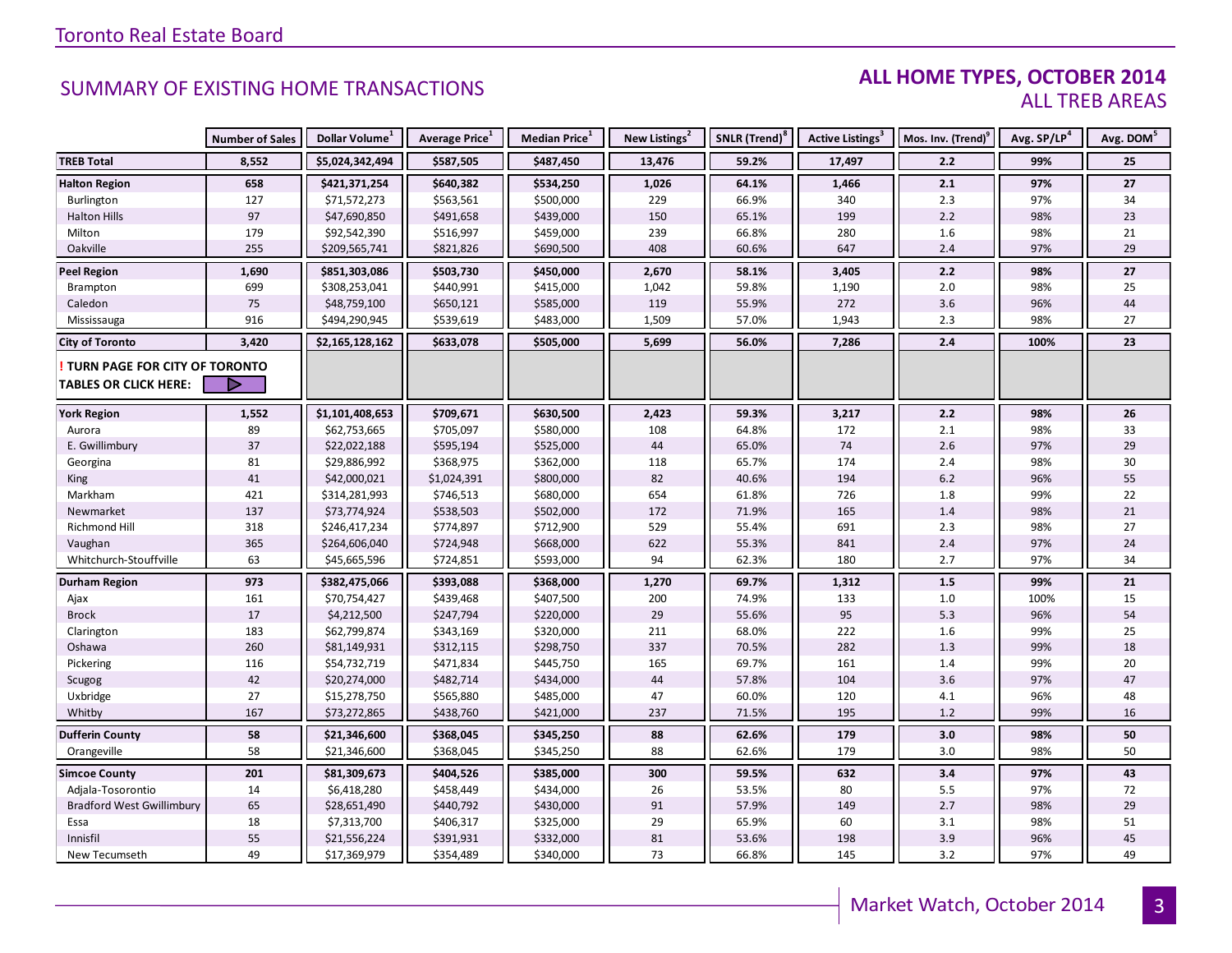### **ALL HOME TYPES, OCTOBER 2014** CITY OF TORONTO MUNICIPAL BREAKDOWN

|                              | <b>Number of Sales</b> | Dollar Volume <sup>1</sup> | Average Price <sup>1</sup> | Median Price <sup>1</sup> | <b>New Listings<sup>2</sup></b> | SNLR (Trend) <sup>8</sup> | Active Listings <sup>3</sup> | Mos. Inv. (Trend) <sup>9</sup> | Avg. SP/LP <sup>4</sup> | Avg. DOM <sup>5</sup> |
|------------------------------|------------------------|----------------------------|----------------------------|---------------------------|---------------------------------|---------------------------|------------------------------|--------------------------------|-------------------------|-----------------------|
| <b>TREB Total</b>            | 8,552                  | \$5,024,342,494            | \$587,505                  | \$487,450                 | 13,476                          | 59.2%                     | 17,497                       | 2.2                            | 99%                     | 25                    |
| <b>City of Toronto Total</b> | 3,420                  | \$2,165,128,162            | \$633,078                  | \$505,000                 | 5,699                           | 56.0%                     | 7,286                        | 2.4                            | 100%                    | 23                    |
| Toronto West                 | 924                    | \$491,971,955              | \$532,437                  | \$482,500                 | 1,378                           | 57.3%                     | 1,823                        | 2.4                            | 100%                    | 26                    |
| Toronto W01                  | 63                     | \$41,060,408               | \$651,753                  | \$486,200                 | 109                             | 51.8%                     | 126                          | 2.8                            | 99%                     | 24                    |
| Toronto W02                  | 113                    | \$76,571,722               | \$677,626                  | \$635,900                 | 123                             | 69.8%                     | 102                          | 1.2                            | 102%                    | 16                    |
| Toronto W03                  | 85                     | \$41,728,065               | \$490,918                  | \$482,000                 | 116                             | 60.2%                     | 112                          | 1.6                            | 101%                    | 20                    |
| Toronto W04                  | 81                     | \$36,288,500               | \$448,006                  | \$462,500                 | 124                             | 62.5%                     | 163                          | 2.0                            | 98%                     | 32                    |
| Toronto W05                  | 109                    | \$45,137,300               | \$414,104                  | \$446,500                 | 134                             | 60.7%                     | 239                          | 2.5                            | 98%                     | 32                    |
| Toronto W06                  | 119                    | \$58,004,451               | \$487,432                  | \$470,000                 | 262                             | 45.0%                     | 382                          | 3.7                            | 101%                    | 26                    |
| Toronto W07                  | 26                     | \$20,795,205               | \$799,816                  | \$757,743                 | 46                              | 73.2%                     | 40                           | 1.2                            | 101%                    | 15                    |
| Toronto W08                  | 186                    | \$117,005,949              | \$629,064                  | \$482,500                 | 252                             | 54.8%                     | 395                          | 2.7                            | 100%                    | 29                    |
| Toronto W09                  | 63                     | \$29,276,768               | \$464,711                  | \$505,000                 | 84                              | 61.6%                     | 95                           | 2.2                            | 98%                     | 25                    |
| Toronto W10                  | 79                     | \$26,103,587               | \$330,425                  | \$289,500                 | 128                             | 59.7%                     | 169                          | 2.4                            | 98%                     | 30                    |
| <b>Toronto Central</b>       | 1,550                  | \$1,160,224,697            | \$748,532                  | \$513,000                 | 2,907                           | 50.4%                     | 4,172                        | 3.0                            | 100%                    | 25                    |
| Toronto C01                  | 411                    | \$212,268,356              | \$516,468                  | \$419,000                 | 860                             | 44.0%                     | 1,329                        | 3.7                            | 99%                     | 28                    |
| Toronto C02                  | 82                     | \$97,890,100               | \$1,193,782                | \$819,500                 | 157                             | 48.3%                     | 248                          | 3.7                            | 97%                     | 27                    |
| Toronto C03                  | 59                     | \$73,346,851               | \$1,243,167                | \$1,050,000               | 95                              | 58.0%                     | 118                          | 2.3                            | 100%                    | 18                    |
| Toronto C04                  | 101                    | \$129,531,412              | \$1,282,489                | \$1,178,000               | 189                             | 56.0%                     | 216                          | 2.3                            | 101%                    | 19                    |
| Toronto C06                  | 34                     | \$19,680,918               | \$578,851                  | \$401,750                 | 67                              | 49.4%                     | 114                          | $3.2$                          | 98%                     | 26                    |
| Toronto C07                  | 128                    | \$86,833,708               | \$678,388                  | \$485,000                 | 208                             | 52.2%                     | 294                          | 2.9                            | 99%                     | 28                    |
| Toronto C08                  | 154                    | \$72,164,641               | \$468,602                  | \$443,000                 | 274                             | 53.5%                     | 368                          | 2.6                            | 99%                     | 23                    |
| Toronto C09                  | 29                     | \$45,995,900               | \$1,586,066                | \$1,389,000               | 56                              | 55.0%                     | 95                           | 2.8                            | 98%                     | 16                    |
| Toronto C10                  | 75                     | \$57,842,512               | \$771,233                  | \$740,000                 | 108                             | 60.6%                     | 117                          | 1.9                            | 102%                    | 16                    |
| Toronto C11                  | 57                     | \$46,641,055               | \$818,264                  | \$630,000                 | 55                              | 71.9%                     | 53                           | 1.3                            | 101%                    | 17                    |
| Toronto C12                  | 35                     | \$64,555,589               | \$1,844,445                | \$1,735,000               | 78                              | 47.4%                     | 153                          | 4.0                            | 97%                     | 28                    |
| Toronto C13                  | 76                     | \$54,937,389               | \$722,860                  | \$522,000                 | 121                             | 65.5%                     | 118                          | 1.6                            | 102%                    | 17                    |
| Toronto C14                  | 160                    | \$113,337,024              | \$708,356                  | \$436,600                 | 374                             | 45.1%                     | 585                          | 3.4                            | 99%                     | 31                    |
| Toronto C15                  | 149                    | \$85,199,242               | \$571,807                  | \$424,500                 | 265                             | 54.5%                     | 364                          | 2.4                            | 100%                    | 24                    |
| <b>Toronto East</b>          | 946                    | \$512,931,510              | \$542,211                  | \$520,000                 | 1,414                           | 66.4%                     | 1,291                        | 1.4                            | 102%                    | 18                    |
| Toronto E01                  | 107                    | \$75,050,951               | \$701,411                  | \$665,000                 | 131                             | 69.4%                     | 88                           | 1.1                            | 105%                    | 14                    |
| Toronto E02                  | 92                     | \$70,876,972               | \$770,402                  | \$698,430                 | 125                             | 66.9%                     | 100                          | $1.2$                          | 101%                    | 14                    |
| Toronto E03                  | 105                    | \$75,774,723               | \$721,664                  | \$640,000                 | 158                             | 68.3%                     | 108                          | 1.1                            | 104%                    | 16                    |
| Toronto E04                  | 118                    | \$52,624,305               | \$445,969                  | \$487,500                 | 163                             | 69.0%                     | 132                          | 1.4                            | 101%                    | 18                    |
| Toronto E05                  | 99                     | \$48,111,718               | \$485,977                  | \$433,000                 | 145                             | 70.6%                     | 119                          | 1.2                            | 101%                    | 15                    |
| Toronto E06                  | 37                     | \$22,067,020               | \$596,406                  | \$530,000                 | 71                              | 57.0%                     | 72                           | 1.5                            | 100%                    | 13                    |
| Toronto E07                  | 88                     | \$39,523,460               | \$449,130                  | \$465,500                 | 152                             | 62.4%                     | 168                          | 1.8                            | 101%                    | 25                    |
| Toronto E08                  | 57                     | \$25,425,213               | \$446,056                  | \$485,000                 | 88                              | 64.4%                     | 105                          | 1.8                            | 99%                     | 22                    |
| Toronto E09                  | 111                    | \$43,040,770               | \$387,755                  | \$355,500                 | 194                             | 63.2%                     | 209                          | 1.8                            | 101%                    | 24                    |
| Toronto E10                  | 58                     | \$29,451,900               | \$507,791                  | \$499,000                 | 87                              | 65.6%                     | 83                           | 1.7                            | 99%                     | 19                    |
| Toronto E11                  | 74                     | \$30,984,478               | \$418,709                  | \$395,000                 | 100                             | 69.9%                     | 107                          | 1.5                            | 100%                    | 22                    |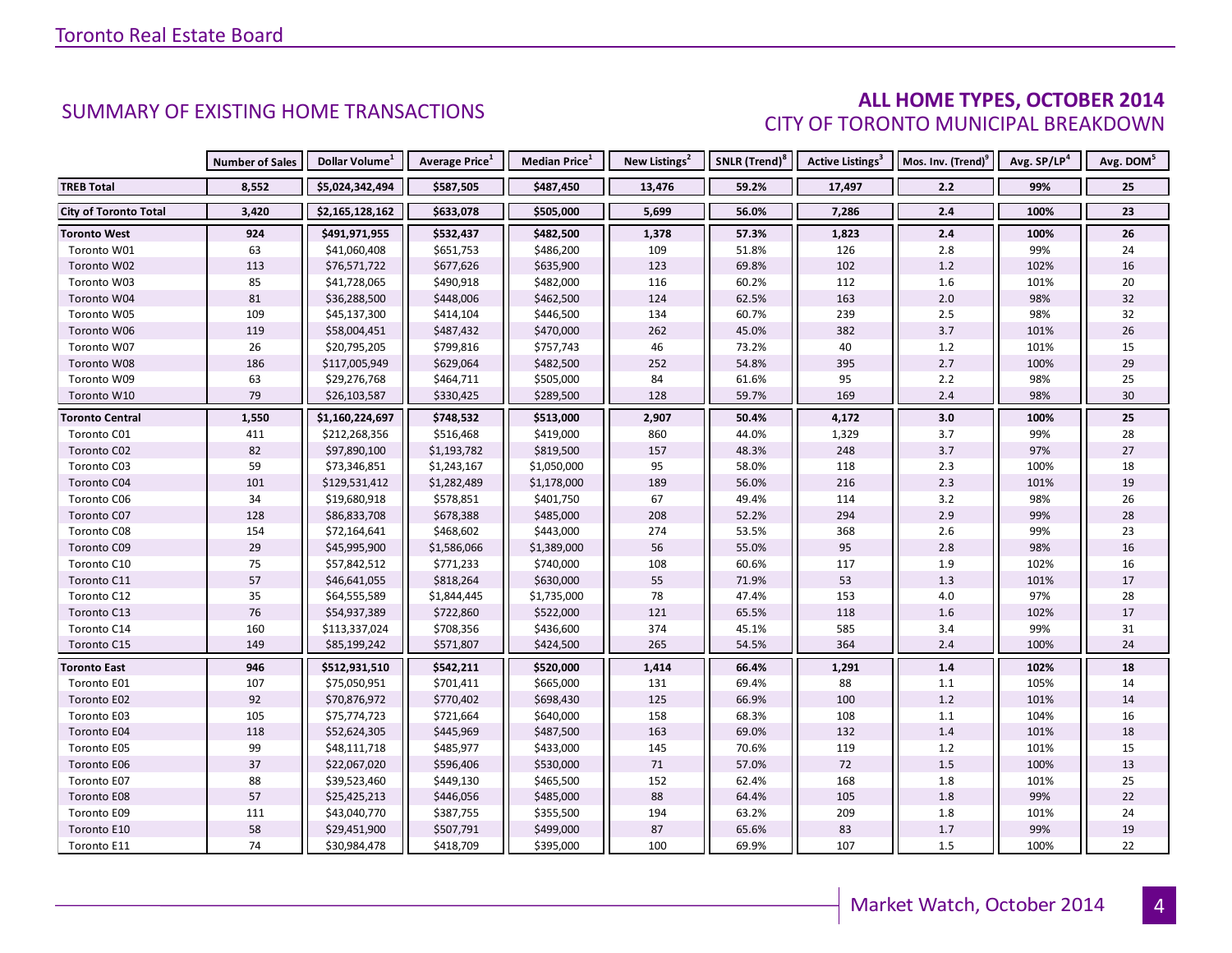#### **ALL HOME TYPES, YEAR-TO-DATE 2014** ALL TREB AREAS

|                                  | <b>Number of Sales</b> | Dollar Volume <sup>1</sup> | Average Price <sup>1</sup> | <b>Median Price</b> <sup>1</sup> | New Listings <sup>2</sup> | Avg. SP/LP <sup>4</sup> | Avg. DOM <sup>5</sup> |
|----------------------------------|------------------------|----------------------------|----------------------------|----------------------------------|---------------------------|-------------------------|-----------------------|
| <b>TREB Total</b>                | 81,974                 | \$46,422,819,580           | \$566,312                  | \$475,000                        | 142,845                   | 99%                     | 24                    |
| <b>Halton Region</b>             | 6,948                  | \$4,335,584,035            | \$624,005                  | \$530,000                        | 11,217                    | 98%                     | 25                    |
| Burlington                       | 1,379                  | \$766,571,944              | \$555,890                  | \$495,000                        | 2,149                     | 98%                     | 29                    |
| <b>Halton Hills</b>              | 905                    | \$454,508,387              | \$502,219                  | \$467,000                        | 1,435                     | 98%                     | 24                    |
| Milton                           | 1,980                  | \$975,505,244              | \$492,679                  | \$458,000                        | 3,070                     | 99%                     | 20                    |
| Oakville                         | 2,684                  | \$2,138,998,461            | \$796,944                  | \$683,400                        | 4,563                     | 98%                     | 26                    |
| <b>Peel Region</b>               | 17,237                 | \$8,370,274,424            | \$485,599                  | \$442,000                        | 30,398                    | 98%                     | 24                    |
| Brampton                         | 7,403                  | \$3,284,967,614            | \$443,735                  | \$420,000                        | 12,588                    | 98%                     | 23                    |
| Caledon                          | 826                    | \$505,782,084              | \$612,327                  | \$560,000                        | 1,505                     | 97%                     | 36                    |
| Mississauga                      | 9,008                  | \$4,579,524,726            | \$508,384                  | \$460,000                        | 16,305                    | 98%                     | 23                    |
| <b>City of Toronto</b>           | 30,523                 | \$18,681,014,105           | \$612,031                  | \$485,000                        | 56,290                    | 100%                    | 24                    |
| TURN PAGE FOR CITY OF TORONTO    |                        |                            |                            |                                  |                           |                         |                       |
| <b>TABLES OR CLICK HERE:</b>     | D                      |                            |                            |                                  |                           |                         |                       |
| <b>York Region</b>               | 15,104                 | \$10,282,512,055           | \$680,781                  | \$620,000                        | 26,428                    | 99%                     | 23                    |
| Aurora                           | 822                    | \$537,307,927              | \$653,659                  | \$576,500                        | 1,318                     | 98%                     | 22                    |
| E. Gwillimbury                   | 321                    | \$190,315,090              | \$592,882                  | \$505,000                        | 493                       | 97%                     | 36                    |
| Georgina                         | 788                    | \$290,578,705              | \$368,755                  | \$351,625                        | 1,228                     | 98%                     | 29                    |
| King                             | 289                    | \$272,852,712              | \$944,127                  | \$830,000                        | 734                       | 96%                     | 47                    |
| Markham                          | 4,202                  | \$2,963,007,487            | \$705,142                  | \$650,000                        | 7,017                     | 100%                    | 20                    |
| Newmarket                        | 1,321                  | \$699,410,746              | \$529,456                  | \$505,000                        | 1,911                     | 99%                     | 21                    |
| Richmond Hill                    | 3,121                  | \$2,367,689,563            | \$758,632                  | \$700,000                        | 5,878                     | 99%                     | 22                    |
| Vaughan                          | 3,494                  | \$2,472,041,874            | \$707,511                  | \$650,000                        | 6,624                     | 98%                     | 23                    |
| Whitchurch-Stouffville           | 746                    | \$489,307,953              | \$655,909                  | \$589,000                        | 1,225                     | 98%                     | 28                    |
| Durham Region                    | 9,636                  | \$3,768,607,558            | \$391,097                  | \$365,000                        | 14,195                    | 99%                     | 20                    |
| Ajax                             | 1,778                  | \$760,158,273              | \$427,536                  | \$401,000                        | 2,393                     | 99%                     | 16                    |
| <b>Brock</b>                     | 176                    | \$50,651,463               | \$287,792                  | \$252,450                        | 332                       | 96%                     | 56                    |
| Clarington                       | 1,577                  | \$535,337,348              | \$339,466                  | \$320,000                        | 2,358                     | 99%                     | 22                    |
| Oshawa                           | 2,411                  | \$750,315,760              | \$311,205                  | \$295,000                        | 3,560                     | 99%                     | 18                    |
| Pickering                        | 1,233                  | \$575,565,906              | \$466,801                  | \$433,500                        | 1,834                     | 99%                     | 18                    |
| Scugog                           | 315                    | \$136,183,212              | \$432,328                  | \$400,000                        | 556                       | 97%                     | 41                    |
| Uxbridge                         | 295                    | \$161,833,400              | \$548,588                  | \$485,000                        | 512                       | 97%                     | 43                    |
| Whitby                           | 1,851                  | \$798,562,197              | \$431,422                  | \$401,000                        | 2,650                     | 99%                     | 17                    |
| <b>Dufferin County</b>           | 524                    | \$190,982,683              | \$364,471                  | \$340,500                        | 859                       | 98%                     | 37                    |
| Orangeville                      | 524                    | \$190,982,683              | \$364,471                  | \$340,500                        | 859                       | 98%                     | 37                    |
| <b>Simcoe County</b>             | 2,002                  | \$793,844,720              | \$396,526                  | \$368,500                        | 3,458                     | 97%                     | 40                    |
| Adjala-Tosorontio                | 136                    | \$61,981,423               | \$455,746                  | \$418,000                        | 277                       | 97%                     | 60                    |
| <b>Bradford West Gwillimbury</b> | 552                    | \$254,449,504              | \$460,959                  | \$440,000                        | 982                       | 98%                     | 29                    |
| Essa                             | 252                    | \$83,707,306               | \$332,172                  | \$297,000                        | 385                       | 98%                     | 40                    |
| Innisfil                         | 511                    | \$197,258,340              | \$386,024                  | \$344,500                        | 962                       | 97%                     | 41                    |
| New Tecumseth                    | 551                    | \$196,448,147              | \$356,530                  | \$338,000                        | 852                       | 97%                     | 44                    |

5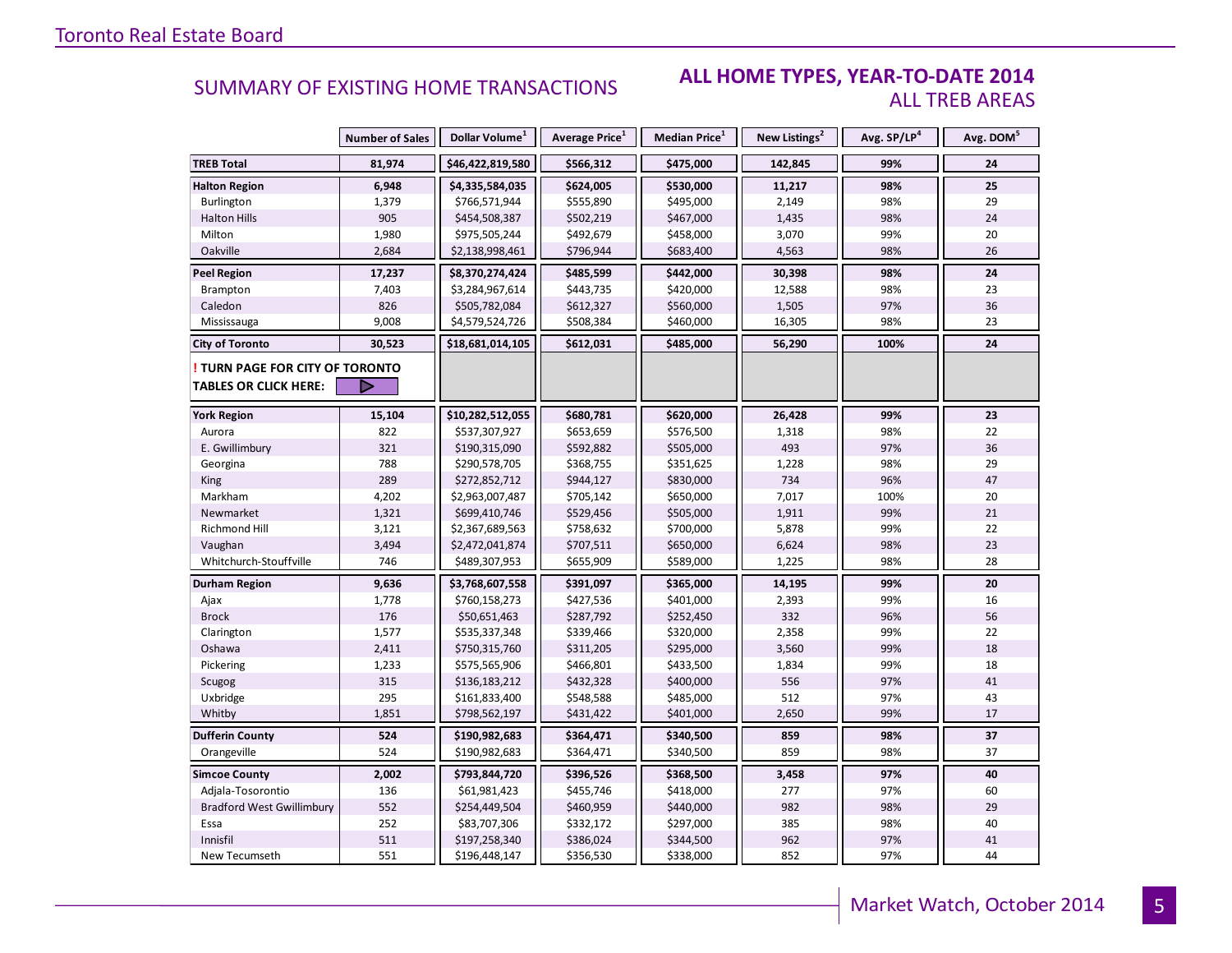#### **ALL HOME TYPES, YEAR-TO-DATE 2014** CITY OF TORONTO MUNICIPAL BREAKDOWN SUMMARY OF EXISTING HOME TRANSACTIONS

|                              | <b>Number of Sales</b> | Dollar Volume <sup>1</sup> | Average Price <sup>1</sup> | Median Price <sup>1</sup> | New Listings <sup>2</sup> | Avg. SP/LP <sup>4</sup> | Avg. DOM <sup>5</sup> |
|------------------------------|------------------------|----------------------------|----------------------------|---------------------------|---------------------------|-------------------------|-----------------------|
| <b>TREB Total</b>            | 81,974                 | \$46,422,819,580           | \$566,312                  | \$475,000                 | 142,845                   | 99%                     | 24                    |
| <b>City of Toronto Total</b> | 30,523                 | \$18,681,014,105           | \$612,031                  | \$485,000                 | 56,290                    | 100%                    | 24                    |
| Toronto West                 | 7,651                  | \$4,055,214,878            | \$530,024                  | \$470,000                 | 13,888                    | 100%                    | 26                    |
| Toronto W01                  | 474                    | \$312,338,264              | \$658,941                  | \$560,152                 | 930                       | 102%                    | 24                    |
| Toronto W02                  | 784                    | \$530,804,151              | \$677,046                  | \$649,000                 | 1,153                     | 104%                    | 16                    |
| Toronto W03                  | 609                    | \$291,684,902              | \$478,957                  | \$480,000                 | 1,067                     | 102%                    | 18                    |
| Toronto W04                  | 667                    | \$289,155,572              | \$433,517                  | \$435,000                 | 1,143                     | 100%                    | 25                    |
| Toronto W05                  | 1,001                  | \$401,126,217              | \$400,725                  | \$428,000                 | 1,699                     | 98%                     | 31                    |
| Toronto W06                  | 1,035                  | \$505,483,354              | \$488,390                  | \$462,024                 | 2,400                     | 100%                    | 30                    |
| Toronto W07                  | 261                    | \$215,582,356              | \$825,986                  | \$775,000                 | 375                       | 102%                    | 15                    |
| Toronto W08                  | 1,580                  | \$1,011,740,615            | \$640,342                  | \$511,000                 | 2,982                     | 99%                     | 28                    |
| Toronto W09                  | 449                    | \$220,763,630              | \$491,678                  | \$532,000                 | 774                       | 99%                     | 24                    |
| Toronto W10                  | 791                    | \$276,535,818              | \$349,603                  | \$393,000                 | 1,365                     | 98%                     | 29                    |
| <b>Toronto Central</b>       | 14,022                 | \$10,159,666,379           | \$724,552                  | \$489,000                 | 28,695                    | 99%                     | 26                    |
| Toronto C01                  | 3,781                  | \$1,857,128,905            | \$491,174                  | \$409,900                 | 8,813                     | 99%                     | 30                    |
| Toronto C02                  | 636                    | \$711,625,284              | \$1,118,908                | \$847,500                 | 1,370                     | 100%                    | 25                    |
| Toronto C03                  | 498                    | \$570,125,793              | \$1,144,831                | \$780,000                 | 901                       | 100%                    | 22                    |
| Toronto C04                  | 906                    | \$1,160,160,139            | \$1,280,530                | \$1,200,000               | 1,664                     | 100%                    | 20                    |
| Toronto C06                  | 303                    | \$182,863,808              | \$603,511                  | \$600,000                 | 635                       | 99%                     | 26                    |
| Toronto C07                  | 1,061                  | \$688,835,438              | \$649,232                  | \$460,000                 | 2,131                     | 99%                     | 28                    |
| Toronto C08                  | 1,391                  | \$659,392,369              | \$474,042                  | \$415,000                 | 2,678                     | 99%                     | 26                    |
| Toronto C09                  | 297                    | \$481,398,362              | \$1,620,870                | \$1,389,000               | 570                       | 98%                     | 23                    |
| Toronto C10                  | 549                    | \$413,322,365              | \$752,864                  | \$680,000                 | 917                       | 102%                    | 19                    |
| Toronto C11                  | 492                    | \$369,135,144              | \$750,275                  | \$446,000                 | 679                       | 102%                    | 20                    |
| Toronto C12                  | 381                    | \$705,957,253              | \$1,852,906                | \$1,500,000               | 825                       | 97%                     | 30                    |
| Toronto C13                  | 720                    | \$505,230,109              | \$701,708                  | \$525,000                 | 1,134                     | 102%                    | 19                    |
| Toronto C14                  | 1,608                  | \$1,054,919,767            | \$656,045                  | \$435,000                 | 3,735                     | 98%                     | 29                    |
| Toronto C15                  | 1,399                  | \$799,571,644              | \$571,531                  | \$441,000                 | 2,643                     | 100%                    | 24                    |
| Toronto East                 | 8,850                  | \$4,466,132,848            | \$504,648                  | \$491,000                 | 13,707                    | 102%                    | 18                    |
| Toronto E01                  | 812                    | \$539,293,245              | \$664,154                  | \$650,000                 | 1,222                     | 106%                    | 13                    |
| Toronto E02                  | 714                    | \$536,542,699              | \$751,460                  | \$675,000                 | 1,107                     | 103%                    | 13                    |
| Toronto E03                  | 917                    | \$580,464,271              | \$633,004                  | \$602,500                 | 1,390                     | 105%                    | 14                    |
| Toronto E04                  | 1,073                  | \$459,312,610              | \$428,064                  | \$465,000                 | 1,605                     | 102%                    | 19                    |
| Toronto E05                  | 947                    | \$448,384,160              | \$473,479                  | \$398,000                 | 1,380                     | 102%                    | 17                    |
| Toronto E06                  | 388                    | \$217,111,650              | \$559,566                  | \$509,000                 | 711                       | 101%                    | 14                    |
| Toronto E07                  | 882                    | \$394,702,117              | \$447,508                  | \$435,000                 | 1,472                     | 102%                    | 21                    |
| Toronto E08                  | 566                    | \$258,990,857              | \$457,581                  | \$460,500                 | 905                       | 99%                     | 22                    |
| Toronto E09                  | 1,135                  | \$424,391,917              | \$373,914                  | \$345,000                 | 1,803                     | 100%                    | 23                    |
| Toronto E10                  | 613                    | \$306,857,569              | \$500,583                  | \$488,000                 | 954                       | 101%                    | 19                    |
| Toronto E11                  | 803                    | \$300,081,754              | \$373,701                  | \$373,000                 | 1,158                     | 100%                    | 20                    |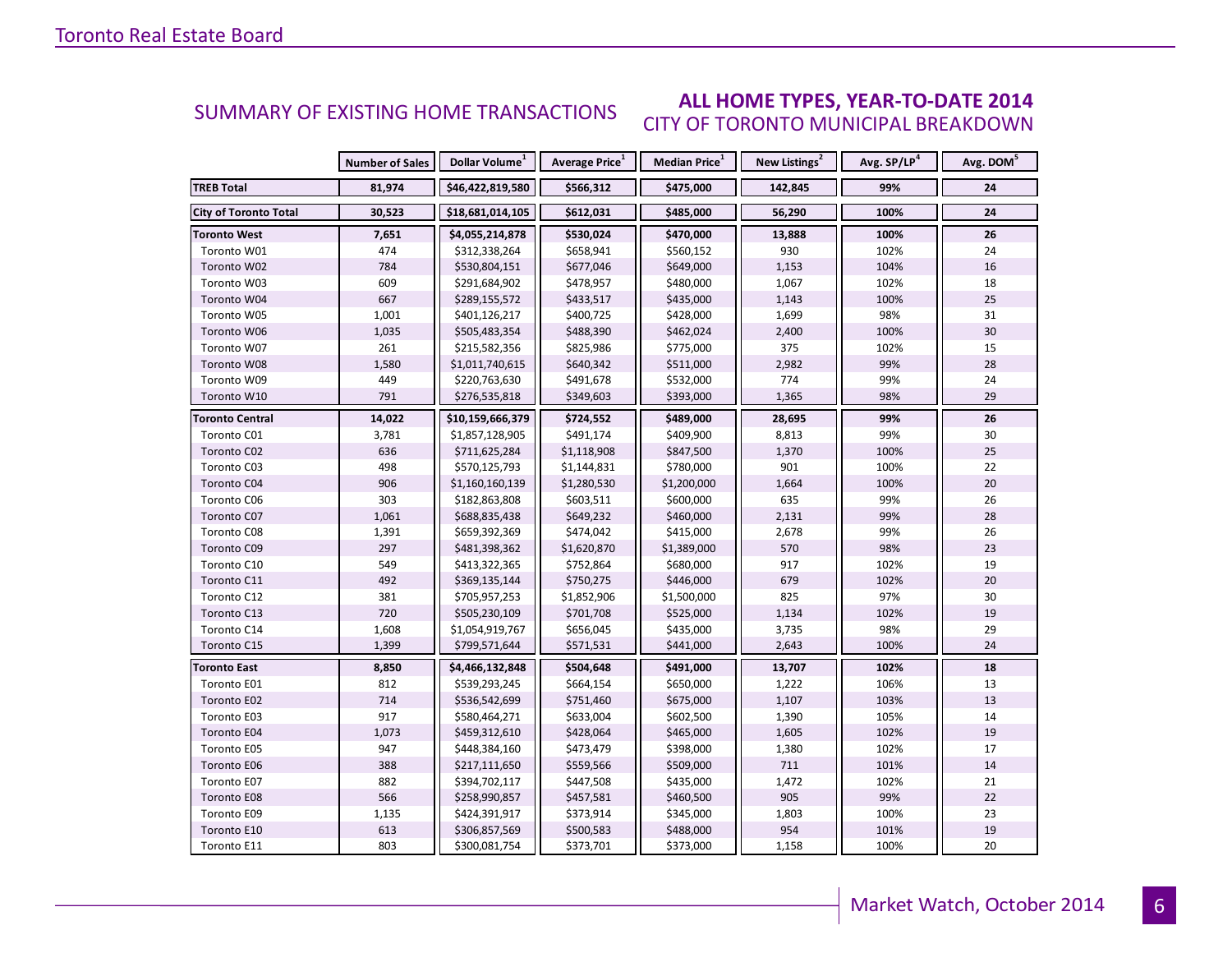### DETACHED HOUSES, OCTOBER 2014 ALL TREB AREAS

|                                      | Sales <sup>1</sup> | Dollar Volume <sup>1</sup> | Average Price <sup>1</sup> | Median Price <sup>1</sup> | New Listings <sup>2</sup> | Active Listings <sup>3</sup> | Avg. SP/LP <sup>4</sup> | Avg. DOM <sup>5</sup> |
|--------------------------------------|--------------------|----------------------------|----------------------------|---------------------------|---------------------------|------------------------------|-------------------------|-----------------------|
| <b>TREB Total</b>                    | 4,163              | \$3,135,706,054            | \$753,232                  | \$633,000                 | 6,474                     | 8,372                        | 99%                     | 24                    |
| <b>Halton Region</b>                 | 392                | \$308,604,568              | \$787,257                  | \$649,650                 | 645                       | 997                          | 97%                     | 30                    |
| Burlington                           | 66                 | \$49,513,873               | \$750,210                  | \$652,000                 | 142                       | 234                          | 97%                     | 40                    |
| <b>Halton Hills</b>                  | 76                 | \$39,772,650               | \$523,324                  | \$515,000                 | 118                       | 173                          | 98%                     | 25                    |
| Milton                               | 83                 | \$53,709,506               | \$647,102                  | \$580,000                 | 116                       | 164                          | 97%                     | 25                    |
| Oakville                             | 167                | \$165,608,539              | \$991,668                  | \$810,000                 | 269                       | 426                          | 96%                     | 30                    |
| <b>Peel Region</b>                   | 783                | \$513,516,679              | \$655,832                  | \$599,900                 | 1,257                     | 1,697                        | 97%                     | 27                    |
| <b>Brampton</b>                      | 372                | \$191,130,890              | \$513,793                  | \$490,000                 | 596                       | 730                          | 98%                     | 26                    |
| Caledon                              | 61                 | \$42,871,600               | \$702,813                  | \$629,000                 | 100                       | 253                          | 96%                     | 51                    |
| Mississauga                          | 350                | \$279,514,189              | \$798,612                  | \$683,000                 | 561                       | 714                          | 97%                     | 24                    |
| <b>City of Toronto</b>               | 1,199              | \$1,141,143,404            | \$951,746                  | \$753,000                 | 1,903                     | 1,926                        | 100%                    | 17                    |
| <b>TURN PAGE FOR CITY OF TORONTO</b> |                    |                            |                            |                           |                           |                              |                         |                       |
| <b>TABLES OR CLICK HERE:</b>         |                    |                            |                            |                           |                           |                              |                         |                       |
| <b>York Region</b>                   | 913                | \$793,624,006              | \$869,249                  | \$772,500                 | 1,444                     | 1,975                        | 98%                     | 26                    |
| Aurora                               | 50                 | \$42,954,104               | \$859,082                  | \$705,500                 | 68                        | 126                          | 98%                     | 30                    |
| E. Gwillimbury                       | 31                 | \$19,817,388               | \$639,271                  | \$575,000                 | 42                        | 74                           | 97%                     | 30                    |
| Georgina                             | 69                 | \$26,129,492               | \$378,688                  | \$371,000                 | 107                       | 159                          | 98%                     | 31                    |
| King                                 | 35                 | \$38,588,021               | \$1,102,515                | \$869,000                 | 67                        | 163                          | 95%                     | 54                    |
| Markham                              | 207                | \$204,523,017              | \$988,034                  | \$902,000                 | 295                       | 292                          | 99%                     | 21                    |
| Newmarket                            | 88                 | \$53,399,437               | \$606,812                  | \$573,450                 | 122                       | 123                          | 98%                     | 23                    |
| Richmond Hill                        | 179                | \$181,834,026              | \$1,015,833                | \$896,000                 | 304                       | 382                          | 98%                     | 25                    |
| Vaughan                              | 204                | \$186,868,925              | \$916,024                  | \$806,250                 | 365                       | 493                          | 97%                     | 23                    |
| Whitchurch-Stouffville               | 50                 | \$39,509,596               | \$790,192                  | \$637,500                 | 74                        | 163                          | 97%                     | 41                    |
| <b>Durham Region</b>                 | 673                | \$293,279,424              | \$435,779                  | \$412,000                 | 911                       | 1,053                        | 99%                     | 23                    |
| Ajax                                 | 101                | \$49,039,339               | \$485,538                  | \$470,000                 | 140                       | 96                           | 100%                    | 14                    |
| <b>Brock</b>                         | 17                 | \$4,212,500                | \$247,794                  | \$220,000                 | 29                        | 91                           | 96%                     | 54                    |
| Clarington                           | 119                | \$45,621,984               | \$383,378                  | \$372,000                 | 132                       | 174                          | 98%                     | 29                    |
| Oshawa                               | 190                | \$64,395,359               | \$338,923                  | \$325,000                 | 255                       | 206                          | 99%                     | 17                    |
| Pickering                            | 67                 | \$39,897,227               | \$595,481                  | \$586,500                 | 101                       | 115                          | 99%                     | 17                    |
| Scugog                               | 41                 | \$19,994,500               | \$487,671                  | \$439,000                 | 41                        | 102                          | 97%                     | 48                    |
| Uxbridge                             | 20                 | \$12,775,650               | \$638,783                  | \$627,450                 | 40                        | 113                          | 95%                     | 55                    |
| Whitby                               | 118                | \$57,342,865               | \$485,956                  | \$459,750                 | 173                       | 156                          | 99%                     | 17                    |
| <b>Dufferin County</b>               | 42                 | \$16,839,100               | \$400,931                  | \$377,500                 | 68                        | 150                          | 98%                     | 50                    |
| Orangeville                          | 42                 | \$16,839,100               | \$400,931                  | \$377,500                 | 68                        | 150                          | 98%                     | 50                    |
| <b>Simcoe County</b>                 | 161                | \$68,698,873               | \$426,701                  | \$400,000                 | 246                       | 574                          | 97%                     | 45                    |
| Adjala-Tosorontio                    | 14                 | \$6,418,280                | \$458,449                  | \$434,000                 | 26                        | 80                           | 97%                     | 72                    |
| <b>Bradford West Gwillimbury</b>     | 49                 | \$23,044,390               | \$470,294                  | \$459,000                 | 70                        | 130                          | 98%                     | 30                    |
| Essa                                 | 13                 | \$6,008,800                | \$462,215                  | \$425,000                 | 24                        | 59                           | 98%                     | 65                    |
| Innisfil                             | 50                 | \$20,224,224               | \$404,484                  | \$342,500                 | 75                        | 191                          | 96%                     | 46                    |
| New Tecumseth                        | 35                 | \$13,003,179               | \$371,519                  | \$355,000                 | 51                        | 114                          | 97%                     | 47                    |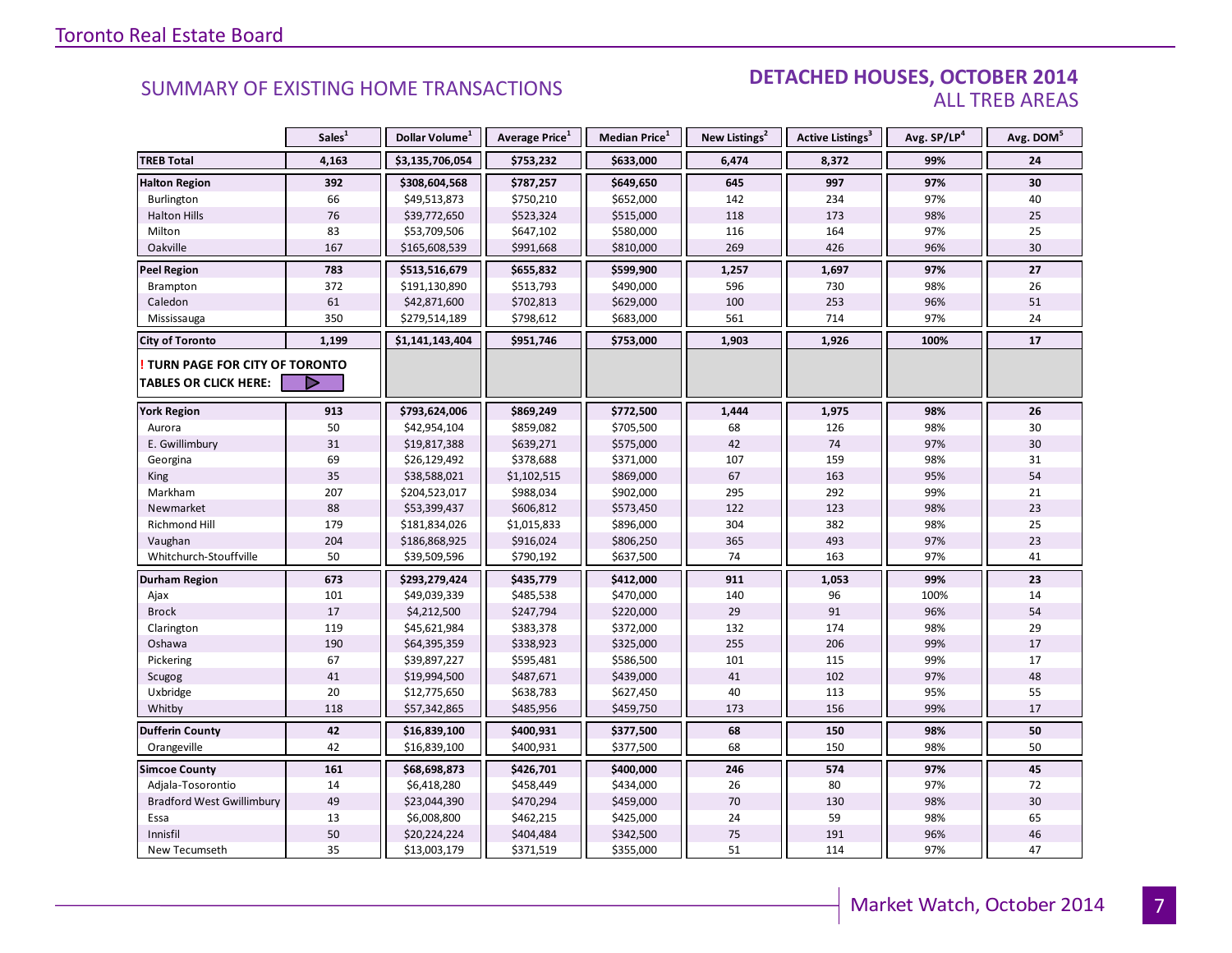# DETACHED HOUSES, OCTOBER 2014 CITY OF TORONTO MUNICIPAL BREAKDOWN

<span id="page-7-0"></span>

|                              | Sales <sup>1</sup> | Dollar Volume <sup>1</sup> | <b>Average Price</b> <sup>1</sup> | Median Price <sup>1</sup> | New Listings <sup>2</sup> | <b>Active Listings<sup>3</sup></b> | Avg. SP/LP <sup>4</sup> | Avg. DOM <sup>5</sup> |
|------------------------------|--------------------|----------------------------|-----------------------------------|---------------------------|---------------------------|------------------------------------|-------------------------|-----------------------|
| <b>TREB Total</b>            | 4,163              | \$3,135,706,054            | \$753,232                         | \$633,000                 | 6,474                     | 8,372                              | 99%                     | 24                    |
| <b>City of Toronto Total</b> | 1,199              | \$1,141,143,404            | \$951,746                         | \$753,000                 | 1,903                     | 1,926                              | 100%                    | 17                    |
| <b>Toronto West</b>          | 380                | \$285,545,652              | \$751,436                         | \$650,000                 | 548                       | 587                                | 100%                    | 19                    |
| Toronto W01                  | 18                 | \$21,878,790               | \$1,215,488                       | \$1,202,500               | 28                        | 16                                 | 99%                     | 10                    |
| Toronto W02                  | 38                 | \$35,350,700               | \$930,282                         | \$827,000                 | 44                        | 29                                 | 102%                    | 13                    |
| Toronto W03                  | 42                 | \$20,845,900               | \$496,331                         | \$481,400                 | 62                        | 59                                 | 102%                    | 19                    |
| Toronto W04                  | 42                 | \$25,003,200               | \$595,314                         | \$575,000                 | 61                        | 70                                 | 99%                     | 22                    |
| Toronto W05                  | 28                 | \$17,001,500               | \$607,196                         | \$589,000                 | 42                        | 59                                 | 98%                     | 31                    |
| Toronto W06                  | 45                 | \$28,121,951               | \$624,932                         | \$599,000                 | 63                        | 51                                 | 103%                    | 15                    |
| Toronto W07                  | 20                 | \$17,498,985               | \$874,949                         | \$795,000                 | 36                        | 27                                 | 102%                    | 12                    |
| Toronto W08                  | 81                 | \$80,962,058               | \$999,532                         | \$836,026                 | 103                       | 163                                | 100%                    | 23                    |
| Toronto W09                  | 33                 | \$22,623,268               | \$685,554                         | \$652,000                 | 45                        | 43                                 | 98%                     | 17                    |
| Toronto W10                  | 33                 | \$16,259,300               | \$492,706                         | \$480,000                 | 64                        | 70                                 | 98%                     | 20                    |
| <b>Toronto Central</b>       | 388                | \$563,229,744              | \$1,451,623                       | \$1,279,000               | 664                       | 828                                | 100%                    | 18                    |
| Toronto C01                  | 13                 | \$16,282,906               | \$1,252,531                       | \$985,000                 | 18                        | 14                                 | 107%                    | 12                    |
| Toronto C02                  | 14                 | \$27,571,500               | \$1,969,393                       | \$1,703,500               | 21                        | 38                                 | 94%                     | 29                    |
| Toronto C03                  | 37                 | \$59,656,833               | \$1,612,347                       | \$1,380,000               | 58                        | 61                                 | 100%                    | 17                    |
| Toronto C04                  | 83                 | \$118,642,794              | \$1,429,431                       | \$1,320,000               | 152                       | 170                                | 101%                    | 17                    |
| Toronto C06                  | 15                 | \$13,361,518               | \$890,768                         | \$763,000                 | 32                        | 43                                 | 98%                     | 22                    |
| Toronto C07                  | 46                 | \$51,832,508               | \$1,126,794                       | \$984,000                 | 81                        | 113                                | 100%                    | 20                    |
| Toronto C08                  | $\overline{2}$     | \$1,748,888                | \$874,444                         | \$874,444                 | 10                        | 8                                  | 103%                    | 5                     |
| Toronto C09                  | 17                 | \$36,933,000               | \$2,172,529                       | \$1,975,000               | 27                        | 52                                 | 98%                     | 16                    |
| Toronto C10                  | 18                 | \$22,654,862               | \$1,258,603                       | \$1,192,500               | 23                        | 19                                 | 102%                    | 15                    |
| Toronto C11                  | 25                 | \$34,294,069               | \$1,371,763                       | \$1,330,000               | 18                        | 13                                 | 101%                    | 12                    |
| Toronto C12                  | 21                 | \$51,168,000               | \$2,436,571                       | \$2,270,000               | 48                        | 110                                | 97%                     | 34                    |
| Toronto C13                  | 26                 | \$32,672,388               | \$1,256,630                       | \$1,046,500               | 45                        | 39                                 | 103%                    | 10                    |
| Toronto C14                  | 36                 | \$57,846,000               | \$1,606,833                       | \$1,359,000               | 81                        | 104                                | 99%                     | 21                    |
| Toronto C15                  | 35                 | \$38,564,478               | \$1,101,842                       | \$975,000                 | 50                        | 44                                 | 100%                    | 15                    |
| <b>Toronto East</b>          | 431                | \$292,368,008              | \$678,348                         | \$615,000                 | 691                       | 511                                | 102%                    | 15                    |
| Toronto E01                  | 22                 | \$18,824,900               | \$855,677                         | \$778,500                 | 25                        | 15                                 | 104%                    | 14                    |
| Toronto E02                  | 39                 | \$36,898,029               | \$946,103                         | \$870,000                 | 48                        | 35                                 | 100%                    | 16                    |
| Toronto E03                  | 71                 | \$55,706,166               | \$784,594                         | \$663,000                 | 110                       | 70                                 | 104%                    | 12                    |
| Toronto E04                  | 69                 | \$38,092,300               | \$552,062                         | \$550,000                 | 100                       | 57                                 | 102%                    | 13                    |
| Toronto E05                  | 36                 | \$25,630,480               | \$711,958                         | \$714,500                 | 61                        | 42                                 | 102%                    | 16                    |
| Toronto E06                  | 26                 | \$17,091,550               | \$657,367                         | \$567,500                 | 48                        | 45                                 | 100%                    | 16                    |
| Toronto E07                  | 26                 | \$18,101,680               | \$696,218                         | \$692,500                 | 44                        | 31                                 | 102%                    | 13                    |
| Toronto E08                  | 30                 | \$18,442,313               | \$614,744                         | \$580,000                 | 59                        | 62                                 | 99%                     | 13                    |
| Toronto E09                  | 46                 | \$24,177,500               | \$525,598                         | \$524,000                 | 87                        | 69                                 | 103%                    | 15                    |
| Toronto E10                  | 40                 | \$23,708,300               | \$592,708                         | \$532,500                 | 68                        | 49                                 | 99%                     | 20                    |
| Toronto E11                  | 26                 | \$15,694,790               | \$603,646                         | \$616,500                 | 41                        | 36                                 | 101%                    | 19                    |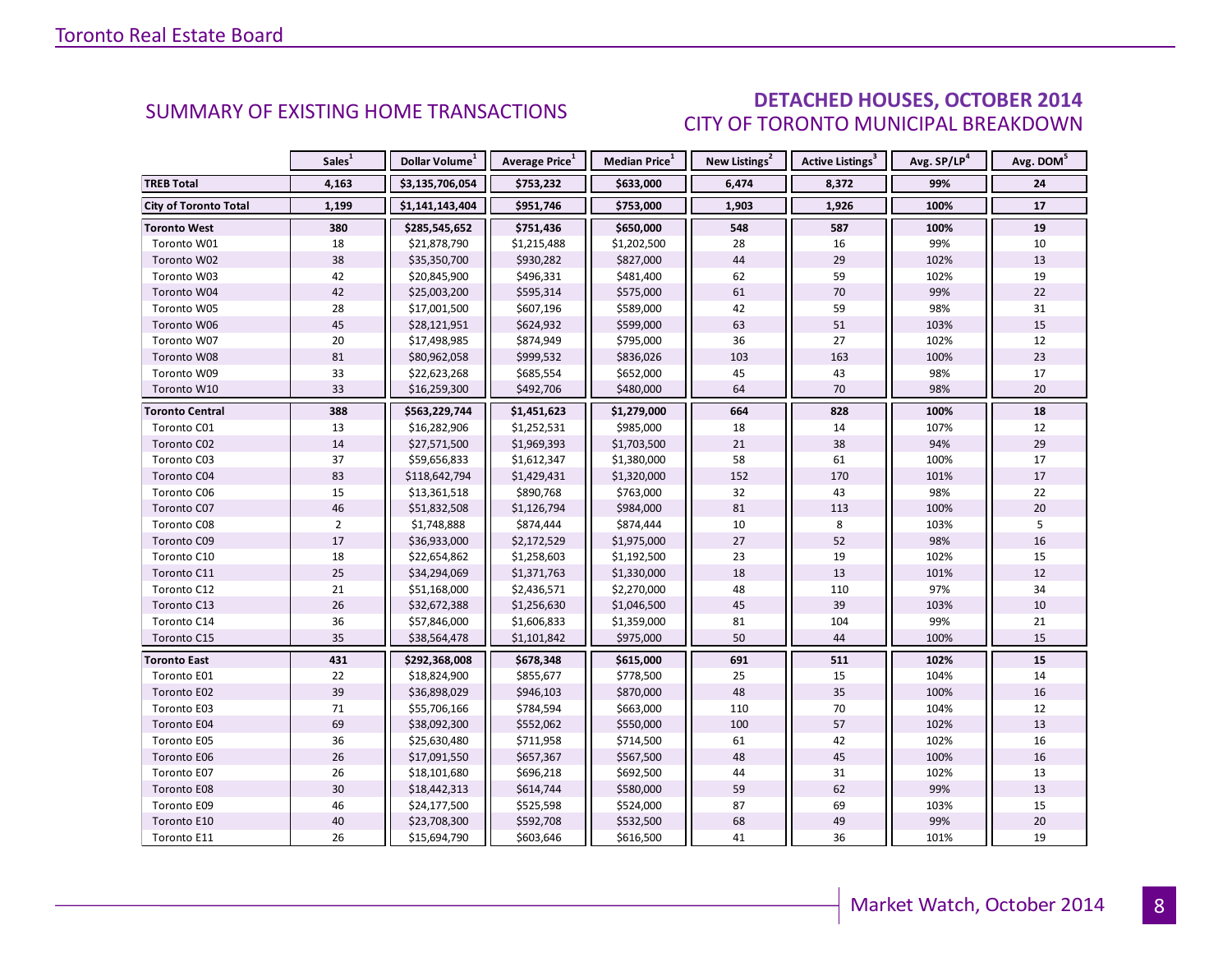#### **Industrial Leasing SUMMARY OF EXISTING HOME TRANSACTIONS SEMI-DETACHED HOUSES, OCTOBER 2014** ALL TREB AREAS

|                                      | Sales <sup>1</sup> | Dollar Volume <sup>1</sup> | Average Price <sup>1</sup> | Median Price <sup>1</sup> | New Listings <sup>2</sup> | Active Listings <sup>3</sup> | Avg. SP/LP <sup>4</sup> | Avg. DOM <sup>5</sup> |
|--------------------------------------|--------------------|----------------------------|----------------------------|---------------------------|---------------------------|------------------------------|-------------------------|-----------------------|
| <b>TREB Total</b>                    | 899                | \$490,598,062              | \$545,715                  | \$505,000                 | 1,189                     | 906                          | 101%                    | 16                    |
| <b>Halton Region</b>                 | 44                 | \$20,561,800               | \$467,314                  | \$450,750                 | 59                        | 54                           | 98%                     | 15                    |
| Burlington                           | 6                  | \$2,875,500                | \$479,250                  | \$468,000                 | 8                         | 6                            | 99%                     | 13                    |
| <b>Halton Hills</b>                  | $\overline{7}$     | \$2,776,400                | \$396,629                  | \$402,000                 | 9                         | $\overline{4}$               | 99%                     | 15                    |
| Milton                               | 18                 | \$8,229,100                | \$457,172                  | \$452,750                 | 28                        | 29                           | 98%                     | 14                    |
| Oakville                             | 13                 | \$6,680,800                | \$513,908                  | \$530,000                 | 14                        | 15                           | 98%                     | 19                    |
| <b>Peel Region</b>                   | 284                | \$127,446,779              | \$448,756                  | \$442,000                 | 405                       | 331                          | 99%                     | 18                    |
| Brampton                             | 142                | \$58,222,751               | \$410,019                  | \$407,500                 | 204                       | 179                          | 98%                     | 19                    |
| Caledon                              | $6\,$              | \$2,533,000                | \$422,167                  | \$430,500                 | $6\,$                     | $\overline{4}$               | 99%                     | 15                    |
| Mississauga                          | 136                | \$66,691,028               | \$490,375                  | \$486,500                 | 195                       | 148                          | 99%                     | 18                    |
| <b>City of Toronto</b>               | 375                | \$254,601,507              | \$678,937                  | \$640,000                 | 491                       | 355                          | 103%                    | 15                    |
| <b>TURN PAGE FOR CITY OF TORONTO</b> |                    |                            |                            |                           |                           |                              |                         |                       |
| <b>TABLES OR CLICK HERE:</b>         | D                  |                            |                            |                           |                           |                              |                         |                       |
| <b>York Region</b>                   | 117                | \$64,944,704               | \$555,083                  | \$550,000                 | 138                       | 102                          | 100%                    | 15                    |
| Aurora                               | $\overline{7}$     | \$3,287,111                | \$469,587                  | \$468,000                 | 6                         | 5                            | 98%                     | 16                    |
| E. Gwillimbury                       |                    |                            |                            |                           |                           |                              |                         |                       |
| Georgina                             | $\overline{4}$     | \$1,293,500                | \$323,375                  | \$360,500                 | $\overline{4}$            | $\overline{3}$               | 100%                    | 28                    |
| King                                 |                    |                            |                            |                           |                           | $\overline{a}$               |                         |                       |
| Markham                              | 34                 | \$21,072,456               | \$619,778                  | \$609,750                 | 36                        | 21                           | 102%                    | 9                     |
| Newmarket                            | 12                 | \$5,492,587                | \$457,716                  | \$475,100                 | $\overline{9}$            | 11                           | 99%                     | 14                    |
| Richmond Hill                        | 15                 | \$8,728,050                | \$581,870                  | \$564,000                 | 18                        | 16                           | 100%                    | 24                    |
| Vaughan                              | 38                 | \$21,660,000               | \$570,000                  | \$562,250                 | 57                        | 43                           | 99%                     | 16                    |
| Whitchurch-Stouffville               | $\overline{7}$     | \$3,411,000                | \$487,286                  | \$495,000                 | 8                         | $\overline{3}$               | 100%                    | 6                     |
| Durham Region                        | 68                 | \$19,738,372               | \$290,270                  | \$260,000                 | 81                        | 47                           | 99%                     | 14                    |
| Ajax                                 | 11                 | \$4,332,000                | \$393,818                  | \$397,000                 | 15                        | 9                            | 100%                    | 10                    |
| <b>Brock</b>                         |                    |                            |                            |                           | $\overline{\phantom{a}}$  |                              |                         |                       |
| Clarington                           | 5                  | \$1,245,800                | \$249,160                  | \$249,900                 | 4                         | 3                            | 100%                    | $\overline{7}$        |
| Oshawa                               | 40                 | \$9,694,472                | \$242,362                  | \$244,000                 | 41                        | 23                           | 99%                     | 16                    |
| Pickering                            | $\overline{7}$     | \$2,874,500                | \$410,643                  | \$425,000                 | 13                        | 6                            | 100%                    | 15                    |
| Scugog                               | $\mathbf{1}$       | \$279,500                  | \$279,500                  | \$279,500                 | $\overline{2}$            | $\mathbf{1}$                 | 99%                     | 15                    |
| Uxbridge                             | $\mathbf{1}$       | \$380,200                  | \$380,200                  | \$380,200                 | $\mathbf{1}$              |                              | 100%                    | 18                    |
| Whitby                               | $\overline{3}$     | \$931,900                  | \$310,633                  | \$300,000                 | 5                         | 5                            | 101%                    | 18                    |
| <b>Dufferin County</b>               | 5                  | \$1,373,000                | \$274,600                  | \$278,000                 | $\overline{7}$            | 9                            | 97%                     | 35                    |
| Orangeville                          | 5                  | \$1,373,000                | \$274,600                  | \$278,000                 | $\overline{7}$            | 9                            | 97%                     | 35                    |
| <b>Simcoe County</b>                 | 6                  | \$1,931,900                | \$321,983                  | \$327,500                 | 8                         | 8                            | 97%                     | 10                    |
| Adjala-Tosorontio                    |                    |                            |                            |                           |                           |                              |                         |                       |
| <b>Bradford West Gwillimbury</b>     | $\overline{3}$     | \$1,166,900                | \$388,967                  | \$384,900                 | $\overline{7}$            | $\overline{7}$               | 97%                     | 11                    |
| Essa                                 | $\mathbf{1}$       | \$285,000                  | \$285,000                  | \$285,000                 |                           |                              | 98%                     | 13                    |
| Innisfil                             |                    |                            |                            |                           |                           |                              |                         |                       |
| New Tecumseth                        | $\overline{2}$     | \$480,000                  | \$240,000                  | \$240,000                 | $\mathbf{1}$              | $\mathbf{1}$                 | 96%                     | 5                     |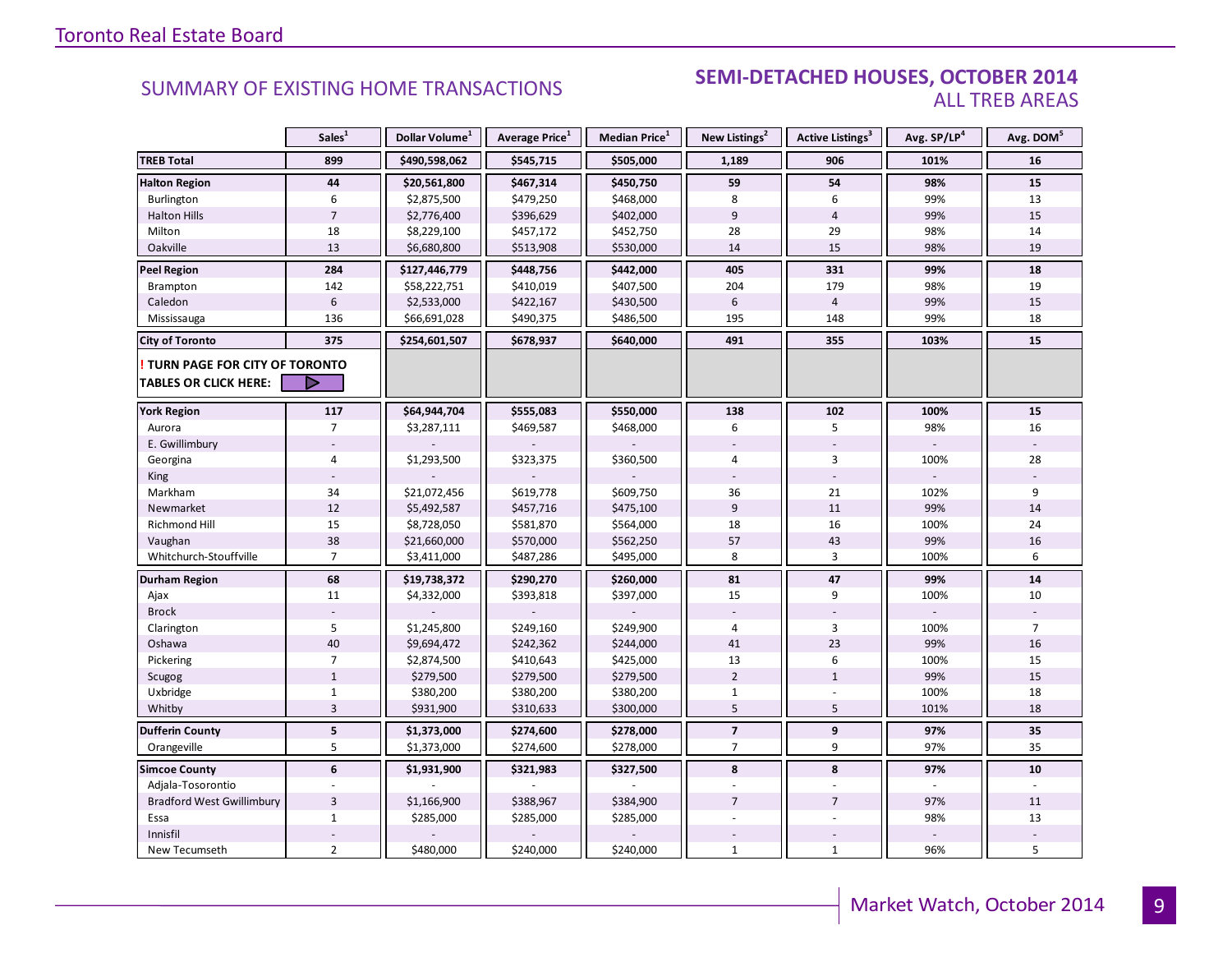# SEMI-DETACHED HOUSES, OCTOBER 2014 CITY OF TORONTO MUNICIPAL BREAKDOWN

<span id="page-9-0"></span>

|                              | Sales <sup>1</sup> | Dollar Volume <sup>1</sup> | Average Price <sup>1</sup> | Median Price <sup>1</sup> | New Listings <sup>2</sup> | Active Listings <sup>3</sup> | Avg. SP/LP <sup>4</sup> | Avg. DOM <sup>5</sup> |
|------------------------------|--------------------|----------------------------|----------------------------|---------------------------|---------------------------|------------------------------|-------------------------|-----------------------|
| <b>TREB Total</b>            | 899                | \$490,598,062              | \$545,715                  | \$505,000                 | 1,189                     | 906                          | 101%                    | 16                    |
| <b>City of Toronto Total</b> | 375                | \$254,601,507              | \$678,937                  | \$640,000                 | 491                       | 355                          | 103%                    | 15                    |
| <b>Toronto West</b>          | 114                | \$64,041,170               | \$561,765                  | \$535,950                 | 156                       | 140                          | 102%                    | 21                    |
| Toronto W01                  | 6                  | \$4,289,400                | \$714,900                  | \$701,250                 | 12                        | $\overline{7}$               | 105%                    | 14                    |
| Toronto W02                  | 33                 | \$21,685,205               | \$657,127                  | \$650,000                 | 40                        | 22                           | 105%                    | 17                    |
| Toronto W03                  | 33                 | \$17,731,665               | \$537,323                  | \$525,500                 | 36                        | 33                           | 101%                    | 20                    |
| Toronto W04                  | 6                  | \$2,869,500                | \$478,250                  | \$498,500                 | 9                         | 8                            | 97%                     | 43                    |
| Toronto W05                  | 30                 | \$14,719,900               | \$490,663                  | \$460,000                 | 33                        | 45                           | 98%                     | 25                    |
| Toronto W06                  | $\overline{3}$     | \$1,414,000                | \$471,333                  | \$484,000                 | 5                         | $\overline{4}$               | 102%                    | 9                     |
| Toronto W07                  |                    |                            |                            |                           |                           |                              |                         |                       |
| Toronto W08                  | $\mathbf{1}$       | \$509,500                  | \$509,500                  | \$509,500                 | 6                         | 5                            | 96%                     | 16                    |
| Toronto W09                  |                    |                            |                            |                           | $\overline{7}$            | 10                           |                         |                       |
| Toronto W10                  | $\overline{2}$     | \$822,000                  | \$411,000                  | \$411,000                 | 8                         | 6                            | 102%                    | 15                    |
| Toronto Central              | 115                | \$97,014,286               | \$843,602                  | \$755,000                 | 159                       | 105                          | 103%                    | 13                    |
| Toronto C01                  | 24                 | \$22,383,938               | \$932,664                  | \$840,000                 | 39                        | 22                           | 104%                    | 11                    |
| Toronto C02                  | 22                 | \$23,908,000               | \$1,086,727                | \$802,500                 | 25                        | 19                           | 100%                    | 16                    |
| Toronto C03                  | 9                  | \$5,925,118                | \$658,346                  | \$640,118                 | 9                         | 5                            | 103%                    | 12                    |
| Toronto C04                  | 5                  | \$4,677,318                | \$935,464                  | \$951,818                 | $\overline{7}$            | $\overline{2}$               | 114%                    | $\overline{9}$        |
| Toronto C06                  |                    |                            |                            |                           | $\overline{2}$            | 3                            |                         |                       |
| Toronto C07                  | $\overline{4}$     | \$2,451,000                | \$612,750                  | \$618,000                 | $\overline{2}$            | $\overline{4}$               | 98%                     | 31                    |
| Toronto C08                  | 3                  | \$2,511,924                | \$837,308                  | \$901,924                 | $\overline{2}$            | 6                            | 105%                    | 38                    |
| Toronto C09                  |                    |                            |                            |                           | $\overline{3}$            | 5                            |                         |                       |
| Toronto C10                  | 16                 | \$14,358,088               | \$897,381                  | \$903,550                 | 17                        | 5                            | 107%                    | 6                     |
| Toronto C11                  | $\overline{3}$     | \$2,111,000                | \$703,667                  | \$731,000                 | $\overline{2}$            |                              | 105%                    | 13                    |
| Toronto C12                  | 1                  | \$1,120,000                | \$1,120,000                | \$1,120,000               | $\overline{2}$            | $\mathbf{1}$                 | 97%                     | $\overline{7}$        |
| Toronto C13                  | 10                 | \$5,616,800                | \$561,680                  | \$522,000                 | 13                        | 8                            | 102%                    | 12                    |
| Toronto C14                  | $\mathbf{1}$       | \$800,000                  | \$800,000                  | \$800,000                 | $\mathbf{1}$              |                              | 116%                    | 6                     |
| Toronto C15                  | 17                 | \$11,151,100               | \$655,947                  | \$652,000                 | 35                        | 25                           | 103%                    | 10                    |
| <b>Toronto East</b>          | 146                | \$93,546,051               | \$640,726                  | \$620,500                 | 176                       | 110                          | 104%                    | 13                    |
| Toronto E01                  | 50                 | \$36,643,951               | \$732,879                  | \$687,400                 | 50                        | 24                           | 106%                    | 11                    |
| Toronto E02                  | 36                 | \$24,260,343               | \$673,898                  | \$671,250                 | 40                        | 24                           | 103%                    | 11                    |
| Toronto E03                  | 24                 | \$16,095,557               | \$670,648                  | \$642,500                 | 36                        | 25                           | 105%                    | 18                    |
| Toronto E04                  | 5                  | \$2,212,500                | \$442,500                  | \$440,000                 | 9                         | 10                           | 101%                    | 14                    |
| Toronto E05                  | $\overline{2}$     | \$1,191,000                | \$595,500                  | \$595,500                 | 8                         | 4                            | 100%                    | 11                    |
| Toronto E06                  | $\mathbf{1}$       | \$437,000                  | \$437,000                  | \$437,000                 | $\overline{3}$            | $\overline{4}$               | 103%                    | 10                    |
| Toronto E07                  | 6                  | \$3,109,000                | \$518,167                  | \$519,000                 | 9                         | 9                            | 100%                    | 23                    |
| Toronto E08                  | $\mathbf{1}$       | \$405,000                  | \$405,000                  | \$405,000                 |                           |                              | 102%                    | $\overline{7}$        |
| Toronto E09                  | 6                  | \$2,597,900                | \$432,983                  | \$439,500                 | 8                         | 4                            | 101%                    | 10                    |
| Toronto E10                  | $\overline{2}$     | \$767,900                  | \$383,950                  | \$383,950                 | $\overline{2}$            | 4                            | 98%                     | 19                    |
| Toronto E11                  | 13                 | \$5,825,900                | \$448,146                  | \$439,000                 | 11                        | $\overline{2}$               | 99%                     | 16                    |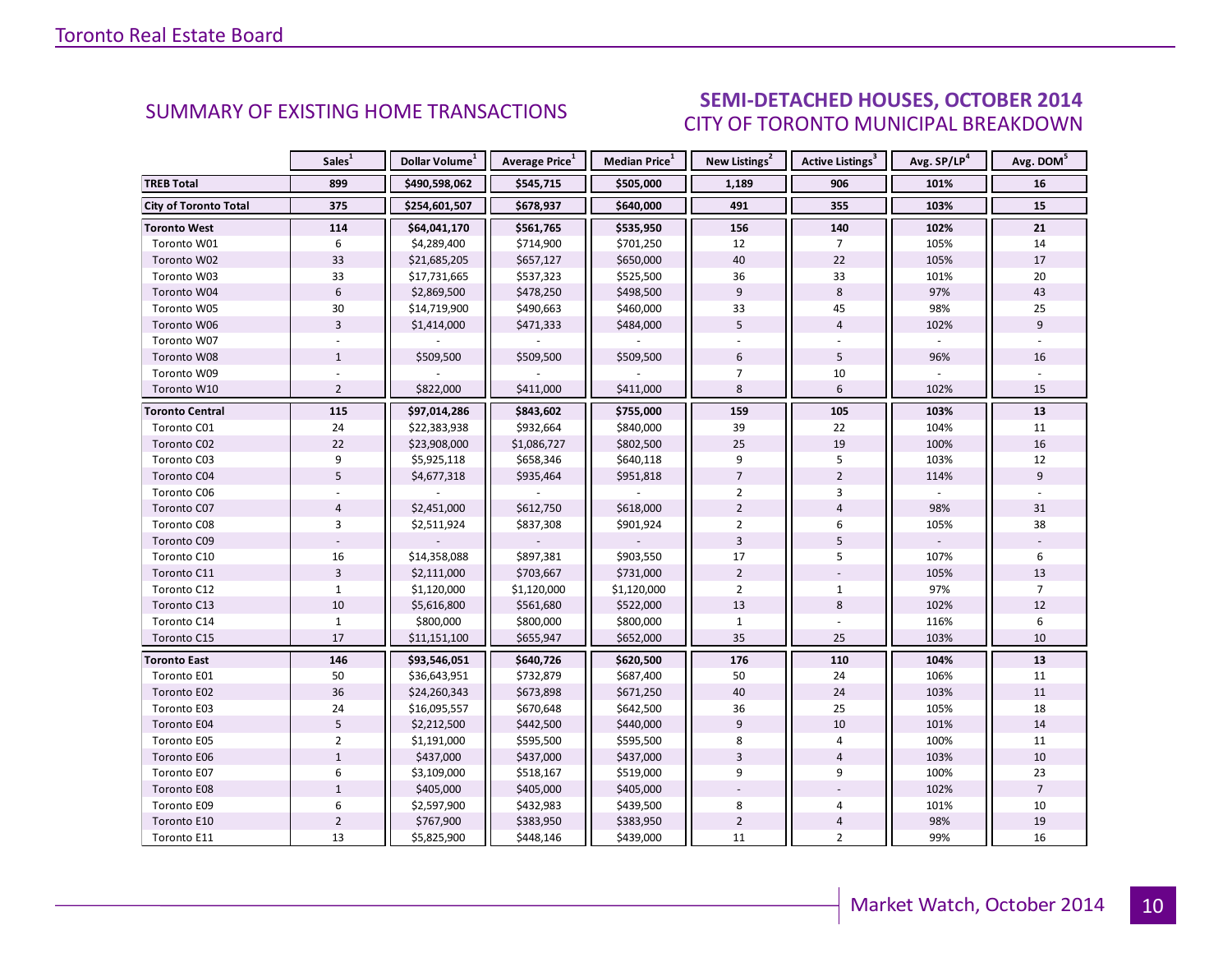#### **Industry Of EXISTING HOME TRANSACTIONS CONDOMINIUM TOWNHOUSES, OCTOBER 2014** ALL TREB AREAS

|                                  | Sales <sup>1</sup> | Dollar Volume <sup>1</sup> | Average Price <sup>1</sup> | Median Price <sup>1</sup> | New Listings <sup>2</sup> | <b>Active Listings</b> <sup>3</sup> | Avg. SP/LP <sup>4</sup> | Avg. DOM <sup>5</sup> |
|----------------------------------|--------------------|----------------------------|----------------------------|---------------------------|---------------------------|-------------------------------------|-------------------------|-----------------------|
| <b>TREB Total</b>                | 643                | \$251,006,190              | \$390,367                  | \$375,000                 | 872                       | 1,044                               | 99%                     | 28                    |
| <b>Halton Region</b>             | 49                 | \$17,712,500               | \$361,480                  | \$337,500                 | 67                        | 84                                  | 99%                     | 28                    |
| Burlington                       | 19                 | \$6,365,500                | \$335,026                  | \$337,500                 | 28                        | 31                                  | 98%                     | 27                    |
| <b>Halton Hills</b>              | $\sqrt{5}$         | \$1,580,900                | \$316,180                  | \$297,000                 | $6\phantom{.}$            | $\overline{7}$                      | 98%                     | 23                    |
| Milton                           | $\overline{7}$     | \$2,087,900                | \$298,271                  | \$285,000                 | 8                         | 10                                  | 98%                     | 30                    |
| Oakville                         | 18                 | \$7,678,200                | \$426,567                  | \$398,750                 | 25                        | 36                                  | 99%                     | 30                    |
| <b>Peel Region</b>               | 220                | \$80,839,238               | \$367,451                  | \$355,000                 | 297                       | 337                                 | 98%                     | 28                    |
| Brampton                         | 55                 | \$16,065,900               | \$292,107                  | \$293,000                 | 60                        | 76                                  | 98%                     | 31                    |
| Caledon                          | $\mathbf{1}$       | \$365,500                  | \$365,500                  | \$365,500                 | $\mathbf{1}$              | $\overline{2}$                      | 100%                    | 19                    |
| Mississauga                      | 164                | \$64,407,838               | \$392,731                  | \$381,000                 | 236                       | 259                                 | 98%                     | 27                    |
| <b>City of Toronto</b>           | 239                | \$101,183,510              | \$423,362                  | \$395,000                 | 348                       | 438                                 | 100%                    | 26                    |
| TURN PAGE FOR CITY OF TORONTO    |                    |                            |                            |                           |                           |                                     |                         |                       |
| <b>TABLES OR CLICK HERE:</b>     |                    |                            |                            |                           |                           |                                     |                         |                       |
| <b>York Region</b>               | 76                 | \$35,881,400               | \$472,124                  | \$429,950                 | 91                        | 116                                 | 98%                     | 29                    |
| Aurora                           | 10                 | \$6,255,900                | \$625,590                  | \$406,500                 | 5                         | 12                                  | 97%                     | 60                    |
| E. Gwillimbury                   |                    |                            |                            |                           |                           |                                     | $\blacksquare$          |                       |
| Georgina                         |                    |                            |                            |                           |                           |                                     |                         |                       |
| King                             |                    |                            |                            |                           |                           |                                     |                         |                       |
| Markham                          | 31                 | \$13,990,400               | \$451,303                  | \$438,800                 | 41                        | 52                                  | 98%                     | 27                    |
| Newmarket                        | $11\,$             | \$4,567,700                | \$415,245                  | \$375,000                 | 5                         | $\mathsf S$                         | 98%                     | 24                    |
| Richmond Hill                    | 15                 | \$6,813,400                | \$454,227                  | \$430,000                 | 22                        | 21                                  | 98%                     | 20                    |
| Vaughan                          | $\overline{9}$     | \$4,254,000                | \$472,667                  | \$490,000                 | 16                        | 23                                  | 98%                     | 22                    |
| Whitchurch-Stouffville           |                    |                            |                            |                           | $\overline{2}$            | $\overline{3}$                      |                         |                       |
| Durham Region                    | 55                 | \$14,486,542               | \$263,392                  | \$260,000                 | 59                        | 58                                  | 99%                     | 27                    |
| Ajax                             | 8                  | \$2,425,000                | \$303,125                  | \$308,250                 | 10                        | 8                                   | 100%                    | 29                    |
| <b>Brock</b>                     |                    |                            |                            |                           |                           | $\overline{4}$                      |                         |                       |
| Clarington                       | 8                  | \$2,039,900                | \$254,988                  | \$239,950                 | 6                         | 10                                  | 98%                     | 52                    |
| Oshawa                           | $\overline{9}$     | \$1,655,900                | \$183,989                  | \$190,000                 | 13                        | 13                                  | 98%                     | 18                    |
| Pickering                        | 21                 | \$5,676,942                | \$270,331                  | \$260,000                 | 18                        | 14                                  | 100%                    | 21                    |
| Scugog                           |                    |                            |                            |                           |                           |                                     |                         |                       |
| Uxbridge                         | 3                  | \$1,050,900                | \$350,300                  | \$315,000                 | $\overline{2}$            | 3                                   | 99%                     | 50                    |
| Whitby                           | $6\phantom{1}$     | \$1,637,900                | \$272,983                  | \$257,500                 | 10                        | $6\,$                               | 101%                    | 13                    |
| <b>Dufferin County</b>           | $\overline{2}$     | \$350,000                  | \$175,000                  | \$175,000                 | 5                         | 6                                   | 96%                     | 44                    |
| Orangeville                      | $\overline{2}$     | \$350,000                  | \$175,000                  | \$175,000                 | 5                         | 6                                   | 96%                     | 44                    |
| <b>Simcoe County</b>             | $\overline{2}$     | \$553,000                  | \$276,500                  | \$276,500                 | 5                         | 5                                   | 98%                     | 26                    |
| Adjala-Tosorontio                |                    |                            |                            |                           |                           |                                     |                         |                       |
| <b>Bradford West Gwillimbury</b> | $\overline{2}$     | \$553,000                  | \$276,500                  | \$276,500                 | $\overline{2}$            | $\mathbf{1}$                        | 98%                     | 26                    |
| Essa                             |                    |                            |                            |                           |                           |                                     |                         |                       |
| Innisfil                         |                    |                            |                            |                           |                           |                                     |                         |                       |
| New Tecumseth                    |                    |                            |                            |                           | 3                         | $\overline{4}$                      |                         |                       |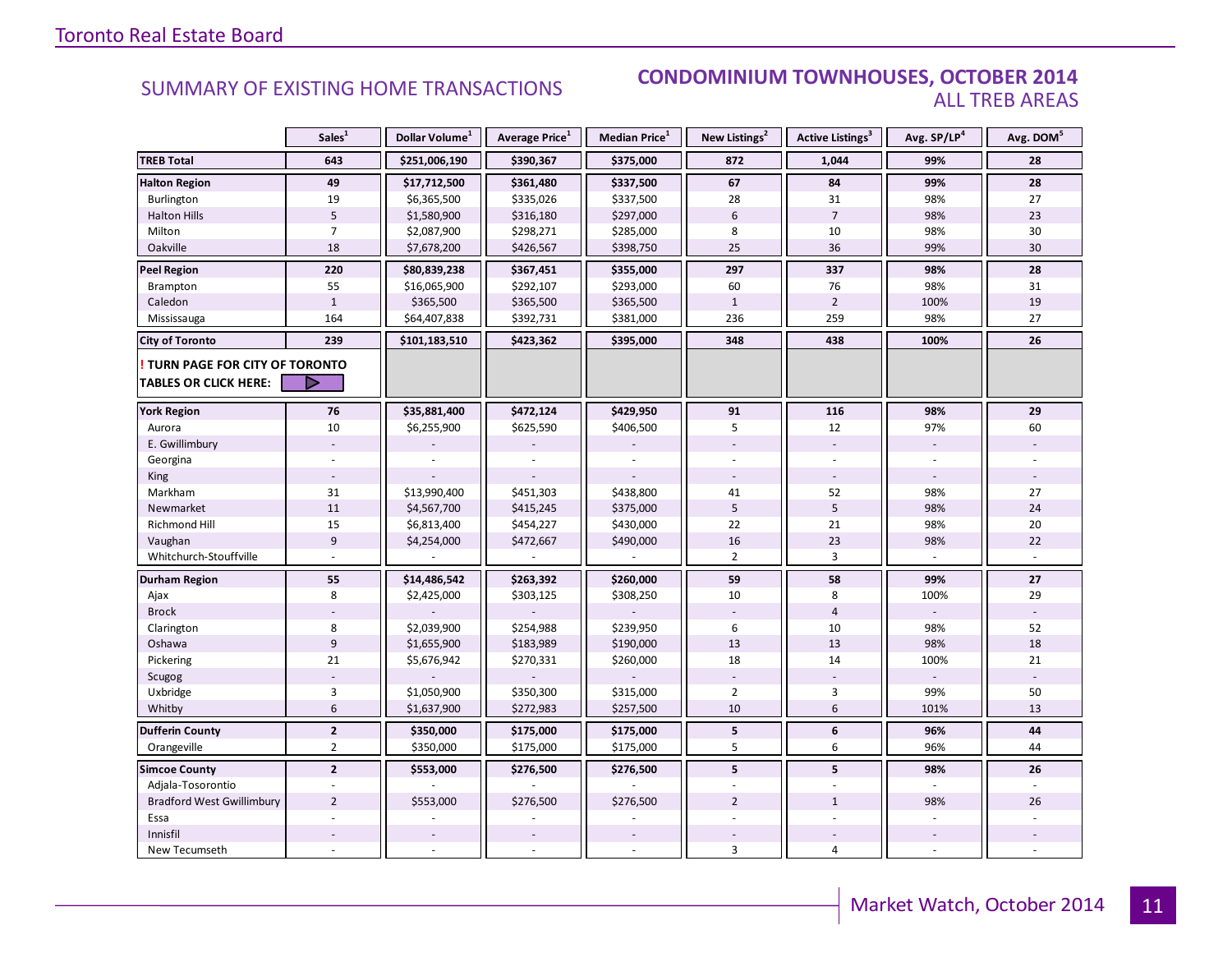#### $O(TORED 2014)$ CITY OF TORONTO MUNICIPAL BREAKDOWN **SUMMARY OF EXISTING HOME TRANSACTIONS**<br>CUTY OF TOPONTO MUNICIPAL RESAKDOMAL

<span id="page-11-0"></span>

|                              | Sales <sup>1</sup> | Dollar Volume <sup>1</sup> | Average Price <sup>1</sup> | Median Price <sup>1</sup> | New Listings <sup>2</sup> | Active Listings <sup>3</sup> | Avg. SP/LP <sup>4</sup> | Avg. DOM <sup>5</sup> |
|------------------------------|--------------------|----------------------------|----------------------------|---------------------------|---------------------------|------------------------------|-------------------------|-----------------------|
| <b>TREB Total</b>            | 643                | \$251,006,190              | \$390,367                  | \$375,000                 | 872                       | 1,044                        | 99%                     | 28                    |
| <b>City of Toronto Total</b> | 239                | \$101,183,510              | \$423,362                  | \$395,000                 | 348                       | 438                          | 100%                    | 26                    |
| <b>Toronto West</b>          | 61                 | \$21,815,506               | \$357,631                  | \$332,000                 | 89                        | 123                          | 99%                     | 37                    |
| Toronto W01                  | 6                  | \$3,275,990                | \$545,998                  | \$623,000                 | 11                        | $\overline{7}$               | 100%                    | 24                    |
| Toronto W02                  | $10\,$             | \$4,652,817                | \$465,282                  | \$451,500                 | $\overline{9}$            | 9                            | 99%                     | 19                    |
| Toronto W03                  | $\overline{2}$     | \$641,000                  | \$320,500                  | \$320,500                 | $\overline{2}$            | 3                            | 99%                     | 38                    |
| Toronto W04                  | $\overline{4}$     | \$1,297,000                | \$324,250                  | \$294,500                 | 12                        | 16                           | 100%                    | 38                    |
| Toronto W05                  | 16                 | \$4,527,500                | \$282,969                  | \$278,000                 | 20                        | 30                           | 97%                     | 51                    |
| Toronto W06                  | 5                  | \$2,164,500                | \$432,900                  | \$422,500                 | 11                        | 18                           | 98%                     | 22                    |
| Toronto W07                  |                    |                            |                            |                           |                           |                              |                         |                       |
| Toronto W08                  | $6\phantom{1}$     | \$2,305,312                | \$384,219                  | \$422,656                 | 9                         | 15                           | 99%                     | 13                    |
| Toronto W09                  | 3                  | \$1,077,000                | \$359,000                  | \$345,000                 | 6                         | 6                            | 98%                     | 21                    |
| Toronto W10                  | 9                  | \$1,874,387                | \$208,265                  | \$184,999                 | 9                         | 19                           | 97%                     | 69                    |
| <b>Toronto Central</b>       | 100                | \$50,996,944               | \$509,969                  | \$452,500                 | 148                       | 188                          | 99%                     | 23                    |
| Toronto C01                  | 27                 | \$14,219,607               | \$526,652                  | \$504,500                 | 35                        | 36                           | 100%                    | 22                    |
| Toronto C02                  |                    |                            |                            |                           | 5                         | 9                            |                         |                       |
| Toronto C03                  |                    |                            |                            |                           | $\overline{2}$            | 3                            |                         |                       |
| Toronto C04                  |                    |                            |                            |                           |                           | $\overline{2}$               |                         |                       |
| Toronto C06                  | $\mathbf{1}$       | \$482,500                  | \$482,500                  | \$482,500                 | $\mathbf{1}$              | 5                            | 97%                     | 34                    |
| Toronto C07                  | 8                  | \$3,245,500                | \$405,688                  | \$412,500                 | 16                        | 17                           | 101%                    | 19                    |
| Toronto C08                  | 4                  | \$1,962,200                | \$490,550                  | \$426,600                 | 11                        | 15                           | 99%                     | 27                    |
| Toronto C09                  | $\mathbf{1}$       | \$1,380,000                | \$1,380,000                | \$1,380,000               | $\mathbf{1}$              | $\mathbf{1}$                 | 97%                     | 21                    |
| Toronto C10                  | 3                  | \$2,074,174                | \$691,391                  | \$490,112                 | 5                         | $\overline{7}$               | 100%                    | 6                     |
| Toronto C11                  | $\overline{3}$     | \$1,337,286                | \$445,762                  | \$416,500                 | $\mathbf{1}$              | $\overline{2}$               | 108%                    | 14                    |
| Toronto C12                  | 5                  | \$3,705,089                | \$741,018                  | \$725,000                 | 8                         | 11                           | 96%                     | 17                    |
| Toronto C13                  | $\overline{4}$     | \$2,184,900                | \$546,225                  | \$550,000                 | $\overline{4}$            | $\overline{2}$               | 100%                    | 10                    |
| Toronto C14                  | 19                 | \$10,695,888               | \$562,941                  | \$555,000                 | 25                        | 34                           | 99%                     | 28                    |
| Toronto C15                  | 25                 | \$9,709,800                | \$388,392                  | \$376,000                 | 34                        | 44                           | 100%                    | 27                    |
| <b>Toronto East</b>          | 78                 | \$28,371,060               | \$363,732                  | \$371,000                 | 111                       | 127                          | 101%                    | 22                    |
| Toronto E01                  | 6                  | \$2,933,200                | \$488,867                  | \$457,950                 | 9                         | 8                            | 103%                    | 21                    |
| Toronto E02                  | $\overline{3}$     | \$1,640,500                | \$546,833                  | \$512,500                 | $\overline{7}$            | $6\,$                        | 99%                     | 22                    |
| Toronto E03                  |                    |                            |                            |                           | $\mathbf{1}$              | $\mathbf{1}$                 |                         |                       |
| Toronto E04                  | $6\phantom{1}6$    | \$2,216,500                | \$369,417                  | \$378,700                 | $\overline{9}$            | 10                           | 101%                    | 21                    |
| Toronto E05                  | 17                 | \$6,610,500                | \$388,853                  | \$390,000                 | 26                        | 23                           | 102%                    | 18                    |
| Toronto E06                  | 5                  | \$2,205,670                | \$441,134                  | \$418,300                 | 6                         | $\overline{3}$               | 101%                    | $\overline{4}$        |
| Toronto E07                  | $\overline{7}$     | \$2,717,600                | \$388,229                  | \$397,000                 | 13                        | 14                           | 104%                    | 15                    |
| Toronto E08                  | $\boldsymbol{6}$   | \$1,711,900                | \$285,317                  | \$305,500                 | $\overline{2}$            | $\overline{7}$               | 100%                    | 27                    |
| Toronto E09                  | 5                  | \$1,653,490                | \$330,698                  | \$340,000                 | 15                        | 20                           | 98%                     | 14                    |
| Toronto E10                  | $\bf 8$            | \$2,192,700                | \$274,088                  | \$256,000                 | $\boldsymbol{6}$          | 12                           | 100%                    | 21                    |
| Toronto E11                  | 15                 | \$4,489,000                | \$299,267                  | \$285,000                 | 17                        | 23                           | 101%                    | 39                    |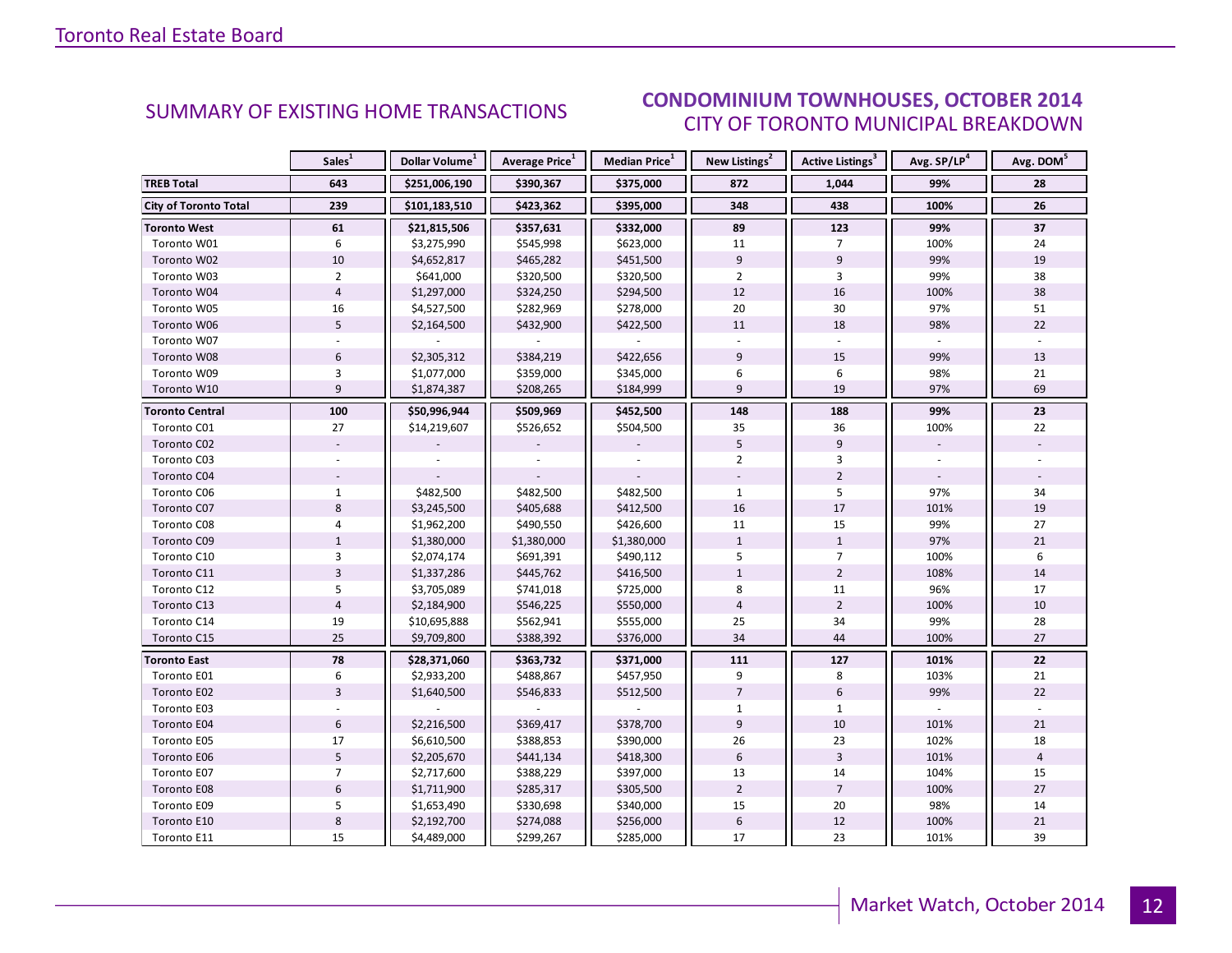#### **Industrial Leasing SUMMARY OF EXISTING HOME TRANSACTIONS CONDOMINIUM APARTMENT, OCTOBER 2014** ALL TREB AREAS

|                                  | Sales <sup>1</sup> | Dollar Volume <sup>1</sup> | Average Price <sup>1</sup> | <b>Median Price</b> <sup>1</sup> | New Listings <sup>2</sup> | Active Listings <sup>3</sup> | Avg. SP/LP <sup>4</sup> | Avg. DOM <sup>5</sup> |
|----------------------------------|--------------------|----------------------------|----------------------------|----------------------------------|---------------------------|------------------------------|-------------------------|-----------------------|
| <b>TREB Total</b>                | 2,033              | \$746,630,464              | \$367,256                  | \$323,000                        | 3,854                     | 6,270                        | 98%                     | 33                    |
| <b>Halton Region</b>             | 57                 | \$22,510,990               | \$394,930                  | \$310,000                        | 97                        | 171                          | 96%                     | 35                    |
| Burlington                       | 22                 | \$6,657,600                | \$302,618                  | \$280,000                        | 28                        | 49                           | 99%                     | 34                    |
| <b>Halton Hills</b>              | $\mathbf{1}$       | \$310,000                  | \$310,000                  | \$310,000                        | $\overline{4}$            | 5                            | 98%                     | 15                    |
| Milton                           | 13                 | \$4,172,890                | \$320,992                  | \$310,000                        | 13                        | 17                           | 98%                     | 24                    |
| Oakville                         | 21                 | \$11,370,500               | \$541,452                  | \$380,000                        | 52                        | 100                          | 94%                     | 44                    |
| <b>Peel Region</b>               | 265                | \$72,039,390               | \$271,847                  | \$251,500                        | 517                       | 865                          | 97%                     | 38                    |
| Brampton                         | 41                 | \$9,123,900                | \$222,534                  | \$210,000                        | 67                        | 93                           | 97%                     | 37                    |
| Caledon                          |                    |                            |                            |                                  | $\overline{2}$            | $\overline{4}$               |                         |                       |
| Mississauga                      | 224                | \$62,915,490               | \$280,873                  | \$258,250                        | 448                       | 768                          | 97%                     | 38                    |
| <b>City of Toronto</b>           | 1,455              | \$568,075,118              | \$390,430                  | \$342,000                        | 2,740                     | 4,373                        | 98%                     | 30                    |
| TURN PAGE FOR CITY OF TORONTO    |                    |                            |                            |                                  |                           |                              |                         |                       |
| <b>TABLES OR CLICK HERE:</b>     | D                  |                            |                            |                                  |                           |                              |                         |                       |
| <b>York Region</b>               | 205                | \$71,414,416               | \$348,363                  | \$325,000                        | 442                       | 783                          | 97%                     | 39                    |
| Aurora                           | $\overline{7}$     | \$2,875,500                | \$410,786                  | \$360,000                        | 13                        | 22                           | 98%                     | 62                    |
| E. Gwillimbury                   |                    |                            |                            |                                  |                           |                              |                         |                       |
| Georgina                         | 1                  | \$235,000                  | \$235,000                  | \$235,000                        |                           |                              | 98%                     | 16                    |
| King                             | $\overline{3}$     | \$1,099,000                | \$366,333                  | \$370,000                        | 9                         | 25                           | 96%                     | 76                    |
| Markham                          | 67                 | \$23,800,706               | \$355,234                  | \$337,000                        | 161                       | 279                          | 98%                     | 40                    |
| Newmarket                        | $\boldsymbol{6}$   | \$1,717,500                | \$286,250                  | \$297,000                        | 10                        | 13                           | 98%                     | 34                    |
| <b>Richmond Hill</b>             | 58                 | \$19,349,890               | \$333,619                  | \$321,000                        | 125                       | 215                          | 97%                     | 39                    |
| Vaughan                          | 63                 | \$22,336,820               | \$354,553                  | \$325,500                        | 124                       | 224                          | 97%                     | 34                    |
| Whitchurch-Stouffville           |                    |                            |                            |                                  |                           | 5                            |                         |                       |
| Durham Region                    | 46                 | \$11,408,650               | \$248,014                  | \$220,000                        | 53                        | 64                           | 97%                     | 34                    |
| Ajax                             | 6                  | \$1,991,700                | \$331,950                  | \$246,500                        | 4                         | 5                            | 95%                     | 32                    |
| <b>Brock</b>                     |                    |                            |                            |                                  |                           |                              |                         |                       |
| Clarington                       | 12                 | \$2,330,400                | \$194,200                  | \$195,000                        | 10                        | $\overline{7}$               | 98%                     | 25                    |
| Oshawa                           | $\overline{7}$     | \$1,562,900                | \$223,271                  | \$199,000                        | 10                        | 23                           | 96%                     | 53                    |
| Pickering                        | 15                 | \$4,040,150                | \$269,343                  | \$245,000                        | 19                        | 15                           | 98%                     | 36                    |
| Scugog                           |                    |                            |                            |                                  |                           |                              |                         |                       |
| Uxbridge                         | $\mathbf{1}$       | \$197,000                  | \$197,000                  | \$197,000                        | $\mathbf{1}$              | $\overline{2}$               | 104%                    | 19                    |
| Whitby                           | 5                  | \$1,286,500                | \$257,300                  | \$237,500                        | 9                         | 12                           | 99%                     | 24                    |
| <b>Dufferin County</b>           | $\mathbf{1}$       | \$345,000                  | \$345,000                  | \$345,000                        | $\mathbf{1}$              | 6                            | 93%                     | 316                   |
| Orangeville                      | $\mathbf{1}$       | \$345,000                  | \$345,000                  | \$345,000                        | $\mathbf{1}$              | 6                            | 93%                     | 316                   |
| <b>Simcoe County</b>             | $\overline{4}$     | \$836,900                  | \$209,225                  | \$208,000                        | $\overline{4}$            | 8                            | 97%                     | 103                   |
| Adjala-Tosorontio                |                    |                            |                            |                                  |                           |                              |                         |                       |
| <b>Bradford West Gwillimbury</b> | $\overline{2}$     | \$426,000                  | \$213,000                  | \$213,000                        | $\overline{2}$            | $\overline{4}$               | 98%                     | 90                    |
| Essa                             |                    |                            |                            |                                  |                           |                              |                         |                       |
| Innisfil                         |                    |                            |                            |                                  |                           |                              |                         |                       |
| New Tecumseth                    | $\overline{2}$     | \$410,900                  | \$205,450                  | \$205,450                        | $\overline{2}$            | $\overline{4}$               | 96%                     | 116                   |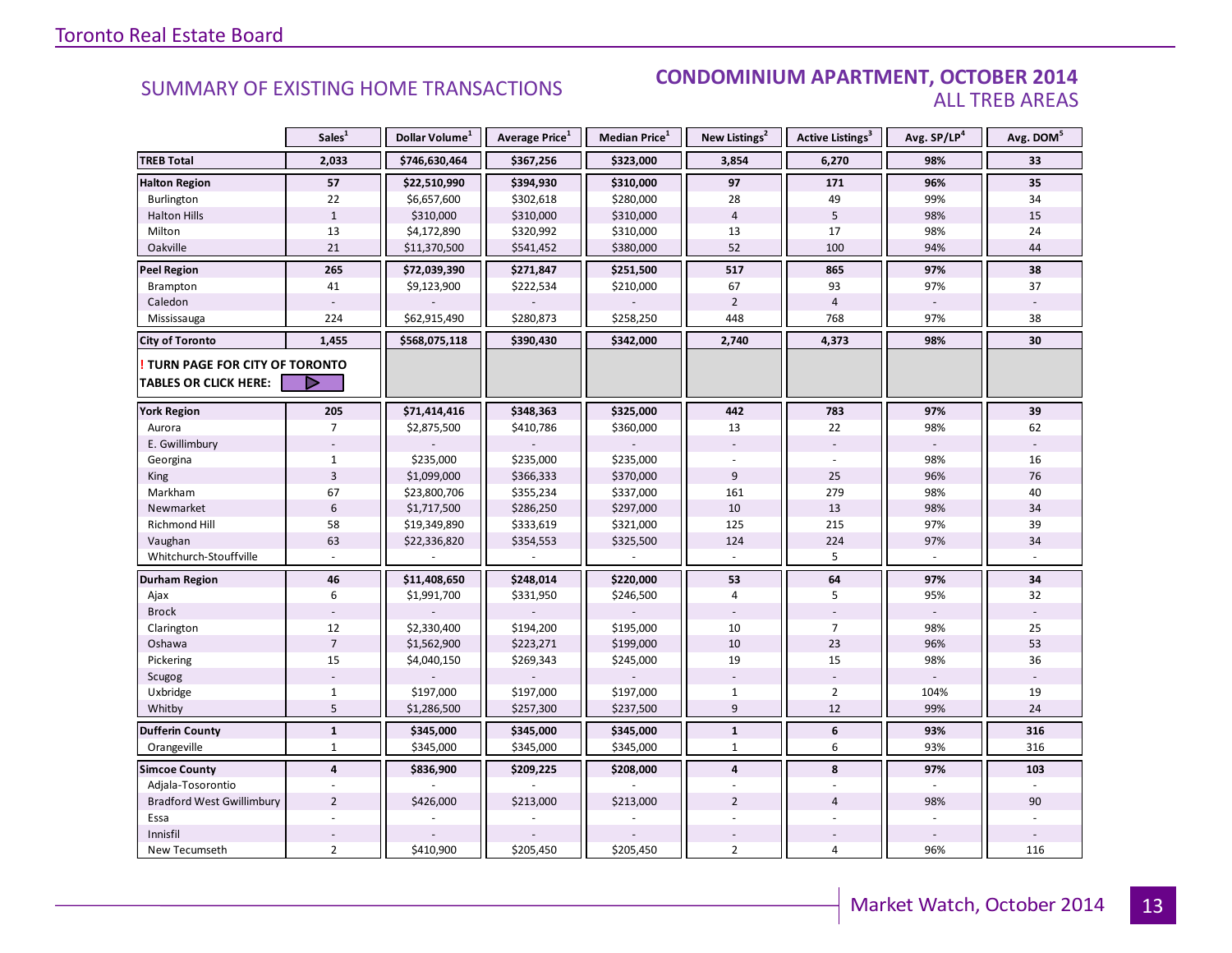#### $O(TORED 2014)$ CITY OF TORONTO MUNICIPAL BREAKDOWN **CONDOMINIUM APARTMENT, OCTOBER 2014**<br>CITY OF TOPONTO MUNICIPAL REAKDOMAL

<span id="page-13-0"></span>

|                              | Sales <sup>1</sup> | Dollar Volume <sup>1</sup> | Average Price <sup>1</sup> | Median Price <sup>1</sup> | New Listings <sup>2</sup> | <b>Active Listings<sup>3</sup></b> | Avg. SP/LP <sup>4</sup> | Avg. DOM <sup>5</sup> |
|------------------------------|--------------------|----------------------------|----------------------------|---------------------------|---------------------------|------------------------------------|-------------------------|-----------------------|
| <b>TREB Total</b>            | 2,033              | \$746,630,464              | \$367,256                  | \$323,000                 | 3,854                     | 6,270                              | 98%                     | 33                    |
| <b>City of Toronto Total</b> | 1,455              | \$568,075,118              | \$390,430                  | \$342,000                 | 2,740                     | 4,373                              | 98%                     | 30                    |
| <b>Toronto West</b>          | 331                | \$99,507,739               | \$300,628                  | \$289,000                 | 537                       | 926                                | 98%                     | 35                    |
| Toronto W01                  | 30                 | \$9,586,340                | \$319,545                  | \$301,000                 | 55                        | 93                                 | 98%                     | 36                    |
| Toronto W02                  | 27                 | \$11,524,000               | \$426,815                  | \$441,000                 | 25                        | 37                                 | 99%                     | 19                    |
| Toronto W03                  | 6                  | \$1,669,500                | \$278,250                  | \$245,000                 | 13                        | 14                                 | 97%                     | 20                    |
| Toronto W04                  | 27                 | \$5,918,800                | \$219,215                  | \$190,000                 | 34                        | 61                                 | 96%                     | 46                    |
| Toronto W05                  | 29                 | \$5,901,400                | \$203,497                  | \$180,000                 | 33                        | 93                                 | 97%                     | 32                    |
| Toronto W06                  | 55                 | \$20,582,000               | \$374,218                  | \$340,000                 | 171                       | 302                                | 98%                     | 37                    |
| Toronto W07                  | 3                  | \$1,231,720                | \$410,573                  | \$401,500                 | 5                         | 8                                  | 97%                     | 34                    |
| Toronto W08                  | 94                 | \$31,025,579               | \$330,059                  | \$301,250                 | 131                       | 211                                | 98%                     | 36                    |
| Toronto W09                  | 26                 | \$5,332,500                | \$205,096                  | \$162,500                 | 25                        | 34                                 | 97%                     | 37                    |
| Toronto W10                  | 34                 | \$6,735,900                | \$198,115                  | \$198,000                 | 45                        | 73                                 | 96%                     | 32                    |
| <b>Toronto Central</b>       | 893                | \$404,089,213              | \$452,508                  | \$387,000                 | 1,865                     | 2,961                              | 98%                     | 29                    |
| Toronto C01                  | 334                | \$148,384,905              | \$444,266                  | \$386,400                 | 750                       | 1,243                              | 98%                     | 31                    |
| Toronto C02                  | 35                 | \$33,742,700               | \$964,077                  | \$620,000                 | 96                        | 169                                | 98%                     | 36                    |
| Toronto C03                  | 12                 | \$7,369,000                | \$614,083                  | \$493,500                 | 23                        | 43                                 | 103%                    | 18                    |
| Toronto C04                  | 10                 | \$5,422,800                | \$542,280                  | \$563,500                 | 26                        | 32                                 | 99%                     | 43                    |
| Toronto C06                  | 18                 | \$5,836,900                | \$324,272                  | \$336,950                 | 32                        | 63                                 | 99%                     | 30                    |
| Toronto C07                  | 62                 | \$22,980,700               | \$370,656                  | \$358,000                 | 105                       | 156                                | 98%                     | 36                    |
| Toronto C08                  | 140                | \$62,994,600               | \$449,961                  | \$436,500                 | 242                       | 329                                | 98%                     | 23                    |
| Toronto C09                  | 9                  | \$5,812,900                | \$645,878                  | \$554,000                 | 19                        | 27                                 | 99%                     | 16                    |
| Toronto C10                  | 36                 | \$17,229,388               | \$478,594                  | \$447,500                 | 61                        | 83                                 | 99%                     | 22                    |
| Toronto C11                  | 25                 | \$7,673,700                | \$306,948                  | \$250,000                 | 33                        | 36                                 | 99%                     | 21                    |
| Toronto C12                  | 8                  | \$8,562,500                | \$1,070,313                | \$631,000                 | 18                        | 28                                 | 100%                    | 25                    |
| Toronto C13                  | 34                 | \$13,040,300               | \$383,538                  | \$364,200                 | 56                        | 66                                 | 99%                     | 25                    |
| Toronto C14                  | 99                 | \$39,506,836               | \$399,059                  | \$369,000                 | 261                       | 438                                | 98%                     | 36                    |
| Toronto C15                  | 71                 | \$25,531,984               | \$359,605                  | \$315,000                 | 143                       | 248                                | 98%                     | 30                    |
| <b>Toronto East</b>          | 231                | \$64,478,166               | \$279,126                  | \$254,188                 | 338                       | 486                                | 98%                     | 28                    |
| Toronto E01                  | 18                 | \$8,672,800                | \$481,822                  | \$423,250                 | 24                        | 29                                 | 100%                    | 22                    |
| Toronto E02                  | $\overline{7}$     | \$3,220,700                | \$460,100                  | \$417,000                 | 16                        | 28                                 | 98%                     | 18                    |
| Toronto E03                  | 9                  | \$3,288,000                | \$365,333                  | \$359,000                 | 10                        | 11                                 | 96%                     | 36                    |
| Toronto E04                  | 32                 | \$6,843,380                | \$213,856                  | \$217,450                 | 35                        | 45                                 | 97%                     | 27                    |
| Toronto E05                  | 36                 | \$10,024,138               | \$278,448                  | \$270,000                 | 36                        | 42                                 | 99%                     | 16                    |
| Toronto E06                  | 5                  | \$2,332,800                | \$466,560                  | \$443,400                 | 14                        | 20                                 | 102%                    | $\overline{7}$        |
| Toronto E07                  | 37                 | \$9,277,680                | \$250,748                  | \$247,000                 | 70                        | 106                                | 97%                     | 39                    |
| Toronto E08                  | $17\,$             | \$3,452,000                | \$203,059                  | \$187,000                 | 24                        | 34                                 | 98%                     | 36                    |
| Toronto E09                  | 54                 | \$14,611,880               | \$270,590                  | \$267,250                 | 83                        | 116                                | 98%                     | 35                    |
| Toronto E10                  | $\mathsf 3$        | \$554,000                  | \$184,667                  | \$195,000                 | $\boldsymbol{6}$          | 16                                 | 96%                     | 9                     |
| Toronto E11                  | 13                 | \$2,200,788                | \$169,291                  | \$169,000                 | 20                        | 39                                 | 98%                     | 22                    |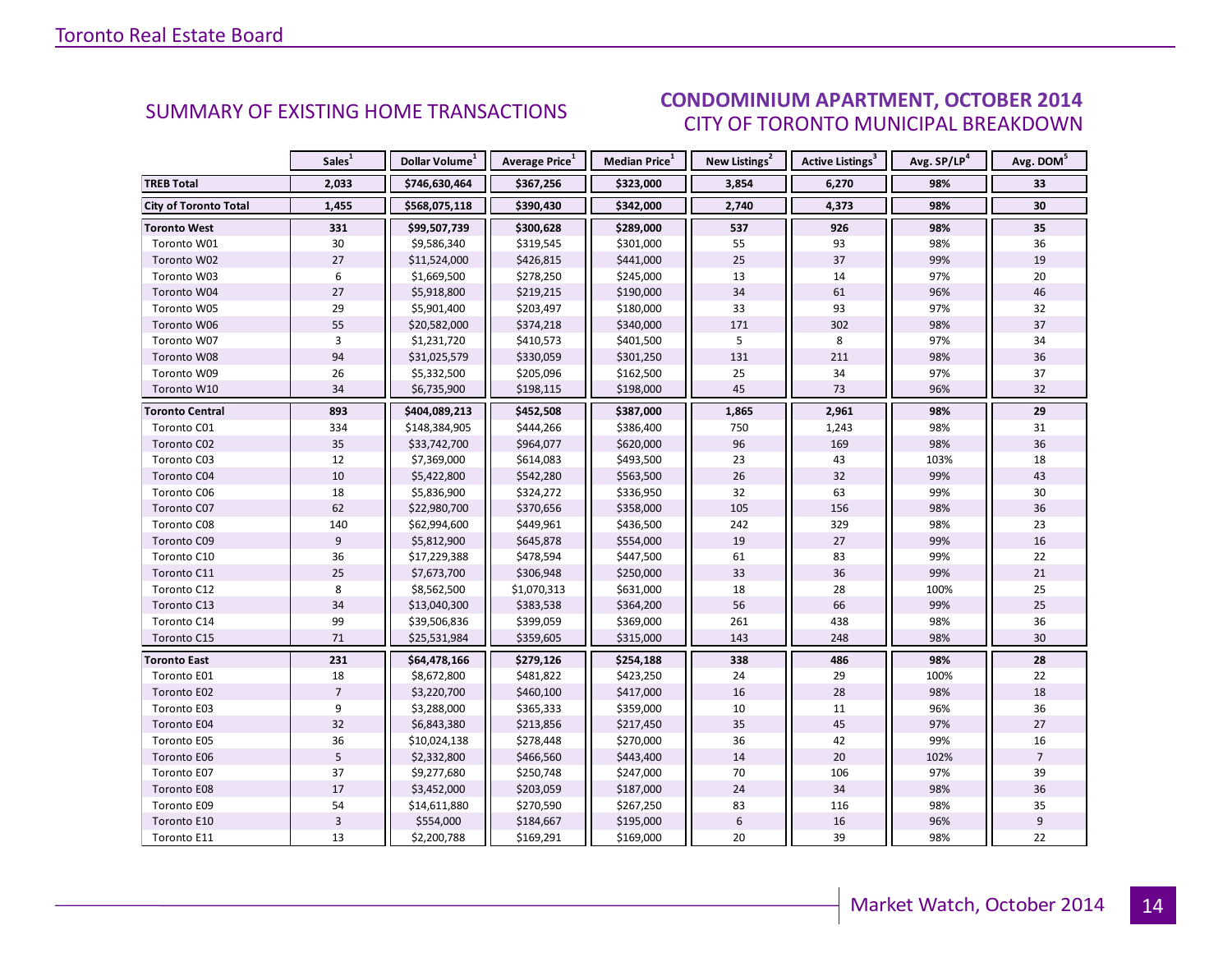### LINK, OCTOBER 2014 ALL TREB AREAS

|                                  | Sales <sup>1</sup> | Dollar Volume <sup>1</sup> | Average Price <sup>1</sup> | Median Price <sup>1</sup> | New Listings <sup>2</sup> | Active Listings <sup>3</sup> | Avg. SP/LP <sup>4</sup> | Avg. DOM <sup>5</sup> |
|----------------------------------|--------------------|----------------------------|----------------------------|---------------------------|---------------------------|------------------------------|-------------------------|-----------------------|
| <b>TREB Total</b>                | 122                | \$60,837,490               | \$498,668                  | \$512,750                 | 186                       | 126                          | 101%                    | 16                    |
| <b>Halton Region</b>             | 8                  | \$3,814,800                | \$476,850                  | \$488,900                 | $\overline{4}$            | 4                            | 98%                     | 30                    |
| Burlington                       | $\mathbf{1}$       | \$530,000                  | \$530,000                  | \$530,000                 |                           |                              | 97%                     | 61                    |
| <b>Halton Hills</b>              |                    |                            |                            |                           |                           |                              |                         |                       |
| Milton                           | 4                  | \$1,800,000                | \$450,000                  | \$433,250                 |                           | $\mathbf{1}$                 | 99%                     | 24                    |
| Oakville                         | $\overline{3}$     | \$1,484,800                | \$494,933                  | \$500,000                 | $\overline{4}$            | $\overline{3}$               | 98%                     | 28                    |
| <b>Peel Region</b>               | $12$               | \$5,455,500                | \$454,625                  | \$451,000                 | 19                        | 14                           | 100%                    | 23                    |
| Brampton                         | 6                  | \$2,203,000                | \$367,167                  | \$363,000                 | $\overline{4}$            | 3                            | 98%                     | 27                    |
| Caledon                          |                    |                            |                            |                           |                           |                              |                         |                       |
| Mississauga                      | 6                  | \$3,252,500                | \$542,083                  | \$537,500                 | 15                        | 11                           | 101%                    | 19                    |
| <b>City of Toronto</b>           | 15                 | \$8,876,000                | \$591,733                  | \$586,000                 | 22                        | 14                           | 103%                    | 16                    |
| TURN PAGE FOR CITY OF TORONTO    |                    |                            |                            |                           |                           |                              |                         |                       |
| <b>TABLES OR CLICK HERE:</b>     | D                  |                            |                            |                           |                           |                              |                         |                       |
| <b>York Region</b>               | 46                 | \$29,016,600               | \$630,796                  | \$617,750                 | 69                        | 49                           | 101%                    | ${\bf 14}$            |
| Aurora                           | $\overline{2}$     | \$1,221,000                | \$610,500                  | \$610,500                 | $\overline{2}$            | $\mathbf{1}$                 | 98%                     | 13                    |
| E. Gwillimbury                   |                    |                            |                            |                           |                           |                              |                         |                       |
| Georgina                         | $\mathbf{1}$       | \$362,900                  | \$362,900                  | \$362,900                 | $\overline{2}$            | $\overline{2}$               | 98%                     | 46                    |
| King                             |                    |                            |                            |                           | $\mathbf{1}$              | $\overline{2}$               |                         |                       |
| Markham                          | 33                 | \$21,075,700               | \$638,658                  | \$628,000                 | 51                        | 34                           | 102%                    | 12                    |
| Newmarket                        | $\mathbf 1$        | \$470,000                  | \$470,000                  | \$470,000                 | $\mathbf{1}$              | $\sim$                       | 100%                    | 9                     |
| <b>Richmond Hill</b>             | $\overline{4}$     | \$2,620,500                | \$655,125                  | \$655,500                 | 8                         | $\overline{7}$               | 105%                    | 8                     |
| Vaughan                          | 5                  | \$3,266,500                | \$653,300                  | \$696,000                 | $\overline{4}$            | $\overline{3}$               | 98%                     | 31                    |
| Whitchurch-Stouffville           |                    |                            |                            |                           |                           | ÷,                           |                         |                       |
| <b>Durham Region</b>             | 35                 | \$11,693,390               | \$334,097                  | \$327,300                 | 55                        | 31                           | 100%                    | 11                    |
| Ajax                             | $\overline{2}$     | \$797,500                  | \$398,750                  | \$398,750                 | $\mathbf{1}$              | $\overline{2}$               | 101%                    | 14                    |
| <b>Brock</b>                     |                    |                            |                            |                           |                           | $\sim$                       |                         |                       |
| Clarington                       | 14                 | \$4,479,590                | \$319,971                  | \$311,250                 | 33                        | 21                           | 101%                    | 12                    |
| Oshawa                           | 5                  | \$1,332,400                | \$266,480                  | \$270,500                 | 6                         | $\overline{2}$               | 101%                    | $8\phantom{1}$        |
| Pickering                        | $\mathbf{1}$       | \$362,000                  | \$362,000                  | \$362,000                 | $\mathbf{1}$              | $\mathbf{1}$                 | 98%                     | 11                    |
| Scugog                           |                    |                            |                            |                           | $\mathbf{1}$              | $\mathbf 1$                  |                         |                       |
| Uxbridge                         | $\overline{2}$     | \$875,000                  | \$437,500                  | \$437,500                 | 3                         | $\overline{2}$               | 100%                    | 5                     |
| Whitby                           | 11                 | \$3,846,900                | \$349,718                  | \$345,000                 | 10                        | $\overline{2}$               | 99%                     | 13                    |
| <b>Dufferin County</b>           | $\blacksquare$     |                            |                            |                           | $\mathbf{1}$              | $\mathbf{2}$                 | $\overline{a}$          | L.                    |
| Orangeville                      | $\sim$             |                            |                            |                           | $\mathbf{1}$              | $\overline{2}$               | ÷.                      | ÷.                    |
| <b>Simcoe County</b>             | 6                  | \$1,981,200                | \$330,200                  | \$316,100                 | 16                        | 12                           | 98%                     | 20                    |
| Adjala-Tosorontio                |                    |                            |                            |                           |                           |                              |                         |                       |
| <b>Bradford West Gwillimbury</b> | $\overline{4}$     | \$1,441,200                | \$360,300                  | \$359,600                 | 8                         | 5                            | 98%                     | 15                    |
| Essa                             | $\mathbf{1}$       | \$255,000                  | \$255,000                  | \$255,000                 | $\overline{2}$            | $\mathbf{1}$                 | 99%                     | 15                    |
| Innisfil                         | $\mathbf{1}$       | \$285,000                  | \$285,000                  | \$285,000                 | 3                         | $\ensuremath{\mathsf{3}}$    | 98%                     | 45                    |
| New Tecumseth                    |                    |                            |                            |                           | $\overline{3}$            | $\overline{3}$               |                         |                       |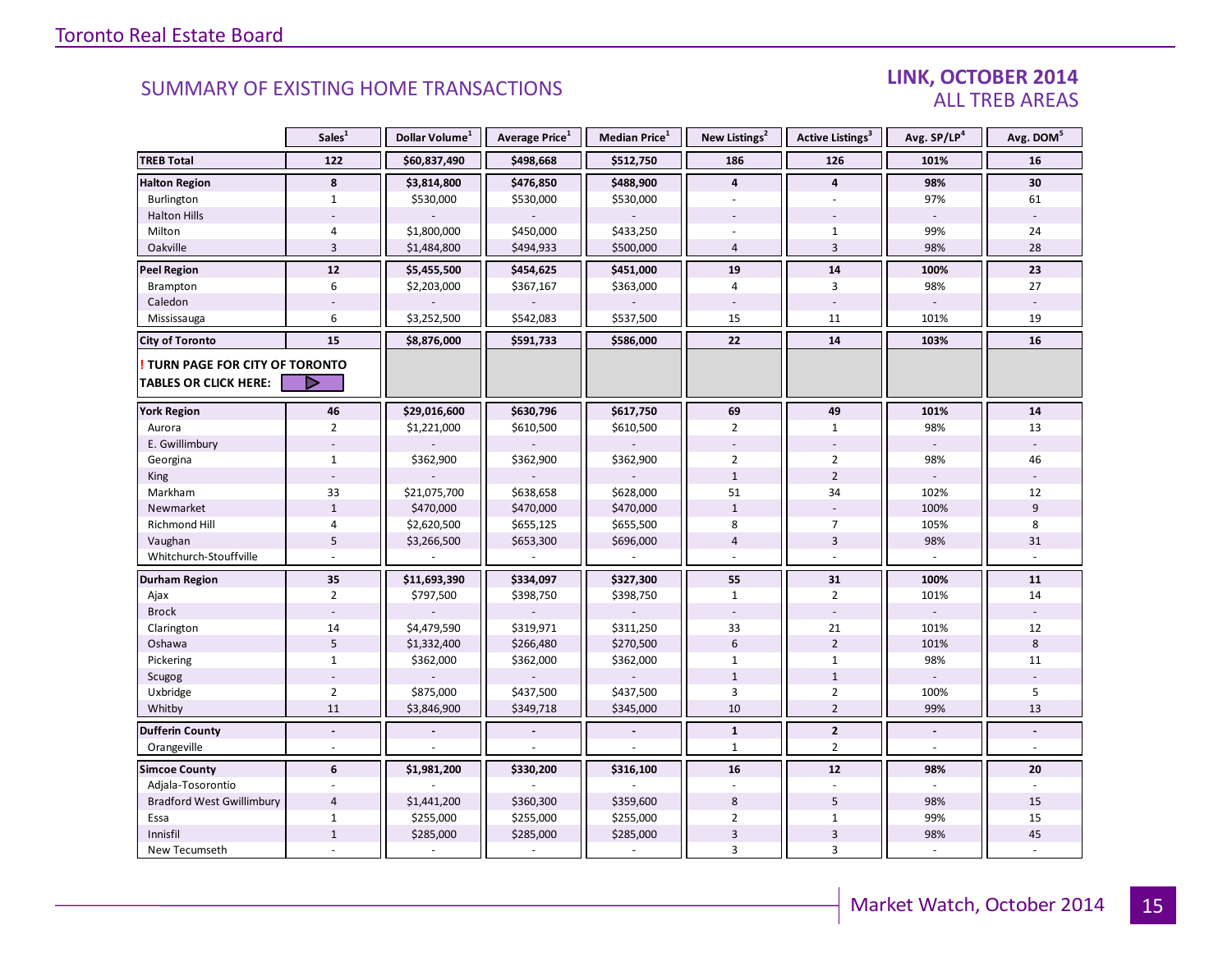### LINK, OCTOBER 2014 CITY OF TORONTO MUNICIPAL BREAKDOWN

<span id="page-15-0"></span>

|                              | Sales <sup>1</sup>       | Dollar Volume <sup>1</sup> | Average Price <sup>1</sup> | Median Price <sup>1</sup> | New Listings <sup>2</sup> | Active Listings <sup>3</sup> | Avg. SP/LP <sup>4</sup>  | Avg. DOM <sup>5</sup> |
|------------------------------|--------------------------|----------------------------|----------------------------|---------------------------|---------------------------|------------------------------|--------------------------|-----------------------|
| <b>TREB Total</b>            | 122                      | \$60,837,490               | \$498,668                  | \$512,750                 | 186                       | 126                          | 101%                     | 16                    |
| <b>City of Toronto Total</b> | 15                       | \$8,876,000                | \$591,733                  | \$586,000                 | $\overline{22}$           | 14                           | 103%                     | 16                    |
| <b>Toronto West</b>          | $\mathbf{3}$             | \$1,900,500                | \$633,500                  | \$610,000                 | $\mathbf{1}$              | $\mathbf{1}$                 | 97%                      | 27                    |
| Toronto W01                  |                          |                            |                            |                           |                           |                              |                          |                       |
| Toronto W02                  |                          |                            |                            |                           |                           |                              |                          |                       |
| Toronto W03                  | $\overline{\phantom{a}}$ | ÷.                         |                            | $\sim$                    | $\sim$                    |                              | $\sim$                   |                       |
| Toronto W04                  |                          |                            |                            |                           |                           |                              |                          |                       |
| Toronto W05                  | 3                        | \$1,900,500                | \$633,500                  | \$610,000                 | $\mathbf{1}$              |                              | 97%                      | 27                    |
| Toronto W06                  | $\overline{a}$           |                            |                            |                           |                           |                              |                          |                       |
| Toronto W07                  | $\overline{\phantom{a}}$ |                            |                            |                           |                           |                              | $\overline{a}$           |                       |
| Toronto W08                  |                          |                            |                            |                           |                           |                              |                          |                       |
| Toronto W09                  |                          |                            |                            |                           |                           | $\mathbf{1}$                 |                          |                       |
| Toronto W10                  | $\sim$                   | $\sim$                     | $\overline{a}$             | $\mathbb{L}$              | $\sim$                    | $\sim$                       | $\sim$                   |                       |
| <b>Toronto Central</b>       | $\mathbf{1}$             | \$570,000                  | \$570,000                  | \$570,000                 | $\overline{\mathbf{3}}$   | $\overline{\mathbf{3}}$      | 95%                      | 8                     |
| Toronto C01                  |                          |                            |                            |                           |                           |                              |                          |                       |
| Toronto C02                  |                          |                            |                            |                           |                           |                              |                          |                       |
| Toronto C03                  |                          |                            |                            |                           |                           |                              |                          |                       |
| Toronto C04                  |                          |                            |                            |                           |                           |                              |                          |                       |
| Toronto C06                  |                          |                            |                            |                           |                           |                              |                          |                       |
| Toronto C07                  | $\mathbf{1}$             | \$570,000                  | \$570,000                  | \$570,000                 | $\overline{2}$            | $\overline{2}$               | 95%                      | 8                     |
| Toronto C08                  |                          |                            |                            |                           |                           |                              |                          |                       |
| Toronto C09                  |                          |                            |                            |                           |                           |                              |                          |                       |
| Toronto C10                  |                          |                            |                            |                           |                           |                              |                          |                       |
| Toronto C11                  |                          |                            |                            |                           |                           |                              |                          |                       |
| Toronto C12                  |                          |                            |                            |                           |                           |                              |                          |                       |
| Toronto C13                  |                          |                            |                            |                           |                           |                              |                          |                       |
| Toronto C14                  |                          |                            |                            |                           |                           |                              |                          |                       |
| Toronto C15                  |                          |                            |                            |                           | $\mathbf{1}$              | $\mathbf{1}$                 |                          |                       |
| <b>Toronto East</b>          | 11                       | \$6,405,500                | \$582,318                  | \$585,000                 | 18                        | 10                           | 106%                     | 13                    |
| Toronto E01                  | $\overline{a}$           |                            |                            |                           | $\sim$                    | $\mathbf{r}$                 | $\overline{a}$           |                       |
| Toronto E02                  |                          |                            |                            |                           |                           |                              | $\overline{a}$           |                       |
| Toronto E03                  |                          |                            |                            |                           |                           |                              |                          |                       |
| Toronto E04                  | $\mathcal{L}$            |                            |                            |                           | $\sim$                    |                              | $\mathcal{L}$            |                       |
| Toronto E05                  | 5                        | \$3,029,000                | \$605,800                  | \$586,000                 | 10                        | 6                            | 104%                     | 6                     |
| Toronto E06                  |                          |                            |                            |                           |                           |                              |                          |                       |
| Toronto E07                  | 6                        | \$3,376,500                | \$562,750                  | \$581,250                 | 8                         | 4                            | 107%                     | 20                    |
| Toronto E08                  |                          |                            |                            |                           |                           |                              | $\omega$                 |                       |
| Toronto E09                  |                          |                            |                            |                           |                           |                              | $\overline{\phantom{a}}$ |                       |
| Toronto E10                  |                          |                            |                            |                           |                           |                              | $\overline{\phantom{a}}$ |                       |
| Toronto E11                  |                          |                            |                            |                           |                           |                              | $\sim$                   |                       |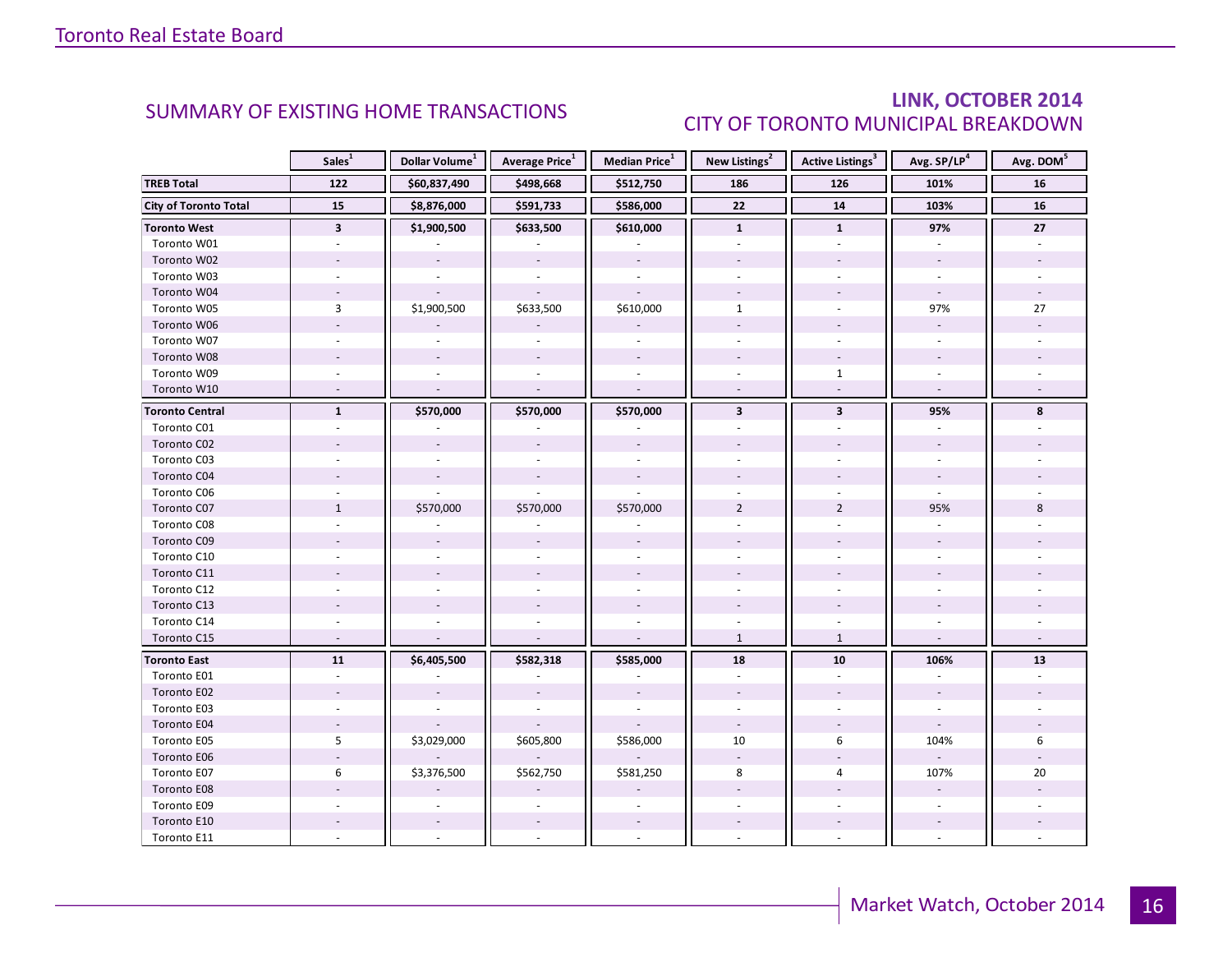### **Industrial Leasing SUMMARY OF EXISTING HOME TRANSACTIONS ATTACHED/ROW/TOWNHOUSE, OCTOBER 2014** ALL TREB AREAS

|                                  | Sales <sup>1</sup> | Dollar Volume <sup>1</sup> | Average Price <sup>1</sup> | <b>Median Price</b> <sup>1</sup> | New Listings <sup>2</sup> | <b>Active Listings</b> <sup>3</sup> | Avg. SP/LP4 | Avg. DOM <sup>5</sup> |
|----------------------------------|--------------------|----------------------------|----------------------------|----------------------------------|---------------------------|-------------------------------------|-------------|-----------------------|
| <b>TREB Total</b>                | 669                | \$331,439,954              | \$495,426                  | \$449,200                        | 857                       | 694                                 | 100%        | 18                    |
| <b>Halton Region</b>             | 108                | \$48,166,596               | \$445,987                  | \$431,150                        | 154                       | 153                                 | 99%         | 18                    |
| Burlington                       | 13                 | \$5,629,800                | \$433,062                  | \$428,500                        | 23                        | 20                                  | 98%         | 19                    |
| <b>Halton Hills</b>              | $\,8\,$            | \$3,250,900                | \$406,363                  | \$408,250                        | 13                        | 10                                  | 100%        | 12                    |
| Milton                           | 54                 | \$22,542,994               | \$417,463                  | \$418,450                        | 74                        | 59                                  | 99%         | 17                    |
| Oakville                         | 33                 | \$16,742,902               | \$507,361                  | \$495,000                        | 44                        | 64                                  | 99%         | 19                    |
| <b>Peel Region</b>               | 124                | \$51,070,000               | \$411,855                  | \$403,000                        | 168                       | 151                                 | 99%         | 20                    |
| Brampton                         | 81                 | \$30,571,100               | \$377,421                  | \$380,000                        | 107                       | 103                                 | 98%         | 21                    |
| Caledon                          | $\overline{7}$     | \$2,989,000                | \$427,000                  | \$420,000                        | 10                        | 9                                   | 100%        | 13                    |
| Mississauga                      | 36                 | \$17,509,900               | \$486,386                  | \$486,500                        | 51                        | 39                                  | 99%         | 17                    |
| <b>City of Toronto</b>           | 122                | \$86,790,843               | \$711,400                  | \$657,250                        | 164                       | 124                                 | 101%        | 16                    |
| TURN PAGE FOR CITY OF TORONTO    |                    |                            |                            |                                  |                           |                                     |             |                       |
| <b>TABLES OR CLICK HERE:</b>     | D                  |                            |                            |                                  |                           |                                     |             |                       |
| <b>York Region</b>               | 194                | \$105,877,527              | \$545,760                  | \$532,000                        | 239                       | 192                                 | 100%        | 19                    |
| Aurora                           | 13                 | \$6,160,050                | \$473,850                  | \$476,000                        | 14                        | 6                                   | 99%         | 19                    |
| E. Gwillimbury                   | 6                  | \$2,204,800                | \$367,467                  | \$361,900                        | $\overline{2}$            |                                     | 98%         | 22                    |
| Georgina                         | 6                  | \$1,866,100                | \$311,017                  | \$315,000                        | 5                         | 10                                  | 98%         | 18                    |
| <b>King</b>                      | $\overline{3}$     | \$2,313,000                | \$771,000                  | \$783,000                        | 5                         | $\overline{4}$                      | 100%        | 43                    |
| Markham                          | 48                 | \$29,169,714               | \$607,702                  | \$549,995                        | 70                        | 48                                  | 100%        | 17                    |
| Newmarket                        | 19                 | \$8,127,700                | \$427,774                  | \$432,000                        | 25                        | 13                                  | 99%         | 11                    |
| Richmond Hill                    | 47                 | \$27,071,368               | \$575,987                  | \$568,000                        | 52                        | 50                                  | 100%        | 24                    |
| Vaughan                          | 46                 | \$26,219,795               | \$569,996                  | \$561,000                        | 56                        | 55                                  | 99%         | 20                    |
| Whitchurch-Stouffville           | 6                  | \$2,745,000                | \$457,500                  | \$455,000                        | 10                        | 6                                   | 100%        | 13                    |
| Durham Region                    | 96                 | \$31,868,688               | \$331,966                  | \$333,950                        | 111                       | 58                                  | 100%        | 13                    |
| Ajax                             | 33                 | \$12,168,888               | \$368,754                  | \$375,000                        | 30                        | 13                                  | 100%        | 15                    |
| <b>Brock</b>                     |                    |                            |                            |                                  |                           |                                     |             |                       |
| Clarington                       | 25                 | \$7,082,200                | \$283,288                  | \$281,000                        | 26                        | 6                                   | 100%        | 11                    |
| Oshawa                           | $\overline{9}$     | \$2,508,900                | \$278,767                  | \$293,000                        | 12                        | 15                                  | 100%        | 22                    |
| Pickering                        | 5                  | \$1,881,900                | \$376,380                  | \$399,000                        | 13                        | 10                                  | 100%        | 11                    |
| Scugog                           |                    |                            |                            |                                  |                           |                                     |             |                       |
| Uxbridge                         |                    |                            |                            |                                  |                           |                                     |             |                       |
| Whitby                           | 24                 | \$8,226,800                | \$342,783                  | \$339,950                        | 30                        | 14                                  | 100%        | 11                    |
| <b>Dufferin County</b>           | 8                  | \$2,439,500                | \$304,938                  | \$307,000                        | 6                         | 6                                   | 99%         | 30                    |
| Orangeville                      | 8                  | \$2,439,500                | \$304,938                  | \$307,000                        | 6                         | 6                                   | 99%         | 30                    |
| <b>Simcoe County</b>             | 17                 | \$5,226,800                | \$307,459                  | \$285,000                        | 15                        | 10                                  | 98%         | 22                    |
| Adjala-Tosorontio                |                    |                            |                            |                                  |                           |                                     |             |                       |
| <b>Bradford West Gwillimbury</b> | 5                  | \$2,020,000                | \$404,000                  | \$393,000                        | $\overline{2}$            | $\overline{2}$                      | 99%         | 13                    |
| Essa                             | 3                  | \$764,900                  | \$254,967                  | \$258,000                        | 3                         |                                     | 98%         | 16                    |
| Innisfil                         | $\sqrt{4}$         | \$1,047,000                | \$261,750                  | \$265,000                        | 3                         | $\overline{4}$                      | 98%         | 32                    |
| New Tecumseth                    | 5                  | \$1,394,900                | \$278,980                  | \$280,000                        | $\overline{7}$            | $\overline{4}$                      | 99%         | 25                    |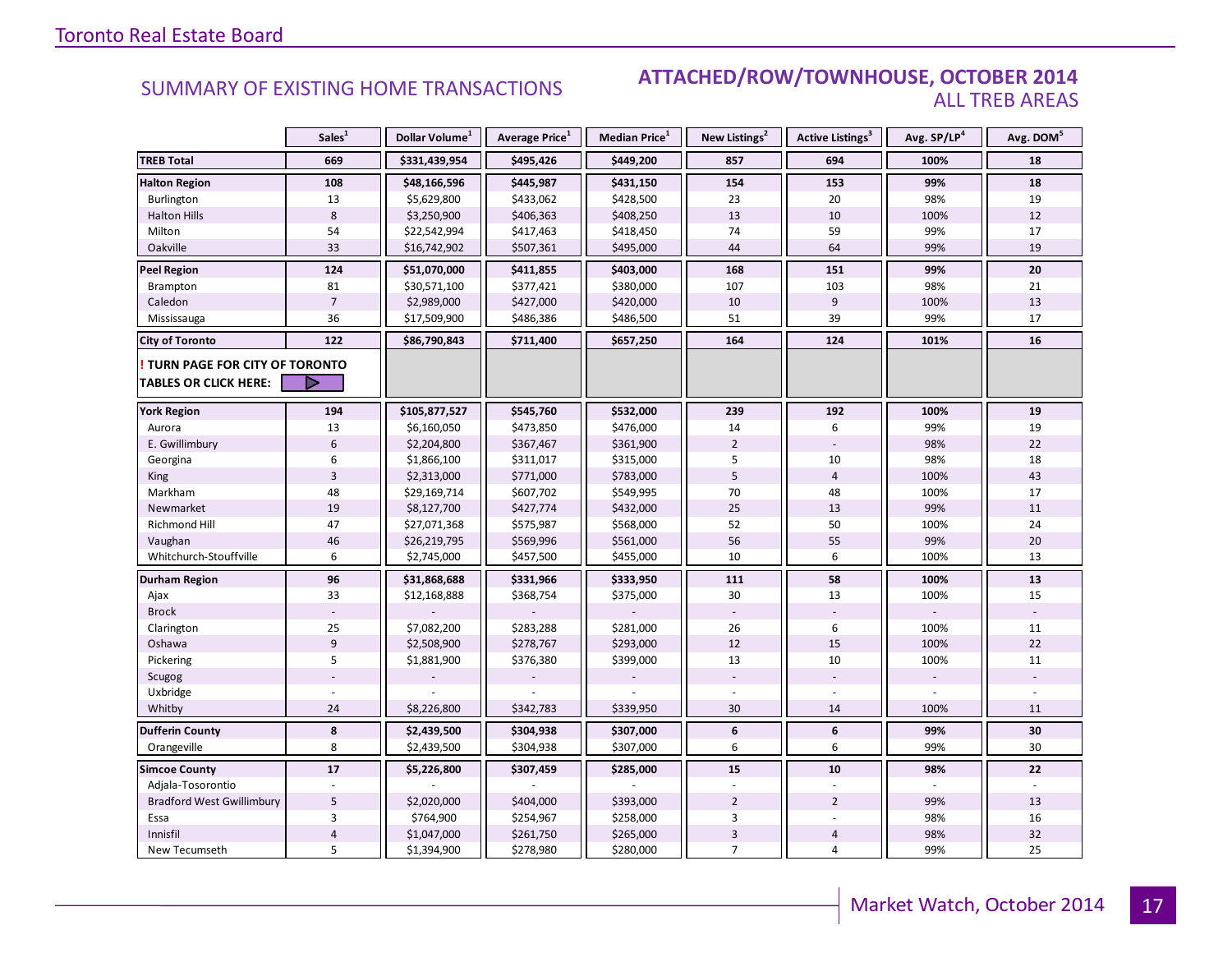#### $O(TORED 2014)$ CITY OF TORONTO MUNICIPAL BREAKDOWN SUMMARY OF EXISTING HOME TRANSACTIONS **ATTACHED/ROW/TOWNHOUSE, OCTOBER 2014**

<span id="page-17-0"></span>

|                              | Sales <sup>1</sup> | Dollar Volume <sup>1</sup> | Average Price <sup>1</sup> | Median Price <sup>1</sup> | New Listings <sup>2</sup> | Active Listings <sup>3</sup> | Avg. SP/LP <sup>4</sup> | Avg. DOM <sup>5</sup> |
|------------------------------|--------------------|----------------------------|----------------------------|---------------------------|---------------------------|------------------------------|-------------------------|-----------------------|
| <b>TREB Total</b>            | 669                | \$331,439,954              | \$495,426                  | \$449,200                 | 857                       | 694                          | 100%                    | 18                    |
| <b>City of Toronto Total</b> | 122                | \$86,790,843               | \$711,400                  | \$657,250                 | 164                       | 124                          | 101%                    | 16                    |
| <b>Toronto West</b>          | 31                 | \$18,485,888               | \$596,319                  | \$600,000                 | 39                        | 31                           | 100%                    | 17                    |
| Toronto W01                  | 3                  | \$2,029,888                | \$676,629                  | \$665,000                 | 3                         | $\overline{2}$               | 99%                     | 10                    |
| Toronto W02                  | $\overline{5}$     | \$3,359,000                | \$671,800                  | \$600,000                 | 5                         | 5                            | 100%                    | 12                    |
| Toronto W03                  | $\overline{2}$     | \$840,000                  | \$420,000                  | \$420,000                 | $\overline{3}$            | 3                            | 96%                     | 25                    |
| Toronto W04                  | $\overline{2}$     | \$1,200,000                | \$600,000                  | \$600,000                 | 8                         | 8                            | 94%                     | 18                    |
| Toronto W05                  | $\overline{2}$     | \$957,000                  | \$478,500                  | \$478,500                 | 3                         | 5                            | 98%                     | 30                    |
| Toronto W06                  | 10                 | \$5,585,000                | \$558,500                  | \$588,500                 | $\overline{9}$            | $\overline{3}$               | 102%                    | 18                    |
| Toronto W07                  | $\overline{3}$     | \$2,064,500                | \$688,167                  | \$617,000                 | 5                         | 4                            | 100%                    | 15                    |
| Toronto W08                  | $\overline{3}$     | \$2,038,500                | \$679,500                  | \$749,000                 | $\overline{2}$            | $\mathbf{1}$                 | 104%                    | 14                    |
| Toronto W09                  |                    |                            |                            |                           |                           |                              |                         |                       |
| Toronto W10                  | $\mathbf{1}$       | \$412,000                  | \$412,000                  | \$412,000                 | $\mathbf{1}$              | $\sim$                       | 99%                     | 16                    |
| <b>Toronto Central</b>       | 43                 | \$41,053,230               | \$954,726                  | \$840,000                 | 49                        | 50                           | 100%                    | 18                    |
| Toronto C01                  | 12                 | \$10,707,000               | \$892,250                  | \$837,000                 | 18                        | 13                           | 102%                    | 16                    |
| Toronto C02                  | $\overline{9}$     | \$11,972,900               | \$1,330,322                | \$1,245,000               | 8                         | 8                            | 97%                     | 15                    |
| Toronto C03                  |                    |                            |                            |                           | $\mathbf{1}$              | 3                            |                         |                       |
| Toronto C04                  |                    |                            |                            |                           |                           | $\overline{4}$               |                         |                       |
| Toronto C06                  |                    |                            |                            |                           |                           |                              |                         |                       |
| Toronto C07                  | $\overline{7}$     | \$5,754,000                | \$822,000                  | \$770,000                 | $\overline{2}$            | $\mathbf{1}$                 | 98%                     | 16                    |
| Toronto C08                  | 4                  | \$2,662,029                | \$665,507                  | \$630,000                 | 9                         | 6                            | 105%                    | 8                     |
| Toronto C09                  | $\mathbf{1}$       | \$1,295,000                | \$1,295,000                | \$1,295,000               |                           | $\mathbf{1}$                 | 100%                    | $\overline{7}$        |
| Toronto C10                  | $\overline{2}$     | \$1,526,000                | \$763,000                  | \$763,000                 | $\mathbf{1}$              | $\mathbf{1}$                 | 105%                    | 9                     |
| Toronto C11                  | $\mathbf{1}$       | \$1,225,000                | \$1,225,000                | \$1,225,000               | $\mathbf{1}$              | $\overline{2}$               | 96%                     | 75                    |
| Toronto C12                  |                    |                            |                            |                           | $\mathbf{1}$              | $\overline{2}$               |                         |                       |
| Toronto C13                  | $\overline{2}$     | \$1,423,001                | \$711,501                  | \$711,501                 | $\overline{3}$            | $\overline{3}$               | 102%                    | 20                    |
| Toronto C14                  | 5                  | \$4,488,300                | \$897,660                  | \$878,000                 | $\overline{3}$            | 5                            | 98%                     | 33                    |
| Toronto C15                  |                    |                            |                            | $\overline{\phantom{a}}$  | $\overline{2}$            | $\mathbf{1}$                 |                         |                       |
| <b>Toronto East</b>          | 48                 | \$27,251,725               | \$567,744                  | \$532,900                 | 76                        | 43                           | 103%                    | 13                    |
| Toronto E01                  | 11                 | \$7,976,100                | \$725,100                  | \$720,000                 | 23                        | 12                           | 109%                    | 9                     |
| Toronto E02                  | 6                  | \$4,346,400                | \$724,400                  | \$691,000                 | 12                        | 5                            | 101%                    | 12                    |
| Toronto E03                  | $\mathbf{1}$       | \$685,000                  | \$685,000                  | \$685,000                 | $\mathbf{1}$              | $\mathbf{1}$                 | 98%                     | 15                    |
| Toronto E04                  | $6\,$              | \$3,259,625                | \$543,271                  | \$543,000                 | $\overline{9}$            | $\overline{9}$               | 99%                     | 23                    |
| Toronto E05                  | 3                  | \$1,626,600                | \$542,200                  | \$535,800                 | 4                         | $\overline{2}$               | 106%                    | 12                    |
| Toronto E06                  |                    |                            |                            |                           |                           |                              |                         |                       |
| Toronto E07                  | 6                  | \$2,941,000                | \$490,167                  | \$481,750                 | 8                         | 4                            | 103%                    | 14                    |
| Toronto E08                  | $\overline{3}$     | \$1,414,000                | \$471,333                  | \$434,000                 | $\overline{3}$            | $\overline{2}$               | 97%                     | 23                    |
| Toronto E09                  |                    |                            |                            |                           |                           |                              |                         |                       |
| Toronto E10                  | 5                  | \$2,229,000                | \$445,800                  | \$443,000                 | 5                         | $\mathbf{1}$                 | 103%                    | 11                    |
| Toronto E11                  | $\overline{7}$     | \$2,774,000                | \$396,286                  | \$368,000                 | 11                        | $\overline{7}$               | 101%                    | 12                    |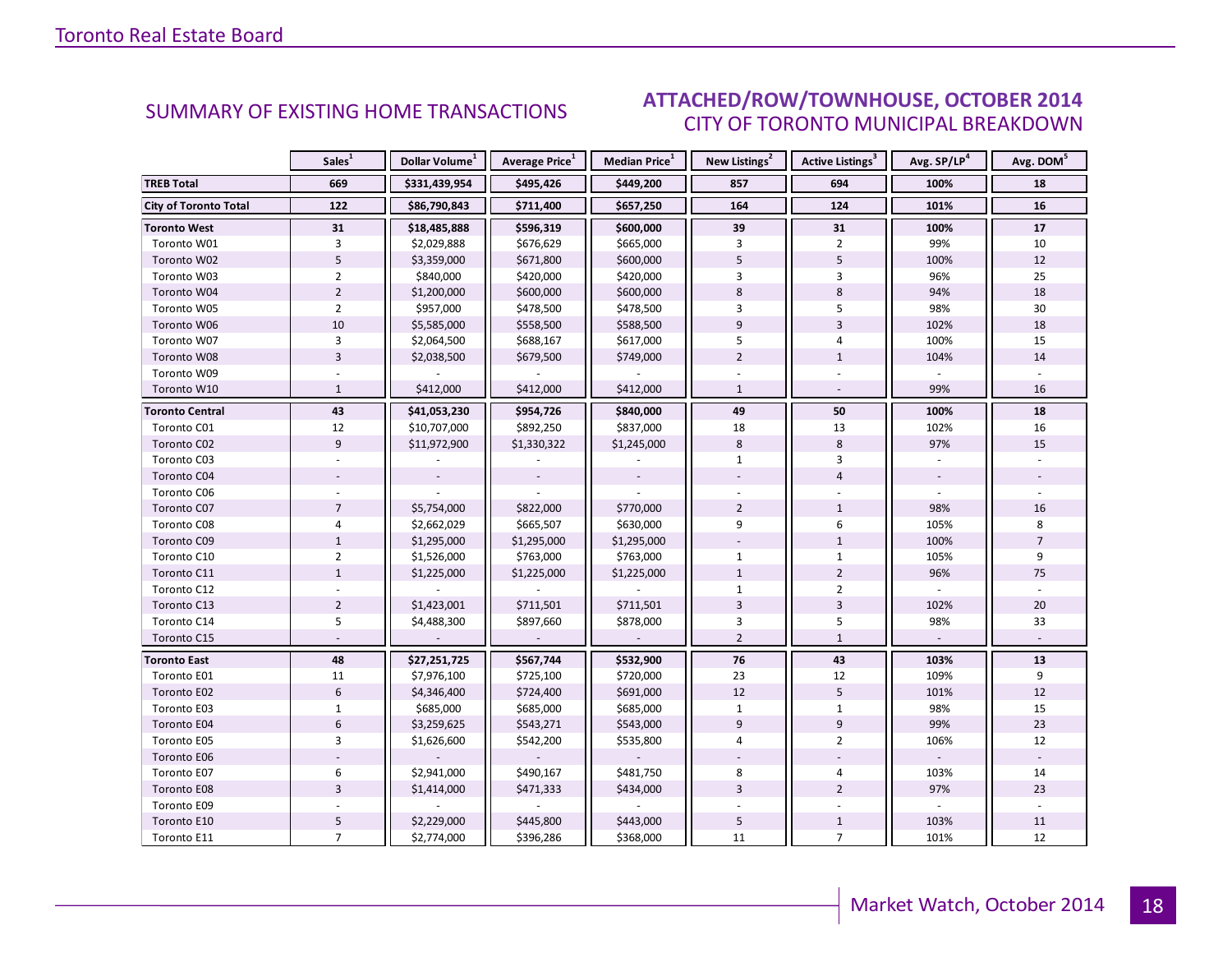#### **Industrial Leasing SUMMARY OF EXISTING HOME TRANSACTIONS CO-OP APARTMENT, OCTOBER 2014** ALL TREB AREAS

| \$241,929<br>\$165,000<br>38<br><b>TREB Total</b><br>$\overline{7}$<br>\$1,693,500<br>20<br>98%<br><b>Halton Region</b><br>$\blacksquare$<br>$\blacksquare$<br>$\blacksquare$<br>$\blacksquare$                | 16                       |
|----------------------------------------------------------------------------------------------------------------------------------------------------------------------------------------------------------------|--------------------------|
|                                                                                                                                                                                                                |                          |
|                                                                                                                                                                                                                |                          |
| Burlington<br>$\overline{a}$<br>$\overline{a}$<br>$\overline{a}$                                                                                                                                               |                          |
| <b>Halton Hills</b><br>$\sim$<br>$\overline{a}$<br>$\sim$<br>$\overline{a}$<br>$\overline{a}$<br>$\overline{a}$                                                                                                |                          |
| Milton<br>$\omega$<br>$\overline{\phantom{a}}$<br>$\sim$<br>$\overline{\phantom{a}}$<br>$\overline{\phantom{a}}$<br>$\sim$<br>$\sim$                                                                           |                          |
| Oakville<br>$\sim$<br>$\sim$<br>$\sim$<br>$\sim$<br>$\sim$<br>$\sim$<br>$\sim$                                                                                                                                 | ÷                        |
| <b>Peel Region</b><br>$\mathbf{1}$<br>$\mathbf{1}$<br>$\blacksquare$<br>$\frac{1}{2}$<br>$\blacksquare$<br>$\tilde{\phantom{a}}$<br>$\overline{\phantom{a}}$                                                   |                          |
| Brampton<br>÷.<br>$\omega$<br>$\sim$<br>÷,<br>$\overline{a}$<br>$\bar{a}$<br>$\sim$                                                                                                                            |                          |
| Caledon                                                                                                                                                                                                        |                          |
| Mississauga<br>$\mathbf{1}$<br>$\mathbf{1}$<br>÷.                                                                                                                                                              |                          |
| \$1,693,500<br>\$241,929<br>\$165,000<br>19<br>36<br>98%<br><b>City of Toronto</b><br>$\overline{\mathbf{z}}$                                                                                                  | 16                       |
| <b>! TURN PAGE FOR CITY OF TORONTO</b>                                                                                                                                                                         |                          |
| <b>TABLES OR CLICK HERE:</b><br>- 2                                                                                                                                                                            |                          |
|                                                                                                                                                                                                                |                          |
| <b>York Region</b><br>$\blacksquare$<br>$\blacksquare$<br>$\blacksquare$<br>$\blacksquare$<br>$\blacksquare$<br>$\blacksquare$<br>$\blacksquare$                                                               |                          |
| Aurora<br>$\bar{a}$<br>÷,                                                                                                                                                                                      |                          |
| E. Gwillimbury                                                                                                                                                                                                 |                          |
| Georgina                                                                                                                                                                                                       |                          |
| King                                                                                                                                                                                                           |                          |
| Markham<br>$\overline{a}$<br>$\overline{a}$<br>$\sim$<br>÷.<br>÷.<br>÷<br>÷.                                                                                                                                   |                          |
| Newmarket                                                                                                                                                                                                      |                          |
| Richmond Hill<br>$\sim$<br>÷,                                                                                                                                                                                  |                          |
| Vaughan<br>$\overline{\phantom{a}}$<br>$\overline{\phantom{a}}$<br>$\sim$<br>$\overline{\phantom{a}}$<br>$\overline{\phantom{a}}$<br>$\overline{\phantom{a}}$                                                  |                          |
| Whitchurch-Stouffville<br>$\omega$<br>ä,<br>$\omega$<br>$\omega$<br>$\sim$<br>$\sim$<br>$\sim$                                                                                                                 |                          |
| <b>Durham Region</b><br>$\mathbf{1}$<br>$\frac{1}{2}$<br>$\overline{\phantom{a}}$<br>$\overline{\phantom{a}}$<br>$\overline{\phantom{a}}$<br>$\overline{\phantom{a}}$<br>$\blacksquare$                        |                          |
| Ajax<br>ä,<br>ä,<br>÷.<br>$\sim$<br>$\bar{a}$<br>÷.                                                                                                                                                            |                          |
| <b>Brock</b>                                                                                                                                                                                                   |                          |
| Clarington<br>$\mathbf{1}$<br>$\overline{a}$<br>÷.<br>÷.<br>÷.<br>÷<br>$\sim$                                                                                                                                  |                          |
| Oshawa<br>$\overline{\phantom{a}}$                                                                                                                                                                             |                          |
| Pickering<br>$\overline{a}$<br>$\overline{a}$                                                                                                                                                                  |                          |
| Scugog<br>$\overline{\phantom{a}}$<br>$\overline{\phantom{a}}$<br>$\overline{\phantom{a}}$<br>$\sim$<br>$\overline{\phantom{a}}$<br>$\blacksquare$                                                             |                          |
| Uxbridge<br>÷,<br>ä,<br>$\overline{\phantom{a}}$<br>$\sim$<br>$\overline{\phantom{a}}$<br>$\overline{\phantom{a}}$<br>$\sim$                                                                                   |                          |
| Whitby<br>$\sim$<br>$\sim$<br>$\overline{\phantom{a}}$<br>$\overline{\phantom{a}}$<br>$\sim$<br>$\overline{\phantom{a}}$<br>$\sim$                                                                             | $\sim$                   |
| <b>Dufferin County</b><br>$\overline{\phantom{a}}$<br>$\overline{\phantom{a}}$<br>$\overline{\phantom{a}}$<br>$\overline{\phantom{a}}$<br>$\overline{\phantom{a}}$<br>$\centerdot$<br>$\overline{\phantom{a}}$ | $\overline{\phantom{a}}$ |
| Orangeville<br>$\omega$<br>$\sim$<br>ä,<br>$\omega$<br>$\omega$<br>$\omega$<br>$\omega$                                                                                                                        | ÷.                       |
| <b>Simcoe County</b><br>$\overline{\phantom{a}}$<br>$\blacksquare$<br>$\overline{a}$<br>$\blacksquare$<br>$\blacksquare$<br>$\overline{a}$                                                                     |                          |
| Adjala-Tosorontio<br>$\sim$<br>$\sim$<br>ä,<br>$\bar{a}$<br>$\overline{\phantom{a}}$<br>÷,<br>$\sim$                                                                                                           |                          |
| <b>Bradford West Gwillimbury</b><br>$\sim$                                                                                                                                                                     |                          |
| Essa                                                                                                                                                                                                           |                          |
| Innisfil<br>$\sim$<br>$\overline{\phantom{a}}$<br>$\overline{\phantom{a}}$<br>$\overline{\phantom{a}}$<br>$\overline{\phantom{a}}$<br>$\overline{\phantom{a}}$                                                 |                          |
| New Tecumseth<br>$\sim$<br>L.<br>$\overline{a}$<br>$\omega$<br>$\omega$<br>$\sim$<br>$\sim$                                                                                                                    |                          |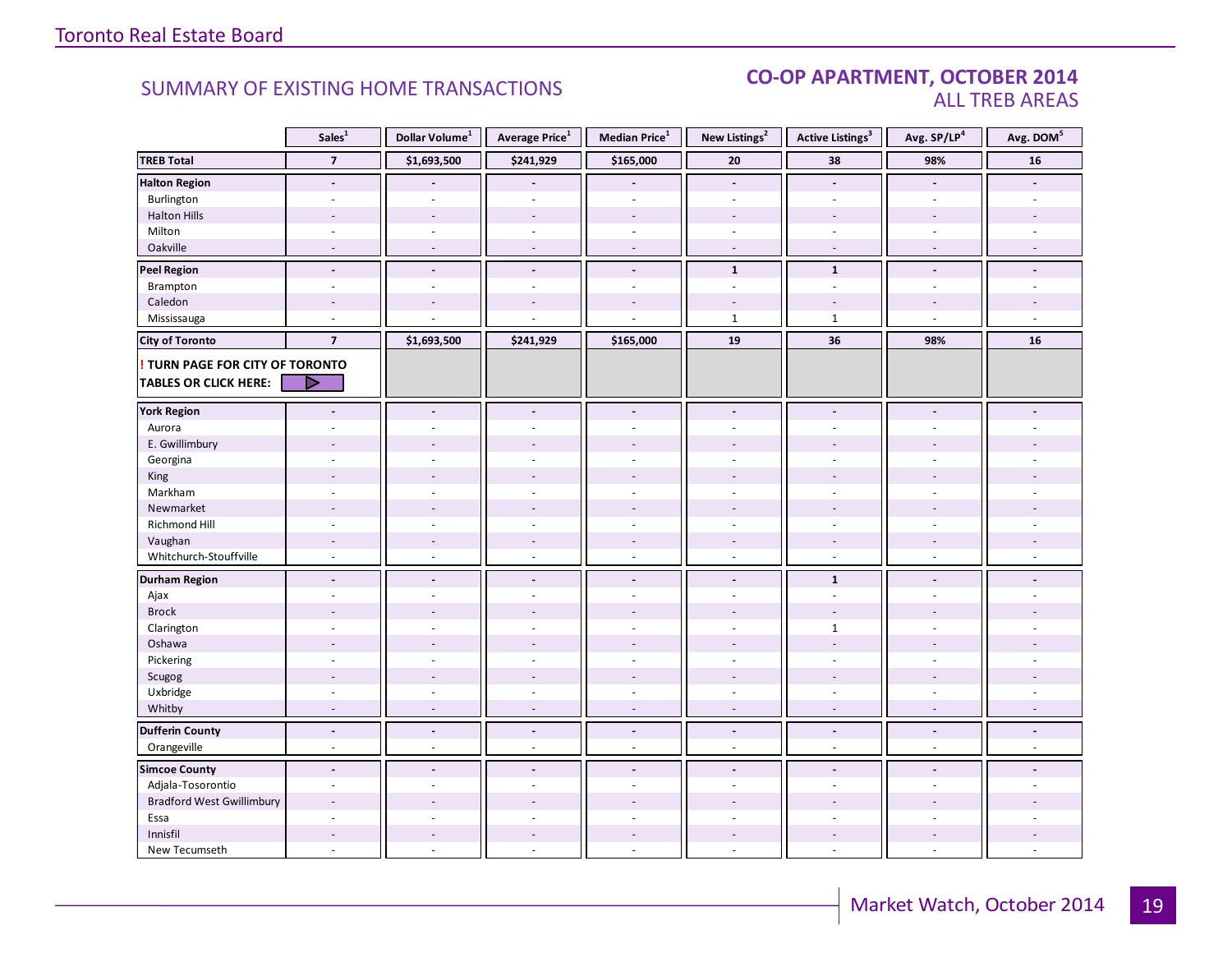# CO-OP APARTMENT, OCTOBER 2014 CITY OF TORONTO MUNICIPAL BREAKDOWN

<span id="page-19-0"></span>

|                              | Sales <sup>1</sup>       | Dollar Volume <sup>1</sup> | Average Price <sup>1</sup>  | Median Price <sup>1</sup> | New Listings <sup>2</sup> | <b>Active Listings<sup>3</sup></b> | Avg. SP/LP <sup>4</sup>  | Avg. DOM <sup>5</sup> |
|------------------------------|--------------------------|----------------------------|-----------------------------|---------------------------|---------------------------|------------------------------------|--------------------------|-----------------------|
| <b>TREB Total</b>            | $\overline{7}$           | \$1,693,500                | \$241,929                   | \$165,000                 | 20                        | 38                                 | 98%                      | 16                    |
| <b>City of Toronto Total</b> | $\overline{7}$           | \$1,693,500                | \$241,929                   | \$165,000                 | 19                        | 36                                 | 98%                      | 16                    |
| <b>Toronto West</b>          | $\overline{\mathbf{4}}$  | \$675,500                  | \$168,875                   | \$151,000                 | $\overline{7}$            | 11                                 | 97%                      | ${\bf 14}$            |
| Toronto W01                  |                          |                            |                             |                           |                           | $\mathbf{1}$                       |                          |                       |
| Toronto W02                  |                          |                            |                             |                           |                           |                                    |                          |                       |
| Toronto W03                  |                          |                            | ÷.                          | $\sim$                    |                           |                                    |                          |                       |
| Toronto W04                  |                          |                            |                             |                           |                           |                                    |                          |                       |
| Toronto W05                  | $\mathbf{1}$             | \$129,500                  | \$129,500                   | \$129,500                 | $\overline{2}$            | 4                                  | 96%                      | 6                     |
| Toronto W06                  | $\mathbf{1}$             | \$137,000                  | \$137,000                   | \$137,000                 | $\overline{2}$            | $\overline{3}$                     | 94%                      | 31                    |
| Toronto W07                  |                          | $\overline{\phantom{a}}$   | $\mathcal{L}_{\mathcal{A}}$ | $\sim$                    |                           | $\mathbf{1}$                       | $\omega$                 |                       |
| Toronto W08                  | $\mathbf{1}$             | \$165,000                  | \$165,000                   | \$165,000                 | $\mathbf{1}$              |                                    | 97%                      | 6                     |
| Toronto W09                  | $\mathbf{1}$             | \$244,000                  | \$244,000                   | \$244,000                 | $\mathbf{1}$              | $\mathbf{1}$                       | 98%                      | 13                    |
| Toronto W10                  |                          |                            |                             |                           | $\mathbf{1}$              | $\mathbf{1}$                       | $\omega$                 |                       |
| <b>Toronto Central</b>       | $\mathbf 3$              | \$1,018,000                | \$339,333                   | \$290,000                 | 9                         | ${\bf 22}$                         | 99%                      | 19                    |
| Toronto C01                  | $\mathbf{1}$             | \$290,000                  | \$290,000                   | \$290,000                 |                           | $\mathbf{1}$                       | 102%                     | 8                     |
| Toronto C02                  |                          | $\overline{\phantom{a}}$   | $\overline{\phantom{a}}$    |                           |                           | $\overline{3}$                     | $\overline{\phantom{a}}$ |                       |
| Toronto C03                  | ÷.                       | ä,                         | $\overline{\phantom{a}}$    | $\mathcal{L}$             |                           | $\mathbf{1}$                       | $\omega$                 | ÷.                    |
| Toronto C04                  | $\mathbf{1}$             | \$153,000                  | \$153,000                   | \$153,000                 | $\mathbf{1}$              | $\overline{2}$                     | 102%                     | 27                    |
| Toronto C06                  |                          |                            |                             |                           |                           |                                    |                          |                       |
| Toronto C07                  |                          |                            | $\overline{\phantom{a}}$    |                           |                           | $\mathbf{1}$                       | $\overline{\phantom{a}}$ |                       |
| Toronto C08                  |                          |                            |                             |                           |                           |                                    | $\omega$                 |                       |
| Toronto C09                  | $\mathbf{1}$             | \$575,000                  | \$575,000                   | \$575,000                 | 6                         | 9                                  | 97%                      | 21                    |
| Toronto C10                  |                          |                            |                             |                           |                           | $\mathbf{1}$                       |                          |                       |
| Toronto C11                  |                          |                            |                             |                           |                           |                                    |                          |                       |
| Toronto C12                  |                          |                            |                             |                           |                           |                                    |                          |                       |
| Toronto C13                  |                          |                            |                             |                           |                           |                                    |                          |                       |
| Toronto C14                  |                          |                            |                             |                           | $\overline{2}$            | 3                                  |                          |                       |
| Toronto C15                  | $\overline{\phantom{a}}$ | $\overline{\phantom{a}}$   | $\sim$                      | $\sim$                    | $\overline{\phantom{a}}$  | $\mathbf{1}$                       |                          |                       |
| <b>Toronto East</b>          |                          |                            | $\overline{a}$              | $\blacksquare$            | $\overline{\mathbf{3}}$   | $\overline{\mathbf{3}}$            |                          |                       |
| Toronto E01                  |                          |                            |                             |                           |                           |                                    |                          |                       |
| Toronto E02                  |                          |                            |                             |                           | $\mathbf{1}$              | $\mathbf{1}$                       |                          |                       |
| Toronto E03                  |                          |                            |                             |                           |                           |                                    |                          |                       |
| Toronto E04                  |                          |                            |                             |                           | $\mathbf{1}$              | $\mathbf{1}$                       |                          |                       |
| Toronto E05                  |                          |                            |                             |                           |                           |                                    |                          |                       |
| Toronto E06                  |                          |                            |                             |                           |                           |                                    |                          |                       |
| Toronto E07                  |                          |                            |                             |                           |                           |                                    |                          |                       |
| Toronto E08                  |                          |                            |                             |                           |                           |                                    |                          |                       |
| Toronto E09                  |                          |                            |                             |                           | $\mathbf{1}$              |                                    |                          |                       |
| Toronto E10                  |                          |                            |                             |                           | $\overline{\phantom{a}}$  | $\mathbf{1}$                       |                          |                       |
| Toronto E11                  |                          |                            |                             |                           |                           |                                    |                          |                       |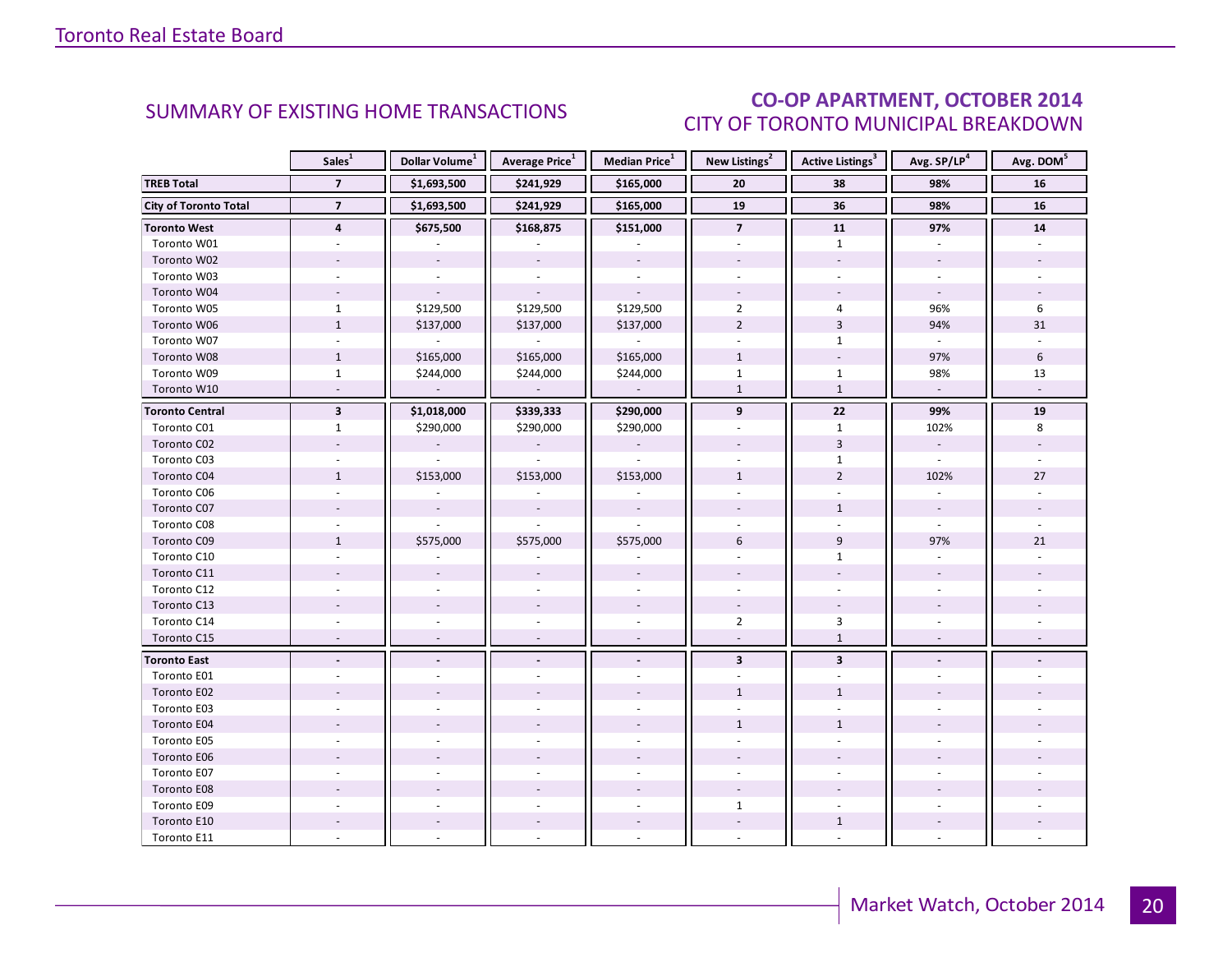### **Industrial Leasing SUMMARY OF EXISTING HOME TRANSACTIONS DETACHED CONDOMINIUM, OCTOBER 2014** ALL TREB AREAS

|                                  | Sales <sup>1</sup>       | Dollar Volume <sup>1</sup> | Average Price <sup>1</sup> | Median Price <sup>1</sup> | New Listings <sup>2</sup> | Active Listings <sup>3</sup> | Avg. SP/LP4              | Avg. DOM <sup>5</sup> |
|----------------------------------|--------------------------|----------------------------|----------------------------|---------------------------|---------------------------|------------------------------|--------------------------|-----------------------|
| <b>TREB Total</b>                | 8                        | \$3,666,500                | \$458,313                  | \$467,750                 | 13                        | 28                           | 97%                      | 56                    |
| <b>Halton Region</b>             | $\tilde{\phantom{a}}$    |                            |                            |                           | $\blacksquare$            | $\overline{\mathbf{3}}$      | $\tilde{\phantom{a}}$    |                       |
| Burlington                       | ÷.                       | $\sim$                     | $\overline{a}$             | $\mathcal{L}$             | $\overline{a}$            | ÷                            | ÷.                       |                       |
| <b>Halton Hills</b>              |                          |                            | ÷,                         |                           |                           |                              |                          |                       |
| Milton                           | $\sim$                   | $\sim$                     | ÷,                         | $\overline{\phantom{a}}$  | $\sim$                    |                              | $\sim$                   |                       |
| Oakville                         | $\sim$                   | $\overline{a}$             | ÷,                         | $\sim$                    | $\sim$                    | $\overline{3}$               | $\sim$                   | $\overline{a}$        |
| <b>Peel Region</b>               | $\overline{2}$           | \$935,500                  | \$467,750                  | \$467,750                 | 6                         | 9                            | 95%                      | 37                    |
| Brampton                         | $\overline{2}$           | \$935,500                  | \$467,750                  | \$467,750                 | $\overline{4}$            | 6                            | 95%                      | 37                    |
| Caledon                          | $\sim$                   |                            |                            |                           | $\blacksquare$            |                              | $\overline{\phantom{a}}$ |                       |
| Mississauga                      | $\overline{a}$           | $\sim$                     | ÷,                         | $\mathcal{L}$             | $\overline{2}$            | $\overline{3}$               | ÷.                       |                       |
| <b>City of Toronto</b>           | $\overline{a}$           | $\blacksquare$             | $\overline{a}$             | $\blacksquare$            | $\mathbf{1}$              | $\mathbf{1}$                 | $\blacksquare$           | $\overline{a}$        |
| TURN PAGE FOR CITY OF TORONTO    |                          |                            |                            |                           |                           |                              |                          |                       |
| <b>TABLES OR CLICK HERE:</b>     | D                        |                            |                            |                           |                           |                              |                          |                       |
| <b>York Region</b>               | $\mathbf{1}$             | \$650,000                  | \$650,000                  | \$650,000                 | $\blacksquare$            |                              | 97%                      | 10                    |
| Aurora                           |                          |                            |                            |                           |                           |                              |                          |                       |
| E. Gwillimbury                   |                          |                            |                            |                           |                           |                              |                          |                       |
| Georgina                         |                          |                            | ä,                         | $\overline{a}$            |                           |                              |                          |                       |
| King                             | ÷,                       |                            |                            |                           |                           |                              | $\mathbf{r}$             |                       |
| Markham                          | $\mathbf{1}$             | \$650,000                  | \$650,000                  | \$650,000                 | $\sim$                    | $\sim$                       | 97%                      | 10                    |
| Newmarket                        | $\sim$                   |                            |                            |                           |                           |                              |                          |                       |
| <b>Richmond Hill</b>             |                          |                            |                            |                           |                           |                              |                          |                       |
| Vaughan                          | $\overline{\phantom{a}}$ | $\overline{\phantom{a}}$   | $\overline{\phantom{a}}$   | $\overline{\phantom{a}}$  |                           |                              |                          |                       |
| Whitchurch-Stouffville           | $\omega$                 | $\omega$                   | ä,                         | $\omega$                  | $\omega$                  | $\omega$                     | $\sim$                   |                       |
| <b>Durham Region</b>             | $\blacksquare$           | $\blacksquare$             | $\overline{a}$             | $\blacksquare$            | $\blacksquare$            | $\blacksquare$               | $\blacksquare$           |                       |
| Ajax                             | $\sim$                   |                            | ÷                          | ÷.                        | $\sim$                    | $\overline{a}$               |                          |                       |
| <b>Brock</b>                     |                          |                            |                            |                           |                           |                              |                          |                       |
| Clarington                       |                          |                            |                            |                           |                           |                              |                          |                       |
| Oshawa                           |                          |                            |                            |                           |                           |                              |                          |                       |
| Pickering                        | $\overline{a}$           |                            |                            | $\overline{a}$            | $\overline{a}$            | ÷.                           |                          |                       |
| Scugog                           |                          |                            |                            |                           |                           |                              |                          |                       |
| Uxbridge                         | ÷,                       |                            |                            |                           | $\overline{a}$            | ÷,                           |                          |                       |
| Whitby                           | $\overline{a}$           |                            |                            |                           |                           |                              |                          |                       |
| <b>Dufferin County</b>           | $\overline{a}$           | $\overline{a}$             | $\overline{a}$             | $\blacksquare$            | $\blacksquare$            | $\overline{a}$               | $\overline{a}$           | $\blacksquare$        |
| Orangeville                      | $\sim$                   | $\overline{a}$             | L.                         | ÷,                        | $\sim$                    | $\overline{a}$               | $\sim$                   | ÷.                    |
| <b>Simcoe County</b>             | 5                        | \$2,081,000                | \$416,200                  | \$365,000                 | 6                         | 15                           | 98%                      | 73                    |
| Adjala-Tosorontio                | $\sim$                   |                            |                            |                           | ÷,                        | $\bar{a}$                    |                          |                       |
| <b>Bradford West Gwillimbury</b> |                          |                            |                            |                           |                           |                              |                          |                       |
| Essa                             | ÷,                       | $\overline{a}$             | ÷.                         | $\overline{a}$            | ÷                         | ÷.                           | $\omega$                 |                       |
| Innisfil                         |                          |                            |                            |                           |                           |                              |                          |                       |
| New Tecumseth                    | 5                        | \$2,081,000                | \$416,200                  | \$365,000                 | 6                         | 15                           | 98%                      | 73                    |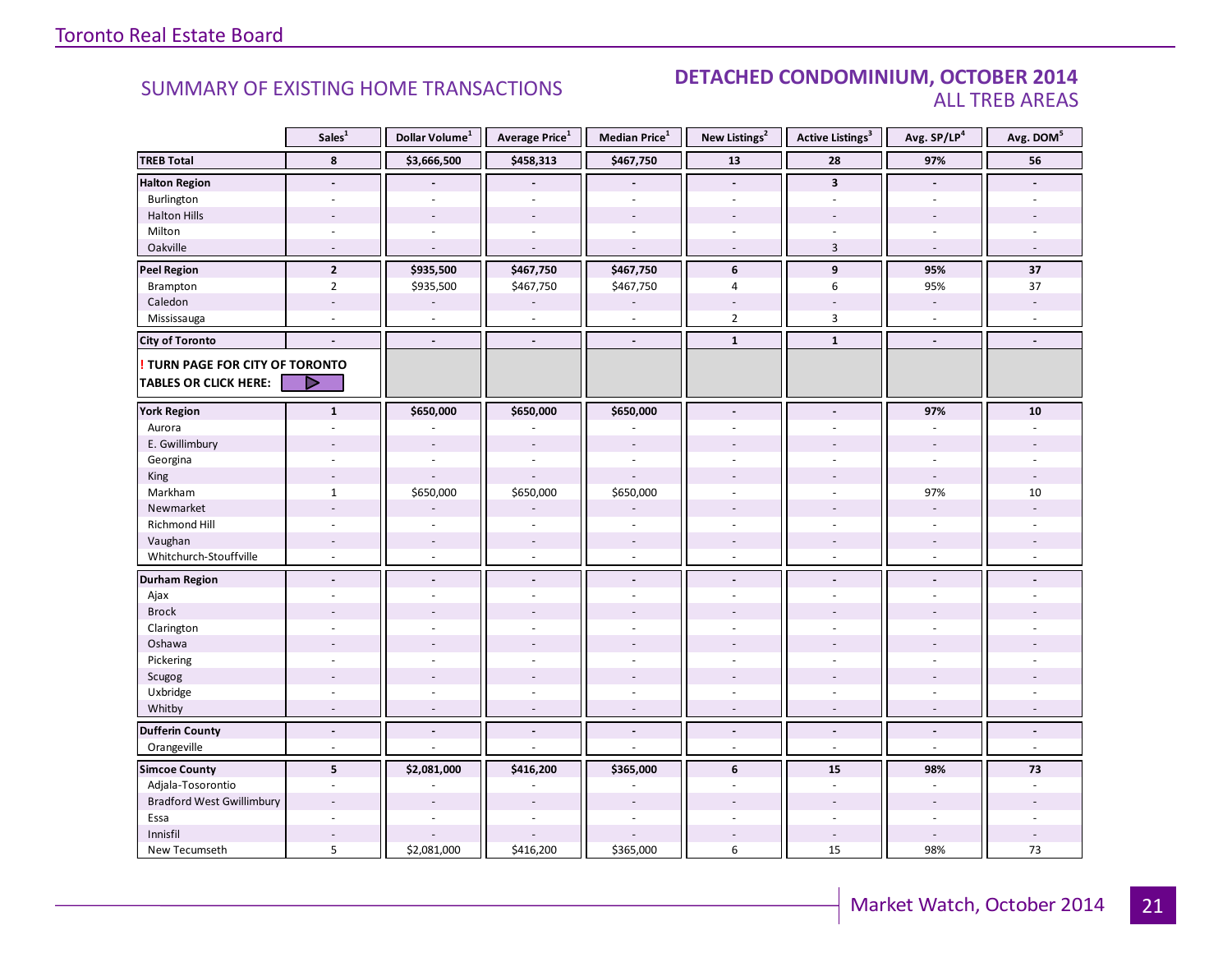#### $O(TORED 2014)$ CITY OF TORONTO MUNICIPAL BREAKDOWN SUMMARY OF EXISTING HOME TRANSACTIONS **DETACHED CONDOMINIUM, OCTOBER 2014**

<span id="page-21-0"></span>

|                              | Sales <sup>1</sup>       | Dollar Volume <sup>1</sup> | Average Price <sup>1</sup> | Median Price $^1$        | New Listings <sup>2</sup> | Active Listings <sup>3</sup> | Avg. SP/LP <sup>4</sup>  |                |
|------------------------------|--------------------------|----------------------------|----------------------------|--------------------------|---------------------------|------------------------------|--------------------------|----------------|
| <b>TREB Total</b>            | 8                        | \$3,666,500                | \$458,313                  | \$467,750                | $\overline{13}$           | 28                           | 97%                      | 56             |
| <b>City of Toronto Total</b> | $\overline{\phantom{a}}$ | $\blacksquare$             | $\overline{\phantom{a}}$   | $\blacksquare$           | $\mathbf{1}$              | $\mathbf 1$                  | $\overline{\phantom{a}}$ | $\blacksquare$ |
| <b>Toronto West</b>          | $\overline{\phantom{a}}$ | $\overline{\phantom{a}}$   | $\blacksquare$             | $\overline{\phantom{a}}$ | $\overline{\phantom{a}}$  | $\overline{\phantom{a}}$     | $\overline{\phantom{a}}$ |                |
| Toronto W01                  |                          |                            |                            | ÷.                       |                           |                              |                          |                |
| Toronto W02                  |                          |                            |                            |                          |                           |                              |                          |                |
| Toronto W03                  |                          |                            |                            |                          |                           |                              |                          |                |
| Toronto W04                  |                          |                            |                            |                          |                           |                              |                          |                |
| Toronto W05                  |                          |                            | ä,                         | $\overline{a}$           | ÷                         |                              |                          |                |
| Toronto W06                  |                          |                            |                            |                          |                           |                              |                          |                |
| Toronto W07                  |                          |                            |                            |                          |                           |                              |                          |                |
| Toronto W08                  |                          |                            |                            |                          |                           |                              |                          |                |
| Toronto W09                  |                          |                            |                            |                          |                           |                              |                          |                |
| Toronto W10                  | $\overline{a}$           |                            |                            |                          | $\sim$                    | $\sim$                       |                          |                |
| <b>Toronto Central</b>       | $\overline{\phantom{a}}$ |                            | $\overline{a}$             | $\overline{a}$           | $\mathbf{1}$              | ${\bf 1}$                    |                          |                |
| Toronto C01                  | $\sim$                   |                            |                            |                          |                           |                              |                          |                |
| Toronto C02                  |                          |                            |                            |                          |                           |                              |                          |                |
| Toronto C03                  |                          |                            | ä,                         | $\overline{\phantom{a}}$ |                           |                              |                          |                |
| Toronto C04                  |                          |                            |                            |                          |                           |                              |                          |                |
| Toronto C06                  |                          |                            |                            |                          |                           |                              |                          |                |
| Toronto C07                  |                          |                            |                            |                          |                           |                              |                          |                |
| Toronto C08                  |                          |                            |                            | ä,                       |                           |                              |                          |                |
| Toronto C09                  |                          |                            |                            |                          |                           |                              |                          |                |
| Toronto C10                  |                          |                            |                            |                          |                           |                              |                          |                |
| Toronto C11                  |                          |                            |                            |                          | $\sim$                    | $\sim$                       |                          |                |
| Toronto C12                  |                          |                            | ä,                         |                          | $\mathbf{1}$              | $\mathbf{1}$                 |                          |                |
| Toronto C13                  |                          |                            |                            |                          |                           |                              |                          |                |
| Toronto C14                  |                          |                            |                            |                          |                           |                              |                          |                |
| Toronto C15                  | $\overline{\phantom{a}}$ | $\sim$                     | $\overline{\phantom{a}}$   | $\sim$                   | $\sim$                    | $\sim$                       | $\sim$                   |                |
| <b>Toronto East</b>          | $\blacksquare$           |                            | $\overline{\phantom{a}}$   | ÷.                       |                           |                              |                          |                |
| Toronto E01                  |                          |                            |                            |                          |                           |                              |                          |                |
| Toronto E02                  |                          |                            |                            |                          |                           |                              |                          |                |
| Toronto E03                  |                          |                            |                            |                          |                           |                              |                          |                |
| Toronto E04                  |                          |                            |                            |                          |                           |                              |                          |                |
| Toronto E05                  |                          |                            |                            |                          |                           |                              |                          |                |
| Toronto E06                  |                          |                            |                            |                          |                           |                              |                          |                |
| Toronto E07                  |                          |                            |                            | ä,                       |                           |                              |                          |                |
| Toronto E08                  |                          |                            |                            |                          |                           |                              |                          |                |
| Toronto E09                  |                          |                            |                            |                          |                           |                              |                          |                |
| Toronto E10                  |                          |                            |                            |                          |                           |                              |                          |                |
| Toronto E11                  |                          |                            |                            |                          |                           |                              |                          |                |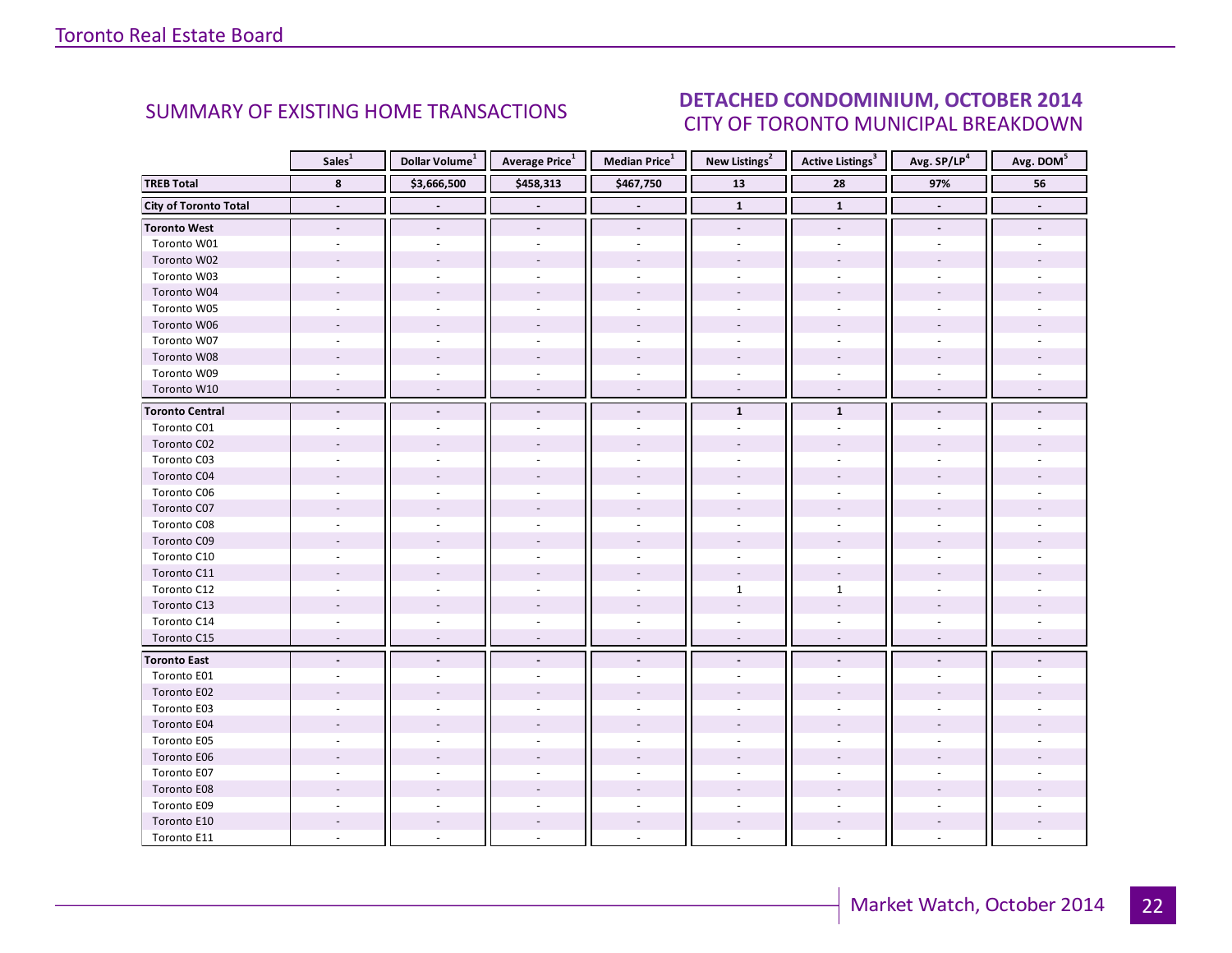### **Industrial Leasing CO-OWNERSHIP APARTMENT, OCTOBER 2014**<br>ALL TREB AREAS ALL TREB AREAS

|                                        | Sales <sup>1</sup>       | Dollar Volume <sup>1</sup> | Average Price <sup>1</sup>     | Median Price <sup>1</sup> | New Listings <sup>2</sup> | <b>Active Listings<sup>3</sup></b> | Avg. SP/LP <sup>4</sup>  |                          |
|----------------------------------------|--------------------------|----------------------------|--------------------------------|---------------------------|---------------------------|------------------------------------|--------------------------|--------------------------|
| <b>TREB Total</b>                      | 8                        | \$2,764,280                | \$345,535                      | \$347,500                 | 11                        | 19                                 | 98%                      | 49                       |
| <b>Halton Region</b>                   | $\overline{\phantom{a}}$ |                            |                                |                           | $\overline{\phantom{a}}$  | $\blacksquare$                     | $\overline{\phantom{a}}$ |                          |
| Burlington                             | $\sim$                   | $\sim$                     | ä,                             | $\omega$                  | $\omega$                  | ÷.                                 | $\omega$                 |                          |
| <b>Halton Hills</b>                    |                          |                            |                                |                           |                           |                                    |                          |                          |
| Milton                                 | $\overline{\phantom{a}}$ | $\sim$                     | $\overline{\phantom{a}}$       | $\sim$                    | ÷.                        | $\sim$                             | $\sim$                   |                          |
| Oakville                               | $\sim$                   | $\sim$                     | ÷,                             | $\overline{\phantom{a}}$  | $\overline{\phantom{a}}$  | $\sim$                             | $\overline{\phantom{a}}$ |                          |
| <b>Peel Region</b>                     | $\Box$                   | $\overline{a}$             | $\overline{a}$                 | $\blacksquare$            | $\blacksquare$            | $\overline{a}$                     | $\blacksquare$           | $\overline{\phantom{a}}$ |
| Brampton                               | $\sim$                   | $\sim$                     | ÷.                             | ÷.                        | $\overline{\phantom{a}}$  | $\sim$                             | $\sim$                   | $\sim$                   |
| Caledon                                | $\sim$                   |                            |                                |                           | $\overline{a}$            | $\overline{a}$                     |                          |                          |
| Mississauga                            | $\sim$                   |                            |                                |                           | $\bar{a}$                 | ÷.                                 | $\sim$                   | u,                       |
| <b>City of Toronto</b>                 | 8                        | \$2,764,280                | \$345,535                      | \$347,500                 | 11                        | 19                                 | 98%                      | 49                       |
| <b>! TURN PAGE FOR CITY OF TORONTO</b> |                          |                            |                                |                           |                           |                                    |                          |                          |
| <b>TABLES OR CLICK HERE:</b>           | D                        |                            |                                |                           |                           |                                    |                          |                          |
| <b>York Region</b>                     |                          |                            | $\frac{1}{2}$                  | $\blacksquare$            | $\overline{a}$            |                                    |                          |                          |
|                                        |                          |                            |                                |                           |                           |                                    |                          |                          |
| Aurora                                 |                          |                            |                                |                           |                           |                                    |                          |                          |
| E. Gwillimbury                         |                          |                            |                                | $\overline{a}$            |                           |                                    |                          |                          |
| Georgina                               |                          |                            |                                |                           |                           |                                    |                          |                          |
| King                                   |                          |                            |                                |                           |                           |                                    |                          |                          |
| Markham                                | $\overline{\phantom{a}}$ | $\sim$                     | ÷,                             | $\overline{\phantom{a}}$  | ÷.                        | $\sim$                             | $\sim$                   |                          |
| Newmarket                              | $\overline{a}$           |                            |                                |                           |                           |                                    |                          |                          |
| Richmond Hill                          |                          |                            |                                |                           |                           |                                    |                          |                          |
| Vaughan                                | $\overline{\phantom{a}}$ | $\sim$                     | $\overline{\phantom{a}}$<br>ä, | $\overline{\phantom{a}}$  | $\blacksquare$            | $\blacksquare$                     |                          |                          |
| Whitchurch-Stouffville                 | $\omega$                 | $\sim$                     |                                | $\omega$                  | $\omega$                  | $\mathcal{L}_{\mathcal{A}}$        | $\sim$                   |                          |
| <b>Durham Region</b>                   | $\blacksquare$           | $\blacksquare$             | $\blacksquare$                 | $\overline{\phantom{a}}$  | $\blacksquare$            | $\blacksquare$                     | $\blacksquare$           |                          |
| Ajax                                   | $\sim$                   |                            | ä,                             | $\sim$                    | ÷.                        | $\sim$                             |                          |                          |
| <b>Brock</b>                           | $\overline{\phantom{a}}$ |                            |                                |                           |                           |                                    |                          |                          |
| Clarington                             | ÷,                       |                            |                                |                           |                           |                                    |                          |                          |
| Oshawa                                 |                          |                            |                                |                           |                           |                                    |                          |                          |
| Pickering                              | $\sim$                   | $\sim$                     | $\overline{a}$                 | $\overline{a}$            | $\bar{a}$                 | $\sim$                             | $\sim$                   |                          |
| Scugog                                 |                          |                            |                                |                           |                           |                                    |                          |                          |
| Uxbridge                               | $\sim$                   | ÷.                         | ÷,                             | $\sim$                    | $\sim$                    | $\sim$                             | ÷.                       |                          |
| Whitby                                 | $\overline{\phantom{a}}$ | $\sim$                     | ÷,                             | $\overline{a}$            | $\overline{\phantom{a}}$  | $\overline{\phantom{a}}$           |                          |                          |
| <b>Dufferin County</b>                 | $\mathbf{L}$             | $\blacksquare$             | $\Box$                         | $\Box$                    | $\blacksquare$            | $\Box$                             | $\blacksquare$           | $\omega$                 |
| Orangeville                            | $\blacksquare$           | $\sim$                     | ä,                             | $\omega$                  | $\omega$                  | $\omega$                           | $\sim$                   | $\omega$                 |
| <b>Simcoe County</b>                   | $\blacksquare$           | $\blacksquare$             | $\blacksquare$                 | $\overline{\phantom{a}}$  | $\blacksquare$            | $\overline{a}$                     | $\overline{a}$           |                          |
| Adjala-Tosorontio                      | $\sim$                   | ÷.                         | L.                             | $\overline{a}$            | ÷                         | $\overline{a}$                     |                          |                          |
| <b>Bradford West Gwillimbury</b>       |                          |                            |                                |                           |                           |                                    |                          |                          |
| Essa                                   | ÷.                       |                            |                                |                           | ÷                         | ÷.                                 |                          |                          |
| Innisfil                               | $\sim$                   | $\overline{\phantom{a}}$   | $\overline{\phantom{a}}$       | $\sim$                    | $\overline{\phantom{a}}$  | $\overline{\phantom{a}}$           |                          |                          |
| New Tecumseth                          | $\overline{\phantom{a}}$ |                            | L,                             | $\overline{\phantom{a}}$  | $\overline{a}$            | $\bar{a}$                          |                          |                          |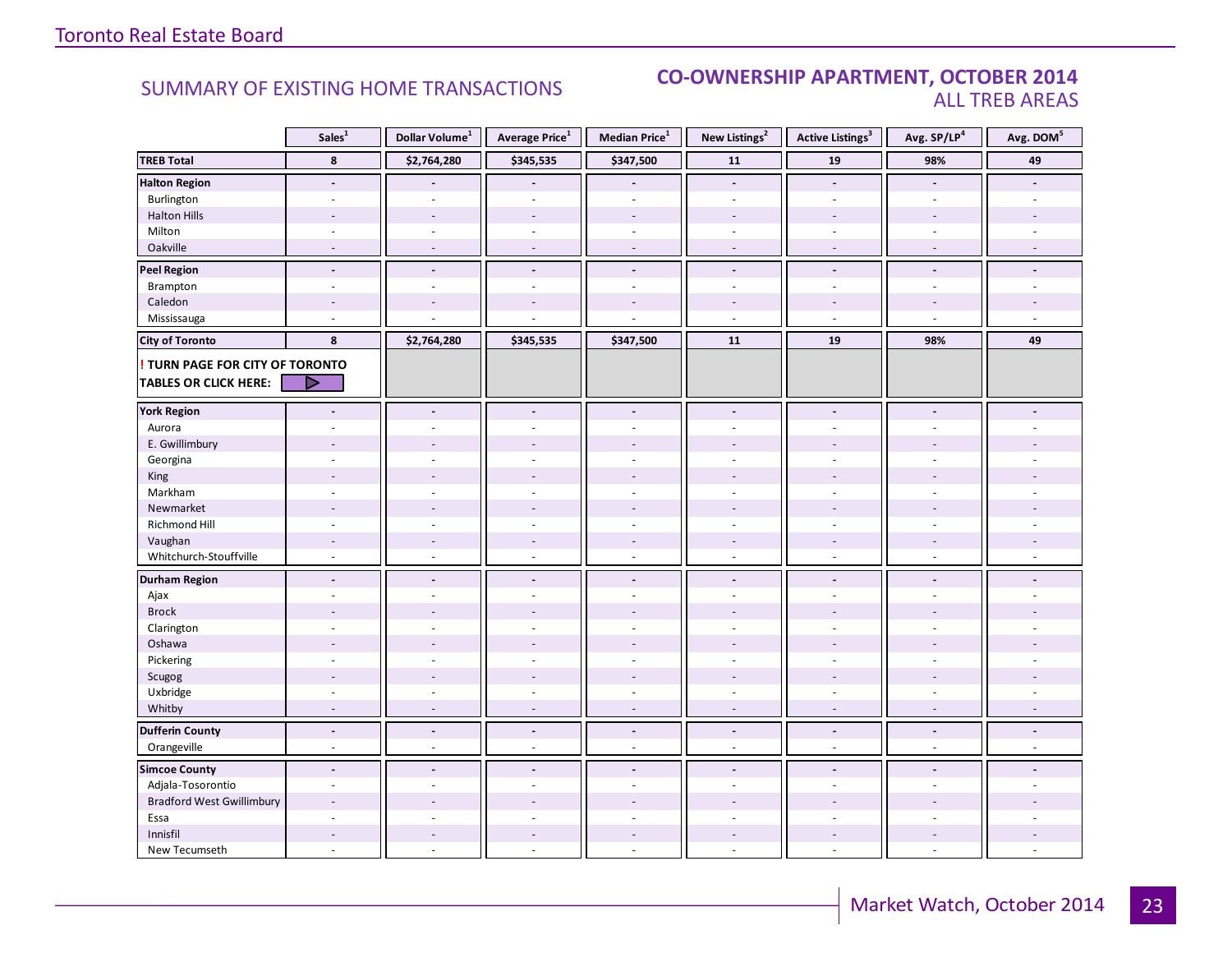#### $O(TORED 2014)$ CITY OF TORONTO MUNICIPAL BREAKDOWN **CO-OWNERSHIP APARTMENT, OCTOBER 2014**<br>CITY OF TOPONTO MUNICIPAL REAKDOMAL

<span id="page-23-0"></span>

|                              | Sales <sup>1</sup>       | Dollar Volume <sup>1</sup> | Average Price <sup>1</sup> | Median Price <sup>1</sup> | New Listings <sup>2</sup> | Active Listings <sup>3</sup> | Avg. SP/LP <sup>4</sup>  | Avg. DOM <sup>5</sup> |
|------------------------------|--------------------------|----------------------------|----------------------------|---------------------------|---------------------------|------------------------------|--------------------------|-----------------------|
| <b>TREB Total</b>            | 8                        | \$2,764,280                | \$345,535                  | \$347,500                 | 11                        | 19                           | 98%                      | 49                    |
| <b>City of Toronto Total</b> | 8                        | \$2,764,280                | \$345,535                  | \$347,500                 | 11                        | 19                           | 98%                      | 49                    |
| <b>Toronto West</b>          | $\overline{\phantom{a}}$ |                            |                            | $\overline{\phantom{a}}$  | $\mathbf{1}$              | 4                            | $\overline{\phantom{a}}$ |                       |
| Toronto W01                  |                          |                            |                            |                           |                           |                              |                          |                       |
| Toronto W02                  |                          |                            |                            |                           |                           |                              |                          |                       |
| Toronto W03                  |                          |                            |                            |                           |                           |                              |                          |                       |
| Toronto W04                  |                          |                            |                            |                           |                           |                              |                          |                       |
| Toronto W05                  |                          |                            |                            |                           |                           | $\mathbf{3}$                 |                          |                       |
| Toronto W06                  |                          |                            |                            |                           | $\mathbf{1}$              | $\mathbf{1}$                 |                          |                       |
| Toronto W07                  |                          |                            |                            |                           | $\overline{a}$            |                              |                          |                       |
| Toronto W08                  |                          |                            |                            |                           |                           |                              |                          |                       |
| Toronto W09                  |                          |                            |                            |                           |                           |                              |                          |                       |
| Toronto W10                  |                          |                            |                            | $\overline{a}$            |                           |                              | $\overline{a}$           |                       |
| <b>Toronto Central</b>       | $\overline{\mathbf{z}}$  | \$2,253,280                | \$321,897                  | \$340,000                 | 9                         | 14                           | 98%                      | 48                    |
| Toronto C01                  |                          |                            |                            |                           |                           |                              |                          |                       |
| Toronto C02                  | $\overline{2}$           | \$695,000                  | \$347,500                  | \$347,500                 | $\overline{2}$            | $\overline{2}$               | 98%                      | 31                    |
| Toronto C03                  | $\mathbf{1}$             | \$395,900                  | \$395,900                  | \$395,900                 | $\overline{2}$            | $\overline{2}$               | 100%                     | 114                   |
| Toronto C04                  | $\overline{2}$           | \$635,500                  | \$317,750                  | \$317,750                 | $\overline{3}$            | $\overline{4}$               | 97%                      | 18                    |
| Toronto C06                  |                          |                            |                            |                           |                           |                              |                          |                       |
| Toronto C07                  | $\overline{\phantom{a}}$ |                            |                            |                           |                           | $\sim$                       | $\overline{\phantom{a}}$ |                       |
| Toronto C08                  | $\mathbf{1}$             | \$285,000                  | \$285,000                  | \$285,000                 |                           | 4                            | 95%                      | 105                   |
| Toronto C09                  |                          |                            |                            |                           |                           |                              | $\overline{\phantom{a}}$ |                       |
| Toronto C10                  |                          |                            |                            |                           | $\mathbf{1}$              | $\mathbf{1}$                 |                          |                       |
| Toronto C11                  |                          |                            |                            |                           |                           |                              |                          |                       |
| Toronto C12                  |                          |                            |                            | $\overline{\phantom{a}}$  |                           | $\sim$                       | ÷.                       |                       |
| Toronto C13                  |                          |                            |                            |                           |                           |                              |                          |                       |
| Toronto C14                  |                          |                            |                            |                           | $\mathbf{1}$              | $\mathbf{1}$                 |                          |                       |
| Toronto C15                  | $\mathbf{1}$             | \$241,880                  | \$241,880                  | \$241,880                 | $\sim$                    | $\overline{\phantom{a}}$     | 98%                      | 20                    |
| <b>Toronto East</b>          | $\mathbf{1}$             | \$511,000                  | \$511,000                  | \$511,000                 | $\mathbf{1}$              | $\mathbf{1}$                 | 97%                      | 52                    |
| Toronto E01                  |                          |                            |                            |                           |                           |                              | $\mathbf{r}$             |                       |
| Toronto E02                  | $\mathbf{1}$             | \$511,000                  | \$511,000                  | \$511,000                 | $\mathbf{1}$              | $\mathbf{1}$                 | 97%                      | 52                    |
| Toronto E03                  |                          |                            |                            |                           |                           |                              |                          |                       |
| Toronto E04                  |                          |                            |                            |                           |                           |                              |                          |                       |
| Toronto E05                  |                          |                            |                            |                           |                           |                              |                          |                       |
| Toronto E06                  |                          |                            |                            |                           |                           |                              |                          |                       |
| Toronto E07                  |                          |                            |                            | $\overline{a}$            |                           |                              |                          |                       |
| Toronto E08                  |                          |                            |                            |                           |                           |                              |                          |                       |
| Toronto E09                  |                          |                            |                            |                           |                           |                              |                          |                       |
| Toronto E10                  |                          |                            |                            | $\overline{\phantom{a}}$  |                           | $\overline{\phantom{a}}$     |                          |                       |
| Toronto E11                  |                          |                            |                            | $\overline{a}$            |                           |                              |                          |                       |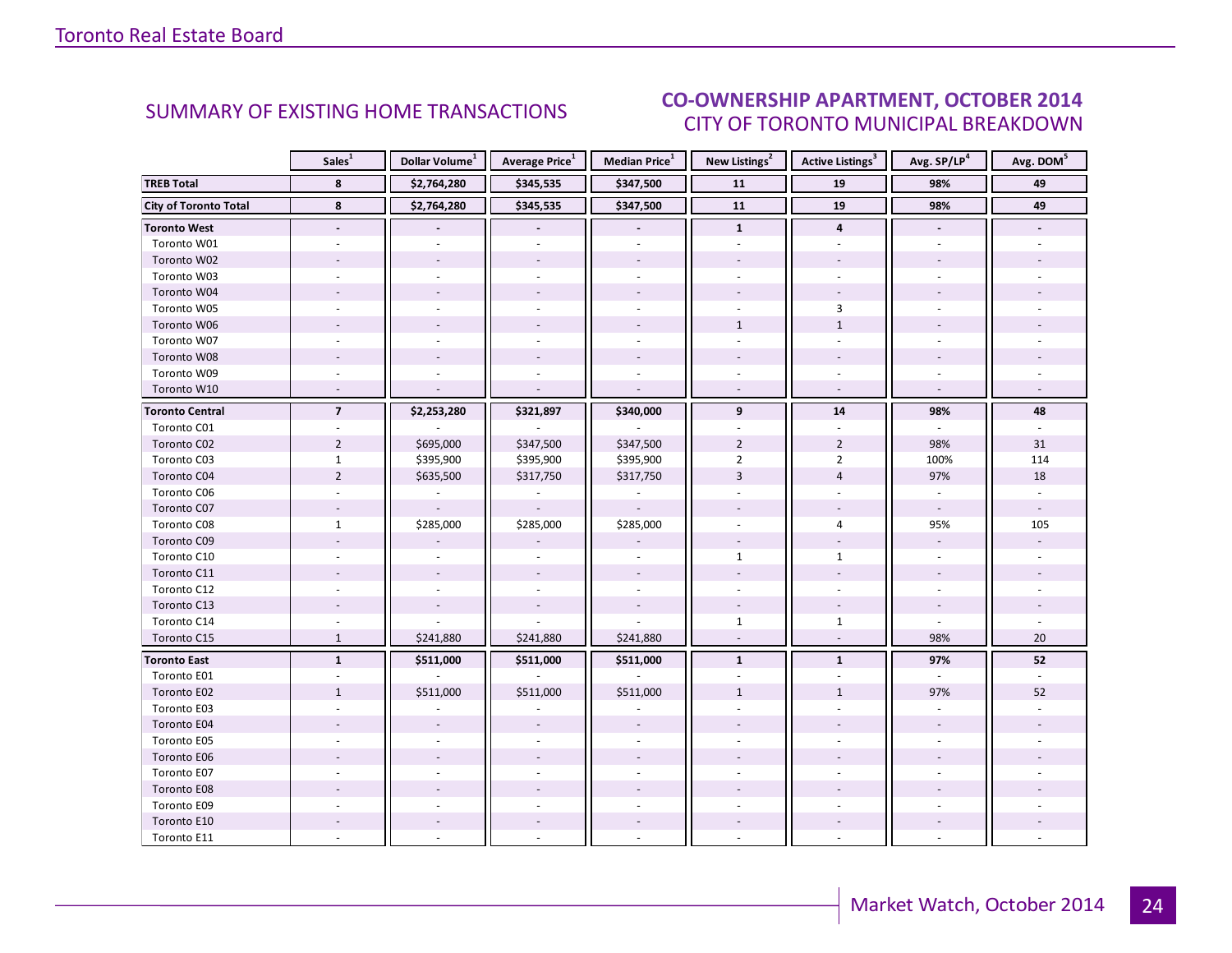#### [CLICK HERE FOR MORE BACKGROUND INFORMATION ON THE MLS® HPI](http://www.torontorealestateboard.com/market_news/home_price_index/index.htm)

#### FOCUS ON THE MLS® HOME PRICE INDEX **INDEX AND BENCHMARK PRICE, OCTOBER 2014**<br>Elick here for more background information on the mls® hpi ALL TREB AREAS

|                                                               | Composite |                  |                | <b>Single-Family Detached</b> |                  | <b>Single-Family Attached</b> |        | Townhouse        |               |                          | Apartment                |                          |                          |                  |                |
|---------------------------------------------------------------|-----------|------------------|----------------|-------------------------------|------------------|-------------------------------|--------|------------------|---------------|--------------------------|--------------------------|--------------------------|--------------------------|------------------|----------------|
|                                                               | Index     | <b>Benchmark</b> | Yr./Yr. % Chg. | Index                         | <b>Benchmark</b> | Yr./Yr. % Chg.                | Index  | <b>Benchmark</b> | Yr./Yr. % Chg | Index                    | <b>Benchmark</b>         | Yr./Yr. % Chg            | Index                    | <b>Benchmark</b> | Yr./Yr. % Chg. |
| <b>TREB Total</b>                                             | 169.6     | \$517,400        | 8.30%          | 171.4                         | \$637,300        | 9.31%                         | 176.4  | \$498,300        | 9.16%         | 165.6                    | \$362,700                | 8.09%                    | 156.7                    | \$314,700        | 4.54%          |
| <b>Halton Region</b>                                          | 179.0     | \$587,200        | 7.90%          | 176.5                         | \$654,500        | 8.15%                         | 179.6  | \$466,100        | 7.87%         | 170.2                    | \$336,900                | 5.19%                    | $\sim$                   |                  |                |
| Burlington                                                    | 185.7     | \$535,200        | 7.47%          | 182.6                         | \$624,100        | 7.03%                         | 184.2  | \$439,100        | 7.72%         | 180.1                    | \$361,700                | 5.26%                    | $\sim$                   |                  |                |
| <b>Halton Hills</b>                                           | 165.0     | \$480,400        | 6.93%          | 164.2                         | \$525,300        | 6.69%                         | 174.3  | \$429,300        | 7.53%         | 158.9                    | \$286,500                | 2.98%                    | $\sim$                   |                  |                |
| Milton                                                        | 170.9     | \$479,300        | 8.10%          | 161.4                         | \$562,200        | 8.54%                         | 173.8  | \$433,900        | 8.22%         | $\sim$                   |                          |                          |                          |                  |                |
| Oakville                                                      | 186.2     | \$686,900        | 7.44%          | 185.1                         | \$767,200        | 7.62%                         | 187.9  | \$508,600        | 7.31%         | 170.2                    | \$376,000                | 5.06%                    | $\mathbf{r}$             |                  |                |
| <b>Peel Region</b>                                            | 161.7     | \$442,300        | 6.94%          | 163.0                         | \$551,800        | 7.24%                         | 165.0  | \$421,000        | 7.77%         | 165.0                    | \$341,400                | 5.84%                    | 144.6                    | \$248,800        | 4.40%          |
| Brampton                                                      | 155.3     | \$396,200        | 7.25%          | 155.3                         | \$453,900        | 6.96%                         | 157.0  | \$369,800        | 7.24%         | 150.9                    | \$280,300                | 8.48%                    | 129.9                    | \$203,300        | 5.01%          |
| Caledon                                                       | 150.3     | \$535,500        | 3.66%          | 151.2                         | \$555,000        | 3.56%                         | 164.0  | \$405,500        | 5.20%         |                          |                          |                          | $\blacksquare$           |                  |                |
| Mississauga                                                   | 167.8     | \$469,000        | 7.08%          | 174.4                         | \$649,800        | 8.19%                         | 174.5  | \$476,900        | 8.59%         | 169.6                    | \$364,200                | 5.21%                    | 147.3                    | \$257,900        | 4.32%          |
| <b>City of Toronto</b>                                        | 171.9     | \$563,400        | 7.71%          | 178.6                         | \$774,300        | 9.71%                         | 185.1  | \$613,900        | 9.07%         | 169.0                    | \$408,700                | 8.13%                    | 159.4                    | \$329,100        | 4.59%          |
| TURN PAGE FOR CITY OF TORONTO<br><b>TABLES OR CLICK HERE:</b> | Þ         |                  |                |                               |                  |                               |        |                  |               |                          |                          |                          |                          |                  |                |
| <b>York Region</b>                                            | 183.3     | \$629,000        | 10.76%         | 183.9                         | \$722,500        | 11.12%                        | 187.0  | \$541,700        | 11.18%        | 177.1                    | \$451,400                | 15.53%                   | 156.5                    | \$340,000        | 3.92%          |
| Aurora                                                        | 174.6     | \$562,200        | 8.18%          | 170.5                         | \$633,400        | 5.83%                         | 177.2  | \$458,600        | 8.38%         | 190.4                    | \$482,300                | 32.87%                   | 153.0                    | \$317,900        | $-0.20%$       |
| E. Gwillimbury                                                | 161.6     | \$522,400        | 9.93%          | 162.4                         | \$533,500        | 10.18%                        | 169.6  | \$359,100        | 7.21%         | $\overline{\phantom{a}}$ |                          |                          | $\overline{\phantom{a}}$ |                  |                |
| Georgina                                                      | 160.1     | \$332,300        | 8.76%          | 165.9                         | \$341,800        | 8.93%                         | 170.8  | \$336,600        | 10.26%        | $\sim$                   |                          |                          | $\sim$                   |                  |                |
| King                                                          | 173.0     | \$733,400        | 10.90%         | 174.8                         | \$737,600        | 11.05%                        | $\sim$ |                  |               | $\overline{\phantom{a}}$ |                          |                          | $\sim$                   |                  |                |
| Markham                                                       | 190.3     | \$655,500        | 12.74%         | 195.0                         | \$801,900        | 13.84%                        | 195.8  | \$583,100        | 14.70%        | 172.9                    | \$429,500                | 11.12%                   | 159.0                    | \$367,700        | 2.38%          |
| Newmarket                                                     | 168.9     | \$498,100        | 10.54%         | 164.0                         | \$552,100        | 9.70%                         | 170.6  | \$402,100        | 8.59%         | 222.0                    | \$448,200                | 38.15%                   | 156.6                    | \$263,700        | 1.62%          |
| Richmond Hill                                                 | 191.6     | \$693,700        | 10.05%         | 203.5                         | \$862,200        | 11.81%                        | 196.1  | \$594,000        | 9.86%         | 152.8                    | \$432,000                | 6.33%                    | 151.7                    | \$316,000        | 0.46%          |
| Vaughan                                                       | 179.4     | \$648,500        | 8.99%          | 172.0                         | \$715,800        | 8.65%                         | 183.1  | \$557,400        | 8.41%         | 175.5                    | \$479,500                | 9.35%                    | 158.2                    | \$351,100        | 9.71%          |
| Whitchurch-Stouffville                                        | 185.9     | \$700,900        | 16.70%         | 185.5                         | \$711,800        | 15.50%                        | 166.1  | \$456,200        | 18.98%        | $\sim$                   |                          | $\overline{\phantom{a}}$ | $\sim$                   |                  | $\sim$         |
| <b>Durham Region</b>                                          | 152.9     | \$359,800        | 9.45%          | 152.0                         | \$396,300        | 9.20%                         | 158.7  | \$317,900        | 10.21%        | 144.1                    | \$236,800                | 10.59%                   | 145.3                    | \$260,000        | 6.76%          |
| Ajax                                                          | 158.8     | \$392,400        | 9.22%          | 159.2                         | \$426,400        | 10.02%                        | 164.9  | \$354,600        | 9.06%         | 151.2                    | \$276,300                | 11.34%                   | 140.2                    | \$238,100        | 4.78%          |
| <b>Brock</b>                                                  | 130.5     | \$247,400        | 4.07%          | 131.1                         | \$249,100        | 4.05%                         | 146.4  | \$233,300        | 9.01%         | $\overline{\phantom{a}}$ |                          |                          | $\sim$                   |                  |                |
| Clarington                                                    | 148.8     | \$314,800        | 8.77%          | 144.1                         | \$346,300        | 7.78%                         | 153.8  | \$293,700        | 9.54%         | 158.8                    | \$284,300                | 9.52%                    | 147.2                    | \$208,300        | 6.59%          |
| Oshawa                                                        | 146.6     | \$280,500        | 8.83%          | 145.5                         | \$309,800        | 8.18%                         | 152.9  | \$256,100        | 9.37%         | 124.8                    | \$167,000                | 10.93%                   | 143.4                    | \$171,600        | 4.67%          |
| Pickering                                                     | 160.6     | \$434,500        | 10.30%         | 161.0                         | \$503,600        | 9.97%                         | 166.4  | \$387,800        | 11.75%        | 157.0                    | \$283,200                | 10.41%                   | 150.3                    | \$294,300        | 8.68%          |
| Scugog                                                        | 151.9     | \$394,200        | 7.73%          | 156.2                         | \$402,200        | 7.35%                         | 144.4  | \$302,200        | 12.02%        | $\sim$                   |                          |                          | $\overline{\phantom{a}}$ |                  |                |
| Uxbridge                                                      | 144.9     | \$443,100        | 7.89%          | 145.5                         | \$450,700        | 7.30%                         | 143.2  | \$351,400        | 9.73%         |                          |                          |                          |                          |                  |                |
| Whitby                                                        | 154.9     | \$404,200        | 10.64%         | 156.2                         | \$448,700        | 11.17%                        | 158.3  | \$349,200        | 11.56%        | 146.2                    | \$268,000                | 9.92%                    | 141.0                    | \$275,000        | 5.94%          |
| <b>Dufferin County</b>                                        | 154.9     | \$355,000        | 5.59%          | 160.4                         | \$365,500        | 6.72%                         | 151.9  | \$284,700        | 3.76%         | $\overline{\phantom{a}}$ |                          | $\overline{\phantom{a}}$ | $\sim$                   |                  |                |
| Orangeville                                                   | 154.9     | \$355,000        | 5.59%          | 160.4                         | \$365,500        | 6.72%                         | 151.9  | \$284,700        | 3.76%         | $\omega$                 | $\sim$                   | $\overline{\phantom{a}}$ | ÷                        | $\sim$           | $\sim$         |
| <b>Simcoe County</b>                                          | 150.2     | \$319,200        | 7.52%          | 146.8                         | \$323,800        | 7.70%                         | 154.2  | \$296,100        | 6.86%         | $\blacksquare$           |                          |                          | $\blacksquare$           |                  |                |
| Adjala-Tosorontio                                             | 135.1     | \$425,500        | 4.57%          | 135.0                         | \$425,700        | 4.57%                         | $\sim$ |                  |               | $\overline{\phantom{a}}$ | $\overline{\phantom{a}}$ | $\overline{\phantom{m}}$ | $\overline{\phantom{a}}$ | $\sim$           |                |
| <b>Bradford West Gwillimbury</b>                              | 163.2     | \$405,600        | 6.11%          | 148.1                         | \$453,600        | 6.78%                         | 167.4  | \$348,000        | 5.82%         | $\overline{\phantom{a}}$ |                          |                          | $\sim$                   |                  |                |
| Essa                                                          | 142.9     | \$324,100        | 4.61%          | 140.4                         | \$347,300        | 4.00%                         | 145.3  | \$247,500        | 4.83%         | $\sim$                   |                          | ٠                        | ×.                       |                  |                |
| Innisfil                                                      | 152.9     | \$283,300        | 10.00%         | 153.3                         | \$284,600        | 9.58%                         | 164.4  | \$255,700        | 13.30%        | $\overline{\phantom{a}}$ |                          |                          | $\sim$                   |                  |                |
| New Tecumseth                                                 | 133.8     | \$309,000        | 4.37%          | 130.5                         | \$336,100        | 3.98%                         | 140.2  | \$268,200        | 5.02%         | $\sim$                   |                          |                          |                          |                  |                |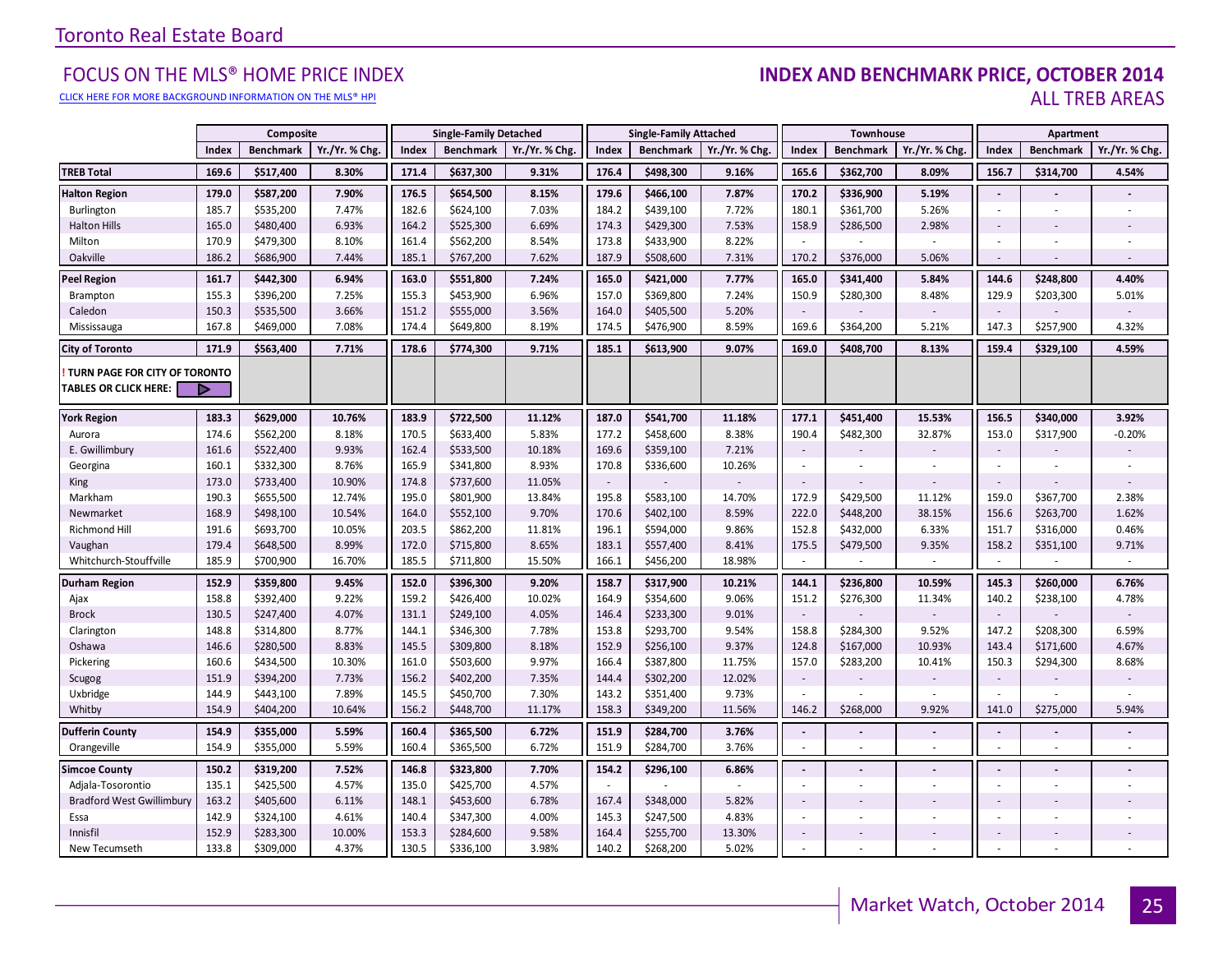[CLICK HERE FOR MORE BACKGROUND INFORMATION ON THE MLS® HPI](http://www.torontorealestateboard.com/market_news/home_price_index/index.htm)

# FOCUS ON THE MLS® HOME PRICE INDEX<br>**INDEX AND BENCHMARK PRICE, OCTOBER 2014** CITY OF TORONTO

|                        |       | Composite        |                |       | <b>Single-Family Detached</b> |                |       | <b>Single-Family Attached</b> |                |                          | Townhouse        |                |       | Apartment        |                |
|------------------------|-------|------------------|----------------|-------|-------------------------------|----------------|-------|-------------------------------|----------------|--------------------------|------------------|----------------|-------|------------------|----------------|
|                        | Index | <b>Benchmark</b> | Yr./Yr. % Chg. | Index | <b>Benchmark</b>              | Yr./Yr. % Chg. | Index | <b>Benchmark</b>              | Yr./Yr. % Chg. | Index                    | <b>Benchmark</b> | Yr./Yr. % Chg. | Index | <b>Benchmark</b> | Yr./Yr. % Chg. |
| <b>TREB Total</b>      | 169.6 | \$517,400        | 8.30%          | 171.4 | \$637,300                     | 9.31%          | 176.4 | \$498,300                     | 9.16%          | 165.6                    | \$362,700        | 8.09%          | 156.7 | \$314,700        | 4.54%          |
| <b>City of Toronto</b> | 171.9 | \$563,400        | 7.71%          | 178.6 | \$774,300                     | 9.71%          | 185.1 | \$613,900                     | 9.07%          | 169.0                    | \$408,700        | 8.13%          | 159.4 | \$329,100        | 4.59%          |
| Toronto W01            | 164.1 | \$669,700        | 5.39%          | 169.2 | \$872,100                     | 10.01%         | 179.8 | \$693,700                     | 11.61%         | 207.4                    | \$427,100        | $-1.57%$       | 137.0 | \$319,700        | $-1.37%$       |
| Toronto W02            | 189.1 | \$682,100        | 3.50%          | 191.3 | \$785,200                     | 6.22%          | 215.0 | \$658,600                     | 4.17%          | 149.1                    | \$411,100        | 6.50%          | 136.3 | \$566,500        | 9.21%          |
| Toronto W03            | 179.3 | \$463,100        | 9.13%          | 183.4 | \$498,800                     | 9.56%          | 184.7 | \$473,200                     | 8.97%          |                          |                  |                | 135.1 | \$250,600        | 6.55%          |
| Toronto W04            | 157.3 | \$411,900        | 8.71%          | 163.4 | \$515,600                     | 7.57%          | 159.6 | \$464,700                     | 9.17%          | 140.1                    | \$340,900        | $-1.06%$       | 144.6 | \$213,000        | 13.06%         |
| Toronto W05            | 149.0 | \$354,800        | 5.82%          | 161.5 | \$538,400                     | 6.67%          | 149.6 | \$437,500                     | 5.95%          | 146.3                    | \$240,900        | 7.81%          | 130.4 | \$171,300        | 2.92%          |
| Toronto W06            | 157.2 | \$456,300        | 8.34%          | 189.1 | \$600,200                     | 11.30%         | 159.0 | \$482,100                     | 7.87%          | 164.4                    | \$484,400        | 6.34%          | 129.1 | \$319,300        | 5.30%          |
| Toronto W07            | 170.1 | \$725,000        | 9.95%          | 176.4 | \$762,400                     | 9.36%          | 166.5 | \$682,700                     | 11.30%         | 140.0                    | \$514,600        | 5.34%          | 112.9 | \$457,800        | 1.80%          |
| Toronto W08            | 150.0 | \$610,300        | 6.16%          | 161.4 | \$844,200                     | 6.75%          | 169.0 | \$634,900                     | 6.69%          | 148.5                    | \$363,000        | 7.07%          | 137.2 | \$276,200        | 6.36%          |
| Toronto W09            | 153.1 | \$393,400        | 6.10%          | 167.0 | \$624,800                     | 5.50%          | 158.4 | \$448,400                     | 10.08%         | 145.3                    | \$368,600        | 3.42%          | 128.7 | \$165,000        | 4.38%          |
| Toronto W10            | 151.1 | \$350,700        | 9.57%          | 163.1 | \$479,900                     | 8.30%          | 160.6 | \$436,400                     | 9.48%          | 138.2                    | \$249,000        | 7.63%          | 131.6 | \$200,900        | 10.13%         |
| Toronto C01            | 186.3 | \$462,100        | 4.72%          | 194.3 | \$685,900                     | 6.29%          | 206.7 | \$717,200                     | 8.62%          | 179.7                    | \$539,300        | 7.48%          | 182.5 | \$379,800        | 3.63%          |
| Toronto C02            | 188.4 | \$894,500        | 10.82%         | 172.1 | \$1,364,100                   | 11.25%         | 196.5 | \$1,033,900                   | 14.78%         | 183.3                    | \$857,200        | 12.80%         | 187.2 | \$522,100        | 8.40%          |
| Toronto C03            | 190.6 | \$981,000        | 10.43%         | 186.5 | \$1,124,000                   | 9.38%          | 193.4 | \$716,000                     | 8.41%          | $\overline{\phantom{a}}$ |                  |                | 198.2 | \$523,600        | 17.49%         |
| Toronto C04            | 166.3 | \$1,030,300      | 9.41%          | 171.8 | \$1,201,000                   | 8.32%          | 172.4 | \$824,200                     | 7.41%          | 149.7                    | \$559,300        | $-2.48%$       | 140.8 | \$334,700        | 15.13%         |
| Toronto C06            | 179.7 | \$711,100        | 9.91%          | 185.8 | \$795,300                     | 10.93%         | 157.1 | \$577,800                     | 8.72%          | 148.6                    | \$405,500        | 1.23%          | 174.8 | \$386,500        | 9.59%          |
| Toronto C07            | 166.4 | \$571,500        | 5.58%          | 195.6 | \$895,400                     | 11.84%         | 165.7 | \$588,900                     | 6.08%          | 142.2                    | \$417,400        | 3.80%          | 144.5 | \$340,400        | $-1.37%$       |
| Toronto C08            | 176.4 | \$454,200        | 7.23%          | 158.3 | \$492,000                     | 4.56%          | 188.6 | \$780,600                     | 11.60%         | 179.1                    | \$543,200        | 1.07%          | 175.9 | \$388,000        | 7.06%          |
| Toronto C09            | 136.0 | \$1,010,000      | 9.77%          | 132.4 | \$1,663,200                   | 13.55%         | 154.3 | \$1,255,600                   | 12.71%         | 173.8                    | \$897,100        | 14.80%         | 134.7 | \$446,300        | 5.23%          |
| Toronto C10            | 189.7 | \$740,000        | 3.21%          | 178.6 | \$1,096,000                   | 7.01%          | 182.1 | \$899,400                     | 6.80%          | 229.8                    | \$527,000        | 13.59%         | 194.5 | \$466,000        | 1.35%          |
| Toronto C11            | 174.8 | \$626,300        | 16.92%         | 176.4 | \$1,181,000                   | 14.55%         | 202.0 | \$886,300                     | 15.17%         | 115.0                    | \$183,400        | 0.88%          | 173.4 | \$246,800        | 19.42%         |
| Toronto C12            | 158.3 | \$1,356,600      | 6.89%          | 146.2 | \$1,571,200                   | 4.35%          | 168.1 | \$726,300                     | 1.51%          | 188.7                    | \$639,200        | 23.17%         | 183.7 | \$577,800        | 7.93%          |
| Toronto C13            | 162.2 | \$598,400        | 8.35%          | 173.8 | \$931,200                     | 10.21%         | 162.5 | \$521,400                     | 8.84%          | 173.3                    | \$493,500        | 20.60%         | 147.0 | \$290,800        | 4.63%          |
| Toronto C14            | 175.5 | \$596,400        | 3.42%          | 209.7 | \$1,137,700                   | 13.60%         | 189.4 | \$924,000                     | 2.16%          | 209.3                    | \$707,200        | $-1.60%$       | 159.0 | \$399,900        | $-1.24%$       |
| Toronto C15            | 175.4 | \$586,400        | 10.94%         | 200.2 | \$938,400                     | 14.93%         | 185.8 | \$606,300                     | 16.05%         | 181.6                    | \$447,400        | 6.89%          | 147.3 | \$344,300        | 6.20%          |
| Toronto E01            | 205.4 | \$637,900        | 9.66%          | 202.5 | \$682,200                     | 10.96%         | 215.3 | \$675,500                     | 11.90%         | 202.3                    | \$409,100        | $-2.97%$       | 187.5 | \$444,800        | 5.46%          |
| Toronto E02            | 183.8 | \$683,700        | 5.57%          | 170.3 | \$750,000                     | 4.93%          | 192.5 | \$642,000                     | 5.54%          | 161.2                    | \$538,900        | $-0.68%$       | 180.6 | \$477,900        | 10.32%         |
| Toronto E03            | 172.9 | \$532,600        | 9.09%          | 176.0 | \$591,300                     | 9.73%          | 173.8 | \$566,000                     | 8.02%          | $\overline{\phantom{a}}$ |                  |                | 136.1 | \$203,600        | 8.53%          |
| Toronto E04            | 175.6 | \$440,800        | 8.93%          | 181.4 | \$535,600                     | 9.41%          | 176.2 | \$427,500                     | 7.31%          | 171.5                    | \$370,700        | 7.19%          | 172.6 | \$261,500        | 8.55%          |
| Toronto E05            | 169.7 | \$453,800        | 13.44%         | 189.3 | \$668,400                     | 14.73%         | 186.3 | \$513,500                     | 15.07%         | 173.9                    | \$378,000        | 14.63%         | 145.0 | \$284,900        | 10.18%         |
| Toronto E06            | 184.8 | \$522,200        | 9.54%          | 186.0 | \$531,600                     | 8.84%          | 188.4 | \$445,600                     | 7.35%          |                          |                  |                | 168.4 | \$371,300        | 14.56%         |
| Toronto E07            | 181.9 | \$448,400        | 12.63%         | 199.6 | \$653,300                     | 14.25%         | 193.2 | \$505,000                     | 15.14%         | 185.0                    | \$400,000        | 17.16%         | 158.1 | \$270,700        | 9.49%          |
| Toronto E08            | 167.4 | \$410,300        | 9.20%          | 178.0 | \$555,700                     | 8.14%          | 162.5 | \$415,900                     | 8.84%          | 166.1                    | \$336,200        | 6.75%          | 146.4 | \$233,700        | 13.14%         |
| Toronto E09            | 162.3 | \$391,900        | 7.98%          | 177.6 | \$505,400                     | 11.14%         | 165.5 | \$406,200                     | 9.53%          | 159.3                    | \$293,600        | 13.14%         | 144.5 | \$271,000        | 2.85%          |
| Toronto E10            | 175.7 | \$497,400        | 12.05%         | 176.5 | \$565,000                     | 10.80%         | 169.9 | \$441,900                     | 8.70%          | 181.5                    | \$317,900        | 16.95%         | 141.6 | \$228,200        | 15.03%         |
| Toronto E11            | 165.0 | \$363,800        | 12.24%         | 187.3 | \$520,200                     | 14.63%         | 177.7 | \$403,200                     | 12.26%         | 129.4                    | \$254,300        | 12.52%         | 130.5 | \$194,800        | 2.03%          |